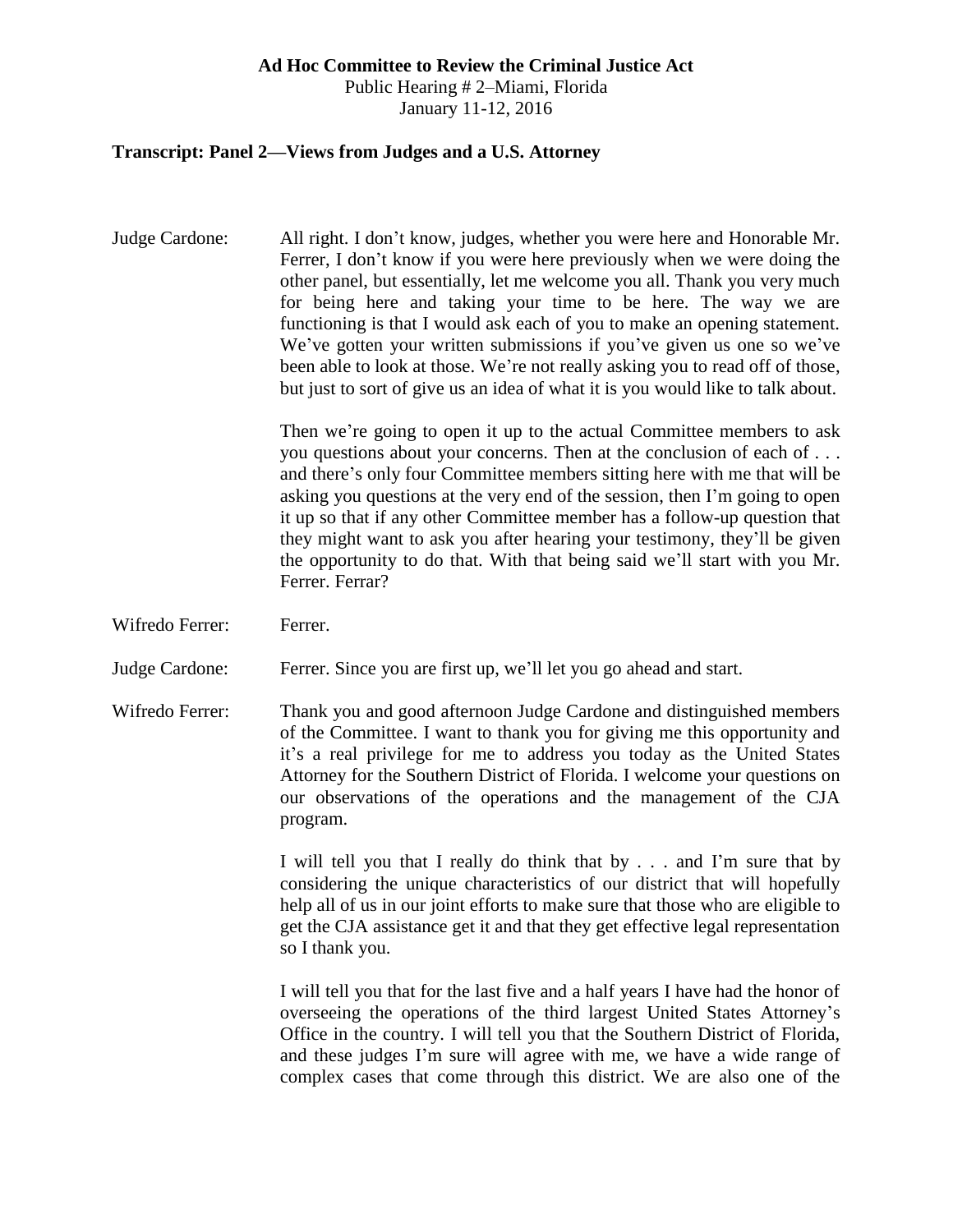busiest districts in the country. Our office, for example, handle more trials than any other district and it's been the case for many years. A lot of that is due to the nature of the cases and because we have a wonderful defense bar and so we are very, very active.

Just to give you an example, in a narcotics sort of section we handle, not just domestic, but many international drug trafficking investigations. Though the international cases, in particular, really always amount to a lot of overseas witness preparation, countless hours of translation and issues that we have with foreign speakers. In our economics crime section we are, unfortunately here in South Florida, plagued with a lot of fraud. Sometimes they call us the fraud capital of the United States because of the Medicare fraud issues, identity theft cases, and a lot of cyber issues, and other threats that we face down here in South Florida.

We confront them with the resources that we have and those cases always as well, because the schemes are so elaborate, they always will lead to a vast amount of discovery and evidence that needs to be analyzed. In addition to that we obviously have a very vigorous issues here and prosecutions of public corruption, and human trafficking, and a lot of other terrorism and national security cases that we have to face. As the cases in South Florida have evolved to more complex schemes, and much more elaborate schemes, so to I believe the demands on the attorneys that have to handle these cases in the Southern District of Florida have increased as well.

Now as being in the United States Attorney's Office we are obviously not in a position to be able to really know about the costs and how those decisions get made, but I can just assume because of our cases getting more complex that the costs and the resources needed have obviously increased in the last couple of years. Again, be mindful that this Committee is looking at a court program and that we are an adversarial system. I'm not here to presume or veer out of my lane on how such a program should be run but I am here, definitely, to give my observations and to support this effort and to make sure I can, to the best of my ability, let you know what we are seeing so that we could improve and make the system even better.

Because if there is something that I have no doubt about is that for both sides of the aisle we need the best and most qualified attorneys who can handle either more single defendant cases but also the multi-defendant types of cases. Attorneys that are diverse and, again, well qualified and able to intelligently, and carefully, and thoughtfully advocate for their clients. I will also say that just as the department of justice seeks to recruit the most qualified lawyers, the same would hold true for the CJA panel.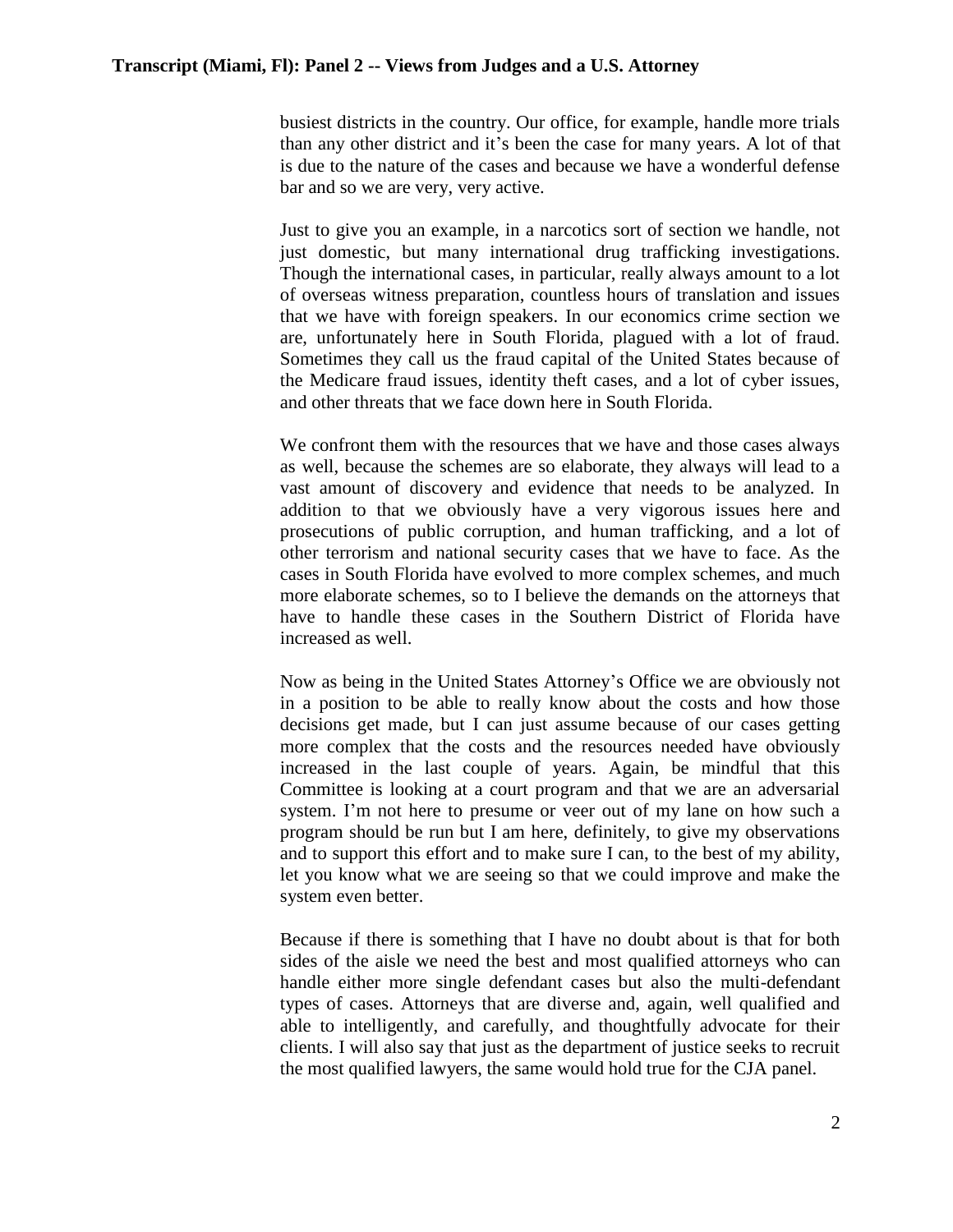Finally, having practiced, I've been a line AUSA here for over six years and now it's been over five and a half years as a U.S. Attorney, and also having canvassed the office before appearing here today, I will tell you that the CJA panel here in the Southern District of Florida has a very solid and good reputation in having attorneys that are thoughtful, professional, and who do a very good job in court. Thank you for giving me the opportunity to address you and I welcome any questions.

Judge Cardone: All right. Judge Cogburn.

Judge Cogburn: Okay. Thank you. Glad to be here today. I'm sorry that I had . . . I started taking medication for pneumonia at the end of last week. I would not be here except that we sort of thought that it would be important that we have someone here today. I can see everybody separating from me. I understand. I hope that I'm understandable today.

> My background is that, shockingly, I began practicing law in 1976 in private practice and I practiced until 1980 when I went with the United States Attorney's Office as an Assistant United States Attorney. I stayed there for twelve years doing various things. At that time in the Western District there were no divisions. I did civil and criminal work, was head of the drug task force for a period of time, was chief assistant to the United States Attorney and tried numerous cases.

> Because we had to eat what we killed we took all of our cases to the Fourth Circuit individually and wrote briefs. I appeared numerous times before the Fourth Circuit Court of Appeals. During my time there I am probably most famous for having pushed the boundaries of harmless error to their natural outside limits. Then in 1992 I went back into private practice and at that time represented numerous criminal defendants in the state and federal court.

> I spent a great deal of time doing criminal work. I did some plaintiffs work as well when the opportunity arose but most of it I would say is criminal work, state, and federal. During those two stints: both my stint before the U.S. Attorney's Office and during that stint I did indigent work. I did a great deal of it at first, albeit not very well I don't think in looking back on it, and did some from '92 to '95. But I had so many cases coming to me that I got paid in that I had to watch and be careful that I didn't take someone who didn't pay and miss out on someone who would pay, quite frankly.

> Then in 1995 I became a United States Magistrate Judge. I did that from '95 to 2004 at which time I went back into private practice. Practiced doing civil and criminal work until 2011 when I was appointed by President Obama to the bench and successfully navigated through the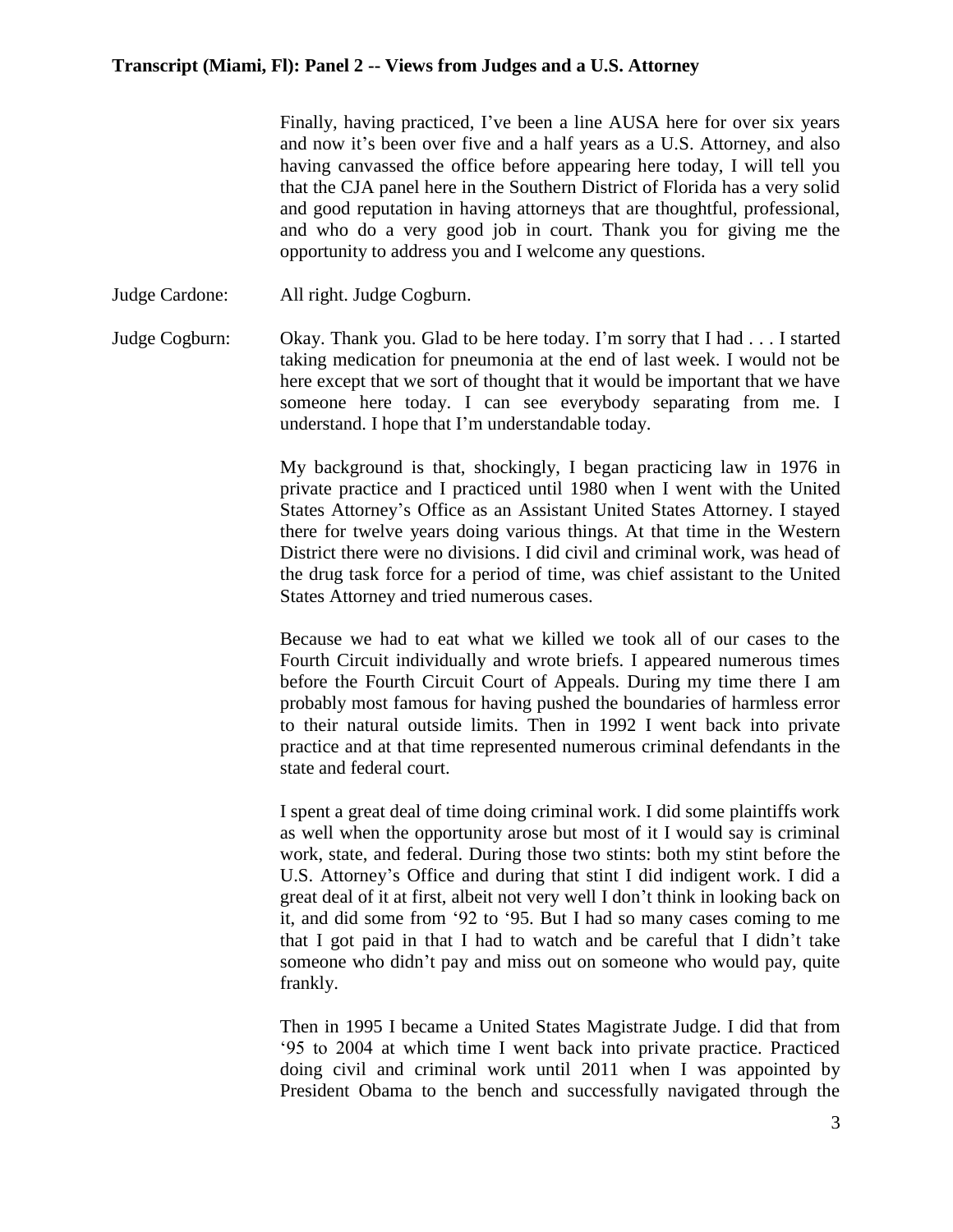Senate process. I'm here primarily today out of necessity on behalf of the judges in our district who want to make it absolutely clear that in our switch over from a CDO to and FDO all we want to do is take care of criminal defendants and see to it that they get they get the best representation that they can.

The reason that I am here is that is has been published about, and it's continued to be published about, is for some reason we wanted someone with one year experience out of law school, a law clerk, to get the job and that the only reason we did that was to control the local CDO. That makes a lot better story in getting the masses up and together than the fact that the judges chose the only experienced trial lawyer that was before them at that time. The only truly experience trial lawyer that was before them at that time, right or wrong, when they made their recommendation to the board of the CDO but it is untrue to say that that person had one year of experience. That person had been a federal defender for over twenty years, had appeared in numerous criminal trials, had appeared before the Fourth Circuit Court of Appeals on a number of occasions, and had argued before the United States Supreme Court.

In place of that person the board wanted to put someone they knew who had only, during their entire time with the defender office, had not tried a criminal trial. Now there may be some who think that an administrator needs to only be someone who can administrate and has to have no trial experience but if you're going to administrate trial attorneys you may not need to be the best trial attorney, but you need to have been in the courtroom and know what these other folks are going through. I've been there. I've had arrogant prosecutors who have mistreated me. I've had judges who have mistreated me. I've had to try to convince juries of very difficult things. I have had defendants that have lied to me.

Until you've had all of those things occur to you, you can't know what those folks are going through when they're out there and they're going through a tough time. It is hard to be a defense attorney. It is very, very hard to be a defense attorney. I've done it and those who have done it for years, and years, and years like the gentlemen who've done it for fifty years are to be commended for their dedication and for what they do for the system.

But that's all we care about in our district is to have that happen. When I first came on there was some complaints about our defender services but it really wasn't much of a moment to me. Shortly after I came on there was a new director picked and they told us they were picking from these two people and that they selected one of the two. One of the people was the one who ultimately was selected director by the CDO later on. On this occasion they picked the other person who was the most experienced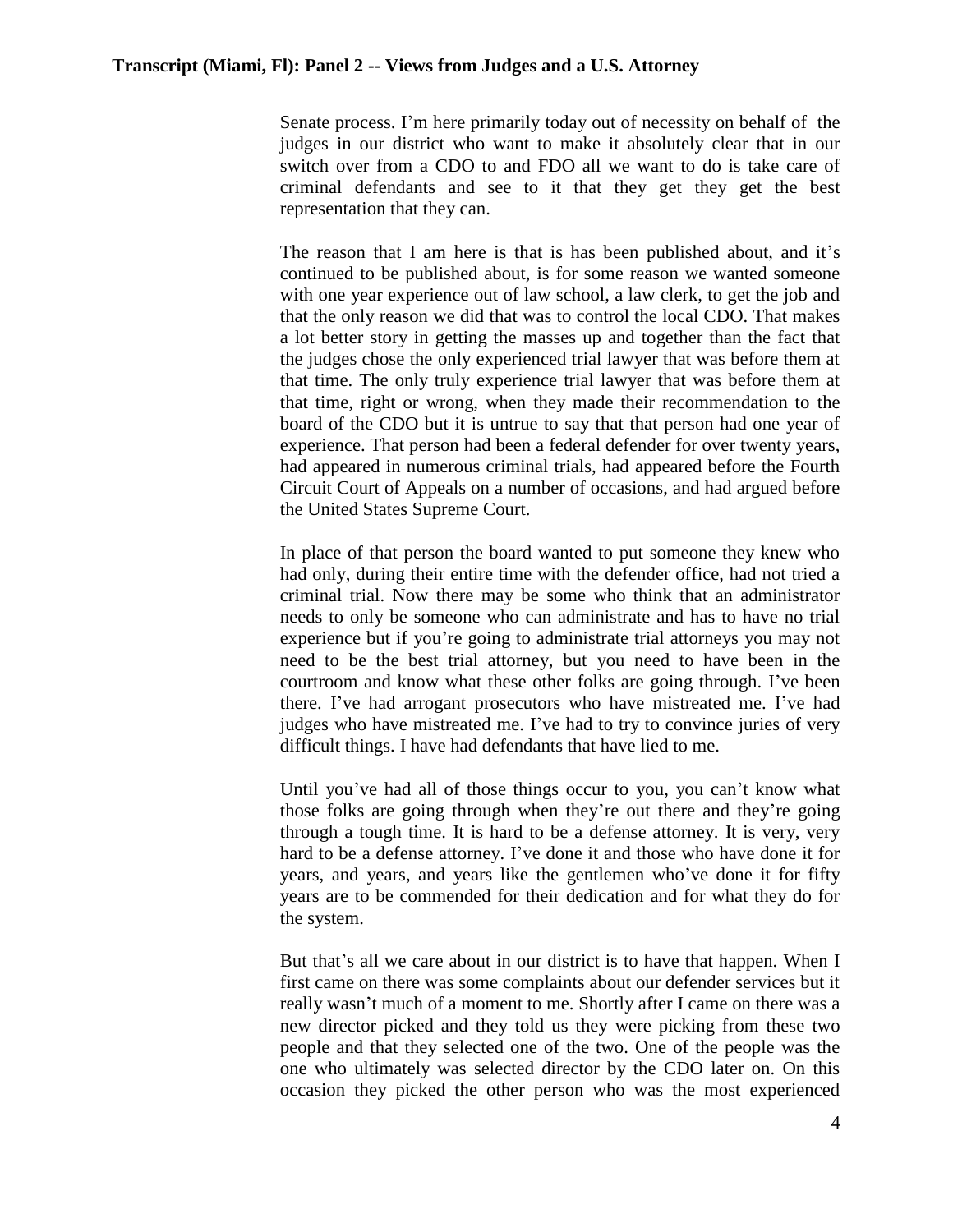person. Sounded good to me. They weren't asking me anything, really, except did I have any comments to make and I didn't. Moved on.

There was some complaint from one of the judges. Judge Conrad kept saying "Why when I ask for someone as a paralegal . . ." excuse me, "as a pro se law clerk I get a hundred plus applications for that job, and for federal defender in this district we get twelve applications?" I didn't have an answer for him and really didn't think about it until this second week came up. With some of the troubles we had had with the CDO which do not need to be gone into at this point because it would take too long.

We thought the best decision needed to be made the next time and when given the opportunity to interview the candidates that the board gave to us we looked at who the candidates were. We made the best decision that we thought for the district and they went the other way. They were going the other way. It was clear from the very start. We were just a stop in the road. At that point, once again, Judge Conrad said "look at how few applications they had." We said "let's look an FDO and see what that is."

When you look at the FDO, rather than be a situation which is under the control of the judges, under the current CDO the judges are able to pick or are able to veto who is on the board. The judges can continually veto board members until they take control of a local CDO. Under an FDO it is the function of the court of appeals to insulate the FPD from involvement in the district court. They want the committee who selects it to be persons knowledgeable in federal criminal defense issues not including: probation, pretrial services, law enforcement, prosecutorial personnel, members in good standing of the bar of the state admitted to practice, a minimum of five years of criminal practice preferably with significant federal criminal trial experience.

If those rules had been in effect at the CDO neither of the last two directors we had would have been selected. That is why we did it. Right or wrong. We cared about criminal defendants that were coming before us having good representation. That's all we cared about. That story has continued to go forward. A federal defender came back to me from Santa Fe to say that two federal defenders that she had spoken to had come up to here to say "we hear these terrible things going on with your judges in your district." She said "you're wrong." They said "well, didn't they want to get a law clerk with one year experience appointed?" She said "no. It's Tom Cochran. He has over twenty years." They knew who he was.

The fact that that rumor has not been squashed brought me down here and we felt like we needed to come down here. Now, I do have some opinions on some of this other and I'll be glad to answer question but that's why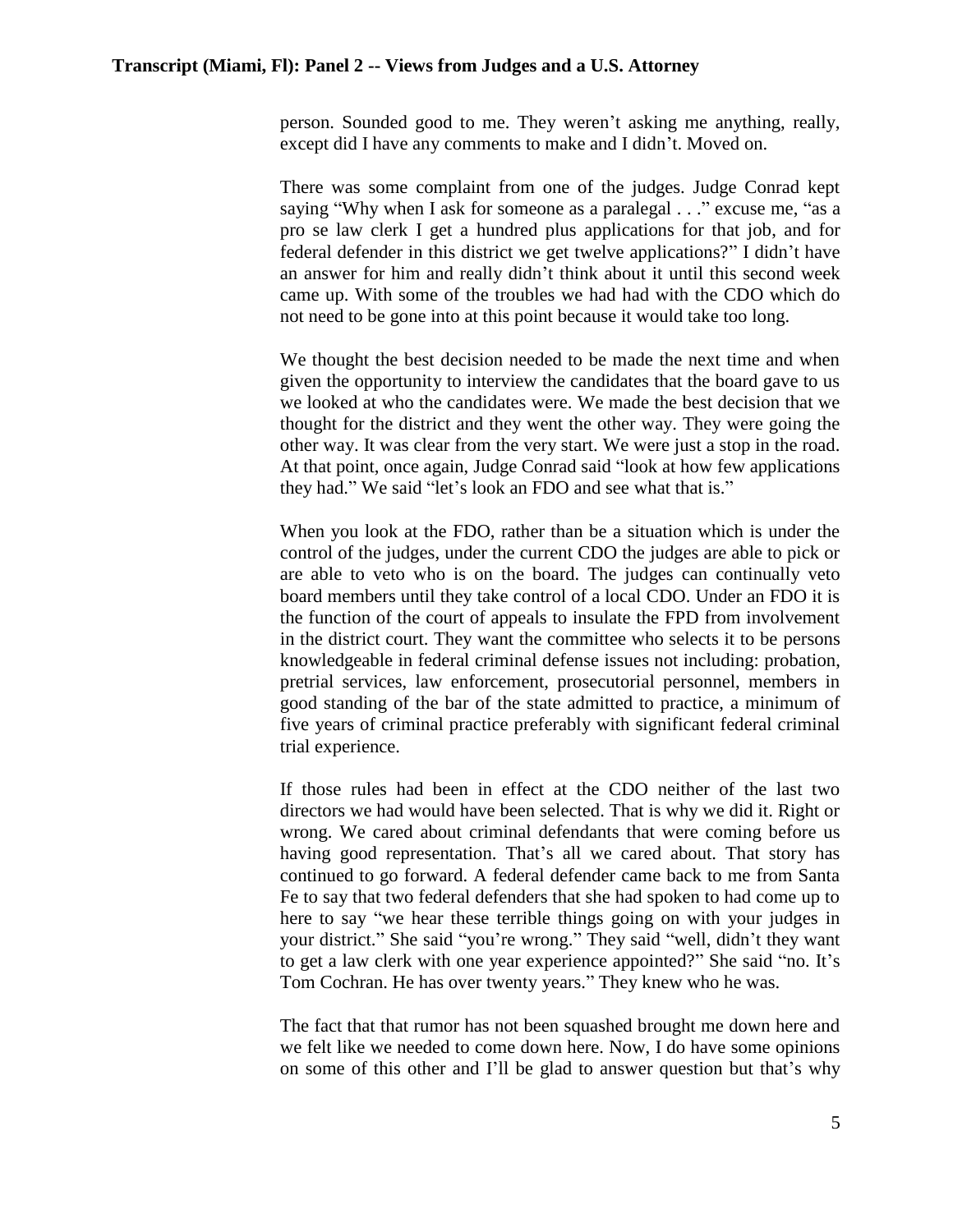I'm down here. If this matter is about the truth then it needs to be told and that's the truth.

Judge Cardone: All right. Thank you Judge Cogburn. Judge Scola.

Judge Scola: All right. Judge Cardone and distinguish members of the Committee, thank you for this opportunity. On behalf of the judges of Southern District of Florida I want to welcome you to our district. I started out as a prosecutor for Janet Reno when she was our state attorney and was there for six and a half years. Then I was a criminal defense attorney for almost ten years. I had a significant federal practice but I also did a lot of court appointed cases in state court.

> One of the things that I learned is that when somebody gives you twentyfive thousand dollars or fifty thousand dollars to represent them you're starting out, that active payment is a statement of trust that they have in you. That's yours to lose. But when you're appointed by the court and you're sent over to the jail, or have the person come to your office to meet you, there's a lot of skepticism. You have to earn the trust of your client, and I think it's very important, and we as a court, and as a system, it's very important that we make sure that we have people who are serving in that role not only who are competent and capable, but who have the passion to want to fight on behalf of the defense.

> When I was appointed to the federal bench after sixteen years on the state court bench four and a half years ago. The one thing I asked our chief judge to do is to appoint me, if he could, to the CJA panel committee as our liaison because that was an issue that's very near and dear to my heart. As Willy Ferrer told you we are very fortunate that we have an abundance, almost an overabundance, over very qualified criminal defense attorneys here in South Florida.

> I think part of it is because we have so many complicated cases and complex cases that go to trial and we have a lot of lawyers that end up having trial experience both in state and in federal court. Three years ago, when we started a new process for and applications for the wheel, there were eleven openings on the panel and we had eighty applicants. Some of the people who did not get on the panel were literally twenty and twentyfive year lawyers who had been public defenders, or state attorneys, and had over two hundred trials as a prosecutor or criminal defense attorney and they did not get on the panel because we had eleven other people who were more qualified and more experienced than they were.

> We really do have a great depth and breadth of qualified lawyers here in South Florida and I think our bench is committed to making sure that those lawyers are supported and have the resources to do the job that they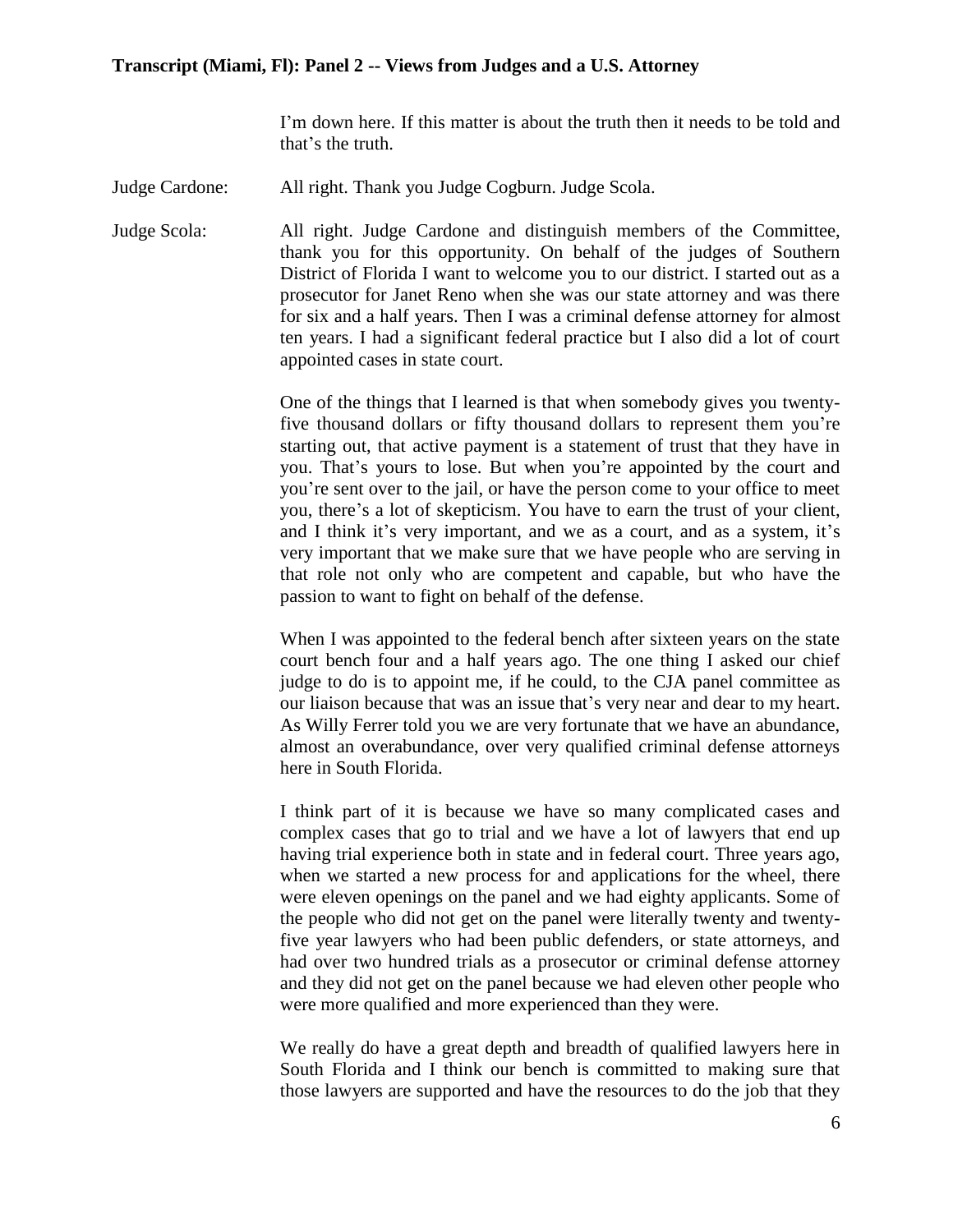are called upon to do. I was here for most of the previous panel. I know there's a lot of issues and concerns that people have about what type of supervision, or involvement at all, judges have in the process and I'm sure those will be the questions and I'll wait to answer them during the course of the presentation this afternoon.

Judge Cardone: And Judge Graham.

Judge Graham: Good afternoon Judge Cardone, Committee members, staff members. Welcome to the Southern District of Florida. We're sorry it's a little chilly today. For some of you that may be a good thing. We really appreciate your efforts. I have served on a judicial conference committee and I know the time and effort that you have to spend in this type of venture is difficult. You do have another job and so we appreciate you all being here and working as hard as you do. We're also grateful that the Chief Justice had the foresight to commit to this project. I'm sure there are issues nationwide that you will resolve for us.

> I have listened to too many lawyers read opening and closings, so I'm not going to do that. I know that's the least effective way to communicate, but I'm certainly happy to answer any questions you may have. I do have a fairly unique perspective. Like my colleague Bob Scola I was an Assistant U.S. Attorney, he was an Assistant State Attorney, for about four and a half years. I was a criminal defense lawyer for ten years practicing primarily in federal courts throughout the country. I've been on the federal bench for twenty-five years so any questions that you have I'm happy to take a stab at it.

> The judges in the Southern District of Florida are very serious about our CJA panel. We have done this for the last fifteen or so years. We have a selection committee. I've served on that committee in the same position that Bob is serving now. I know that the lawyers and the judges are very, very careful in making recommendations to the judges about who is qualified to be a member of the panel. The judges take it very seriously. We actually have a judges meeting where we review the qualifications and applications of all of the lawyers. We have approximately one hundred and seventy members on the panel and we review annually one third of those individually. As you might imagine, judges are not very shy about expressing their opinions about various lawyers and their work product.

> I think we have a very, very fine panel. We attempt to get skilled lawyers, ethical lawyers, and we don't have lawyers who are on the panel because they can't get work elsewhere. We have very prominent individuals and I see a number of them here. I'm not sure why we always have to preach to the choir. There are a lot of other folk I would like to see here but I want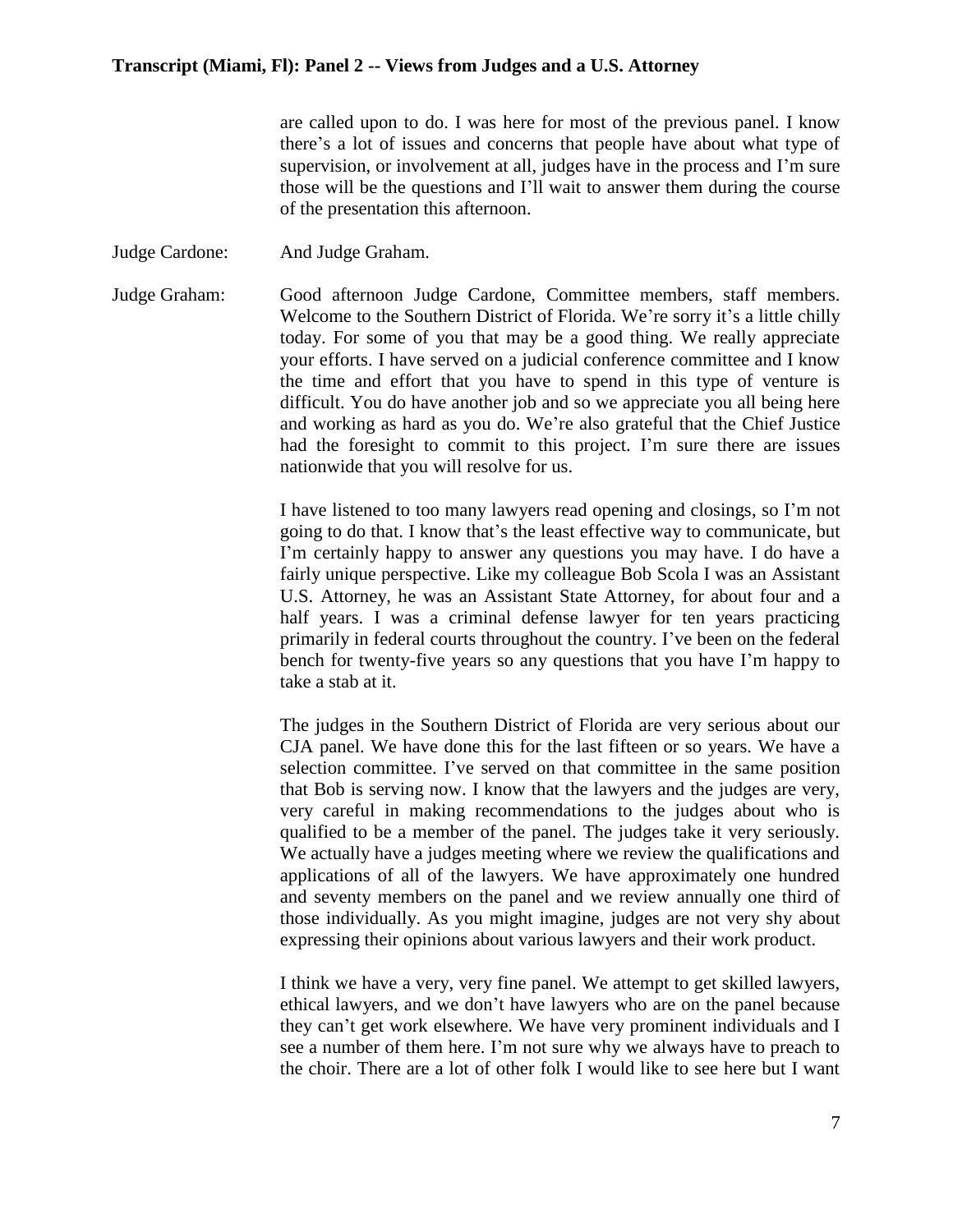to thank those members of the panel who are present. You do an excellent job.

Now, not everything is perfect in the Southern District of Florida. What are some of our problem? As I see it we have a very diverse community; ethnically, based on religion, et cetera and we could do a better job. I know as far as women of color, most of the women of color are with the Federal Public Defenders Office. Judges and the panel members attempt to recruit people to become a member and they also invite lawyers to second chair trials so that they can become qualified. We also try to take a look at experience levels. We don't want everyone on a panel with twenty-five or thirty years of experience. We want some new lawyers who can learn, some mid-level experienced lawyers, and of course the very serious lawyers who have been with use for many, many years.

Of course not everyone wants to do criminal work and then everyone who does criminal work doesn't necessarily want to be on a panel because of the finances. So, we need to work, I think, on the diversity of our panel and do a better job there. We have some problems with getting lawyers in our Fort Pierce division on the panel. We sometimes have to recruit lawyers from West Palm Beach or Fort Lauderdale. This is very costly to the criminal justice system so I know . . . and we've had problems in West Palm Beach, frankly, as well. I know that some of the judges in that division have gone to bar luncheons to speak about the problem to try to encourage people to participate.

Vouchers. That is probably an issue that you hear a lot about. Some defense attorneys contend, and maybe rightfully so, that judges cut their vouchers unnecessarily. That is a problem. Some judges, who practiced thirty-five years ago, they think that a ten thousand dollar fee is a lot of money when today it's perhaps not such a great fee. We need to make sure that the lawyers understand what is happening and I suspect that we probably need a national approach in looking at establishing guidelines for making a determination as to what should happen with our vouchers. Was the case extended? Was it complicated? Were the legal issues complicated? Those are all considerations.

Now I may be a person that some of the lawyers have complained about. I hope not. I do give every lawyer an opportunity to respond. If I intend to reduce a voucher I will send a letter to the lawyer explaining that I'm considering it and I'd like to hear from you and what you have to say. What troubles me is that lawyer "A," who is the lead attorney, who is very skilled, who does a great great job, who is very efficient, submits a voucher for, let's say, thirty thousand dollars on a very complex case. Lawyer "B," who didn't file any motions, who followed the lead of everyone else, who did a competent job, but files a voucher for sixty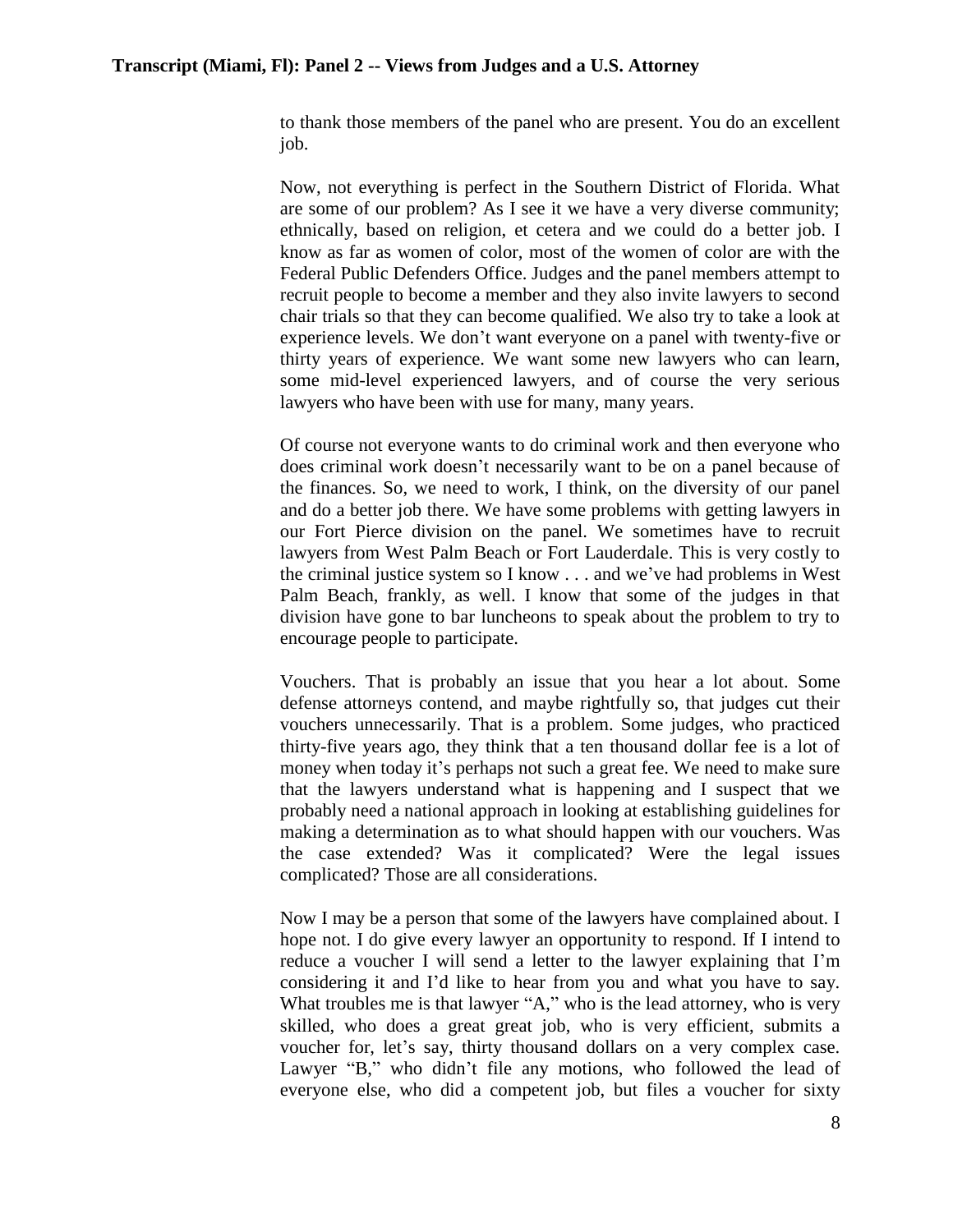thousand dollars. I have a problem with that. I have to analyze, what is it that caused this divergence in fee requests? I have to analyze it and make a determination.

I would be nice if we had national guidelines in that regard. Of course every judge has to make a determination. Some people think judges shouldn't be making this determination at all but we're the ones who view the trial, and I think we have the public's trust in mind, and that the judges should be able to make a fair determination as to what a reasonable fee is. But I do think, as I stated, guidelines are important.

Another area that I am interested in is the discovery area as it has an impact on the Criminal Justice Act. As an Assistant U.S. Attorney back in1980, the defense lawyers all complained about the lack of discovery. We had all of these hearings, in my mind unnecessary hearings, about the government not turning over discovery as they should. I was appalled at that. I remember as a judge, first case on the bench, there's an argument about discovery with the defendant's family in the spectator area. Can you imagine their impression? "Oh, the government is trying to hide this or hide that, they're trying to railroad me, et cetera," which is probably not the case at all.

But I do think that the discovery issue is an expensive one for us. Thirtyfive years ago we talked about the lack of discovery. Today, in 2015, we have too much discovery. With electronic discovery, and tape recordings, et cetera, defense attorneys complain "we have too much." They talk about the dump truck method. The government drives up the dump truck, dumps off all of the discovery, you know, five thousand documents, fifty tapes, and now we have to go through all of that to make a determination as to what's relevant or not.

I think the judges have a role in that. The defense council have the obligation to have access and to review all of the discovery but I think that the judges —and I do this—I ask the government "let's narrow the focus. Tell us the three hundred documents that you'd likely will use. Tell us about the twenty-five tape recordings out of the five hundred that you're likely to use so that you can narrow the focus." Sure the defense has an obligation to look at everything but you know nowadays with the Guidelines and the sentences, the first defendant in the door, as they say, is the one who gets the apple. We have a lot of cooperation created by the Guidelines, et cetera.

If you narrow the focus and give the defense attorneys an opportunity to see what the case is all about. When you listen to those first twenty-five tape recordings where your defendant is talking about committing the crime, that gives a defense lawyer an opportunity to figure out what he or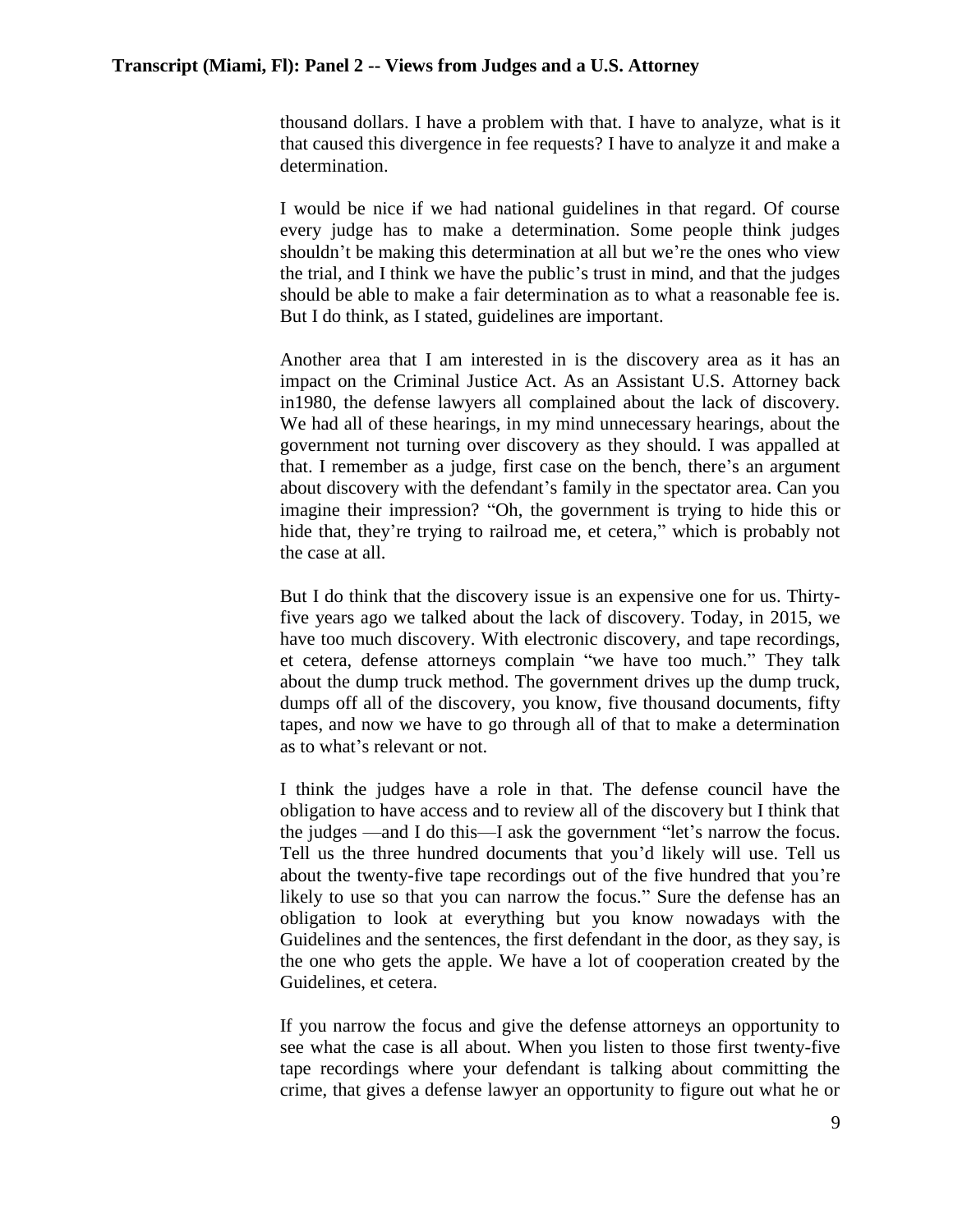she wants to do and to make a determination. This can save a lot of money as was stated by some of my colleagues and others, Willy in particular, we have a lot of fraud in this district.

We have a lot of cases that are document intensive. We have a lot of large scale drug cases with hundred of recorded conversations. Narrowing the focus will save the public a lot of money. As we have new civil rules, which became effective December 1st, wherein they discuss proportionality. Judges now in the civil arena have an obligation to fashion discovery and to consider cost, et cetera, in making determinations about what is to be discovered, the manner in which it's to be discovered, in accordance with Rule 26. It may be that some rules in the criminal law area may be effective as well.

Now, of course, no one is going to preclude the defendant from their Sixth Amendment right and the ability to view every document should they desire to do so, but I do think that we can narrow the scope and save time and effort. The new civil rules also address case management. They require judges to have early case management conferences, et cetera. Query whether this is necessary in the criminal law field to be honest and direct. I do not know what happens in other districts. I think in the Southern District of Florida the items that are created by the new civil rules are things that the judges in this district have been doing for years.

We don't really have a problem with case management and getting cases to trial expeditiously. That may be a problem in other districts and if it is then it may be that similar case management rules as in the new rules of civil procedure should be implemented in the criminal sphere as well. I'm happy to answer any questions you might have. Thank you for the opportunity.

Judge Cardone: Thank you. All right. We're going to start with Judge Fischer.

Judge Fischer: Thank you. Thank you all for being with us. I have a couple of questions for each of you. Let me start with Mr. Ferrer because we've heard some things, both in letters we've received and a little bit in testimony, about a lack of parity, or a perceived lack of parity with the U.S. Attorney's Offices and in various things. There's some questions about whether the pay levels are the same and whether the staffing is the same.

> I don't think there's much we can do about those issues but with regard to the discovery issues that have been mentioned and the accessibility to experts. I think the thought is that, with regards to discovery, there is this dump truck concept and I've heard anecdotally that there are actually directives from main justice about how you're to turn over discovery and also that there are limitations on the amount of money that you can spend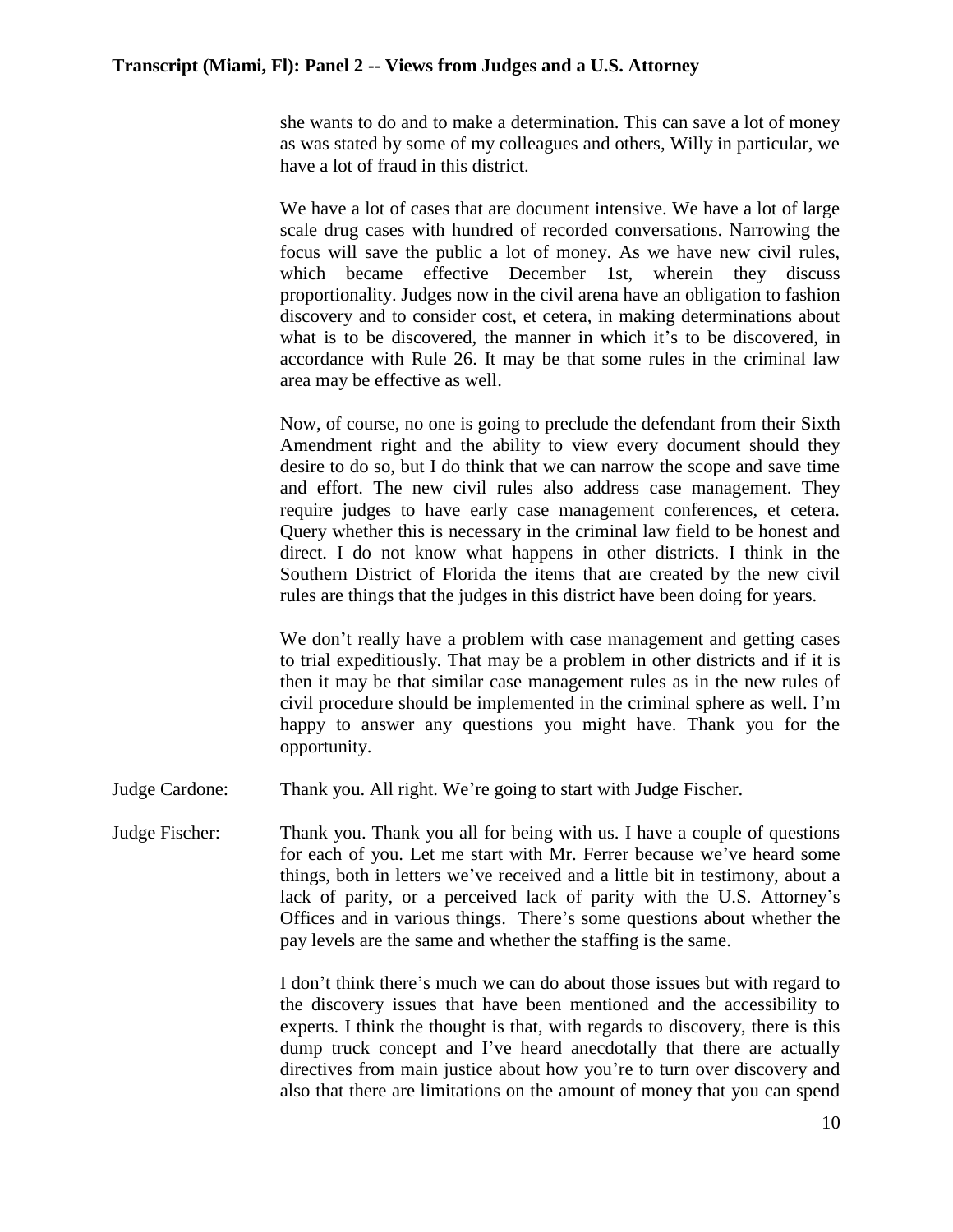and the kinds of experts . . . maybe you need to go get permission from those for that. Could you shed some light on those issues? What kind of directives do you get and are there really realistic limitations or do you basically get whatever you ask for?

Wifredo Ferrer: In terms of our budgets, and what we get, and what we can ask permission for: every U.S. Attorney's Office gets a certain amount of money that we can use for litigation expenses. That's a historical approach depending on the size of the office. We, as being the third largest right now in comparisons to other U.S. Attorney's offices, we get a pretty sizable budget. Our budget is around \$42 million dollars, but ninety percent of that is for personnel, is to pay for our personnel and our staff. The remainder is for these litigation expenses.

> In terms of the staffing that you were talking about originally, about the differences, there is right now discussions within the Department of Justice about different pay scales, if that's what you were talking about, in terms of assistant U.S. attorneys on the field and then Department of Justice attorneys within main justice. They actually use two different scales. In terms of disparity there is an analysis and a review right now, ongoing, about where those disparities exist and about those issues. But just again our office is, each office is given an amount of money and they tell us you can spend up to that limit and that's it.

> In some exceptional cases, if we're running out of money during a certain budget cycle and we need to ask for more we can make a special request but it's all going to depend on how much they have in their general pot, so to speak. Now as to discovery, just to follow up with what Judge Graham was saying, the management of discovery is a real issue. It's absolutely a real issue. Nowadays as opposed to decades ago we have the ability, because of the internet and all of the electronic discovery, we actually have more than we used to have and access to more information, and we also have an easier ability to disclose it, and to turn it over.

> Our approach has been . . . because we do not want to ever appear to be hiding any ball, which we do not, and in our office we ask our assistant U.S. attorneys to go beyond what's statutorily or constitutionally required in discovery. That sometimes leads to the argument of "oh my goodness. Now you're giving us way too much and you're not directing us." Our approach is to disclose, what we have, within the rules, and even beyond that, and then to help guide the defendants and the defense attorneys to the documents because we're also fine tuning, as we get the discovery it's also very daunting on us because we also have access to terabytes of discovery. We also have to go through it, so our approach has been you turn it over, we as well start fine tuning it, and as Judge Graham said . . . We have worked with judges, and we have worked with . . . when I was practicing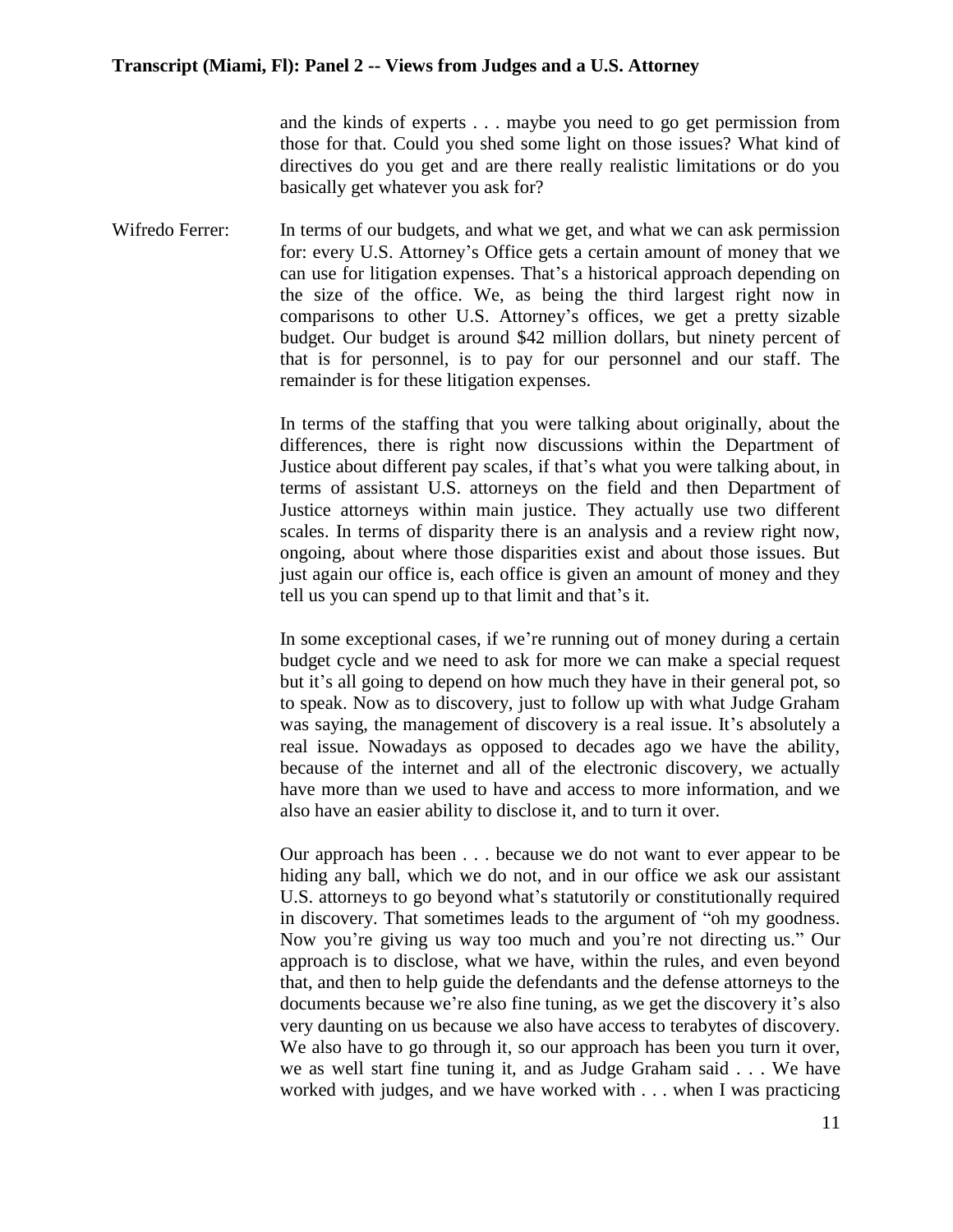that's what I did is that I would start narrowing it down and start looking at, we called them, the hot documents and I would make a hot document index at the appropriate time, when I actually was able to figure out what they were myself, and then we would start at least pointing the defendants in that direction. Because we understand that, we understand that it's an impossible task.

We also have, specifically now speaking of CJA issues as well, when we realize that there is a case, like Judge Graham said, where there are those twenty-five tapes and it boils down to a certain subset of that discovery. We will do reverse proffers which means we will ask the defendant and the defense attorneys to come to us, they are not to say a word, and we will then give them a presentation of what we think are the hottest pieces of evidence. We have tried to do that and we're doing actually that more often, frankly, because of this problem that we're seeing. That's how we're trying to navigate this.

One thing that I will throw out there because I've heard it from other U.S. Attorney's offices and something that may be helpful in multi-defendant, complex cases is to have a discovery coordinator. If that is something that the CJA would want to have. Someone where the defense council doesn't feel or doesn't have to come to us for assistance because with this discovery issues comes a lot of technological challenges: different softwares, how to access it.

Now at the Department of Justice, speaking of directives, starting this Friday there's going to be more encryption on discovery that we turn over in removable media in order to protect witnesses, or victims, or of that information getting misplaced or whatnot, and for the safety of a lot of victims and witnesses.

We're actually learning how to make sure that that burden, because that's something that exacerbates this problem, a discovery coordinator could possibly be somebody who could help navigate that for the defense bar and make sure that the software is working, that they're able to access it, and we can all work together on that. That's just one idea that I've heard floated around and I think may not be, actually, a bad idea to help us with this discovery. I'm sorry, I'm speaking too much but . . .

Judge Fischer: That's all right. Are there cases in your district, or maybe you've heard from other districts, where your assistants looked at a case and wondered why the criminal defense lawyer, panel lawyers mostly, didn't have a certain kind of expert where you were thinking "gee, if I were a defense lawyer . . . I wonder if they didn't think about it or why they didn't get one." We're hearing a lot about CJA lawyers being concerned about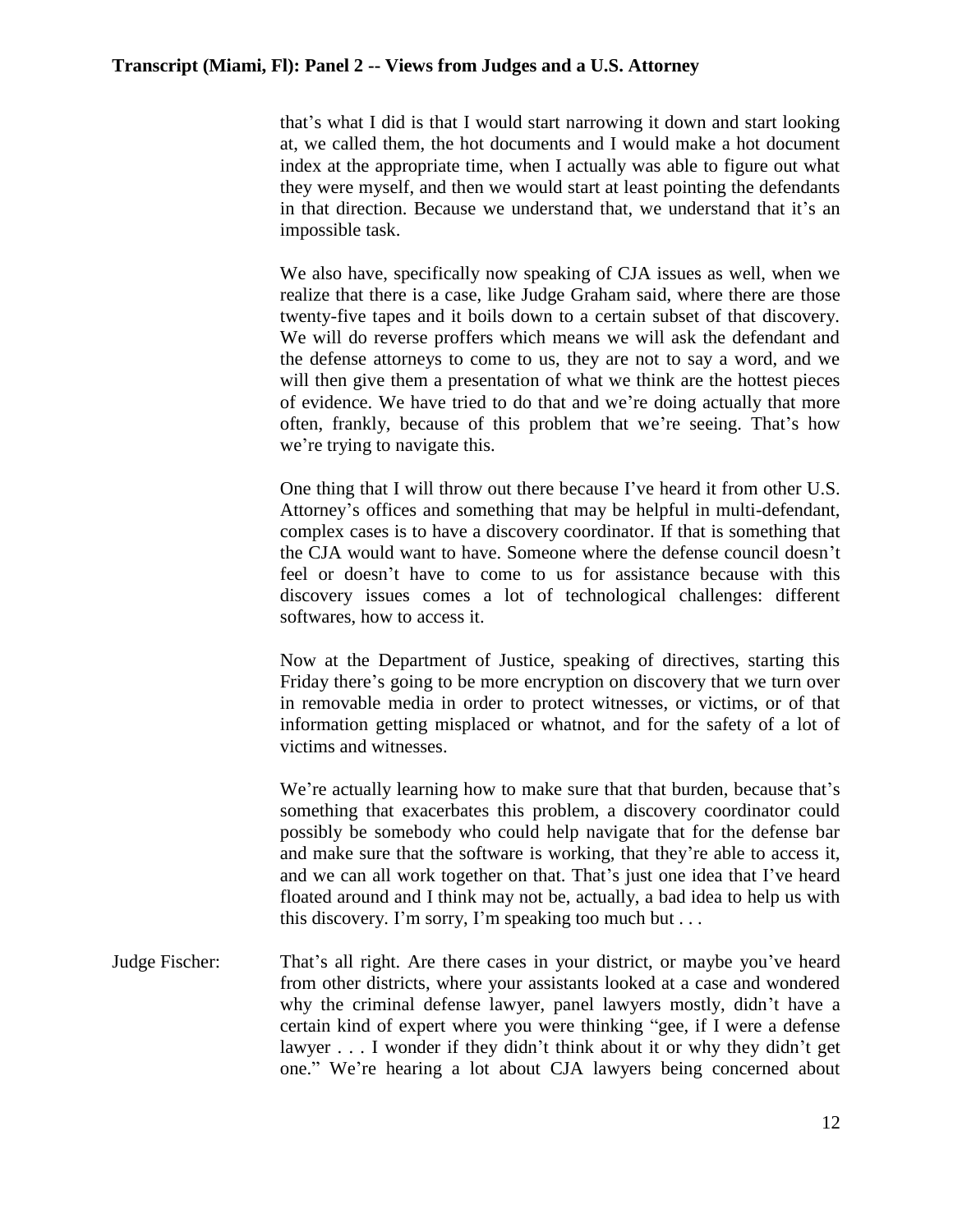asking for experts or maybe being denied experts. Are you seeing anything in your cases that might support that?

- Wifredo Ferrer: Judge, I canvased the office. I reached out to all of our section chiefs and division chiefs and I asked them specifically that question, because I know that that was one area that Judge Cardone had mentioned in her letter. We have not. I have not heard anyone say that a CJA attorney had been denied an expert in a particular case. Again, there may be some instances I'm just not aware of them, but I did ask and I have not heard of that being an issue in the Southern District of Florida.
- Judge Fischer: Thank you. Judge Cogburn, you came here with a specific purpose of clarifying something so I want to make sure I understand what you said.
- Judge Cogburn: Yes, ma'am.
- Judge Fischer: You indicated and I think you were saying that one of the reasons, or the main reason, or maybe the only reason why your district asked to change from CDO for FPD was that, regardless of the particular person, you didn't approve of the choice of director.
- Judge Cogburn: No. That was the impetus that caused us to do it. What we did was when we looked at the FDO we came up with a number of things that we looked at. We were not getting the quality of applicants and we found that most of the districts are FDOs. CDO is a small percentage compared to the FDOs, in fact, our district is the only district in the Fourth Circuit that is not an FDO. I heard the two FDO folks from the Middle District of North Carolina and the Eastern District of North Carolina could only wish we had FDOs of that quality. But, we were not getting people to apply, we were not getting assistants to come in.

All of the agencies, U.S. Attorney's Office is inundated with people wanting to move to Charlotte and Asheville. The FBI is inundated with people wanting to move to Asheville and Charlotte. Lots and lots of the federal agencies want to move to Charlotte. If we put an application for a law clerk or a pro se law clerk to come in and do the work we're inundated with those. The CDO applications we're getting twelve to fourteen people. Most of them really not qualified for the position. Because of the fact that you have to give up a federal retirement to come to a CDO which does not have a federal retirement. You have to give up the protections of being a federal employee that you have. They're not huge but you've got employment protections there to come to a CDO where you're an employee at will.

We found that we were being denied the quality of applicant we needed, not only for the directorship, but also for the assistant positions. We, in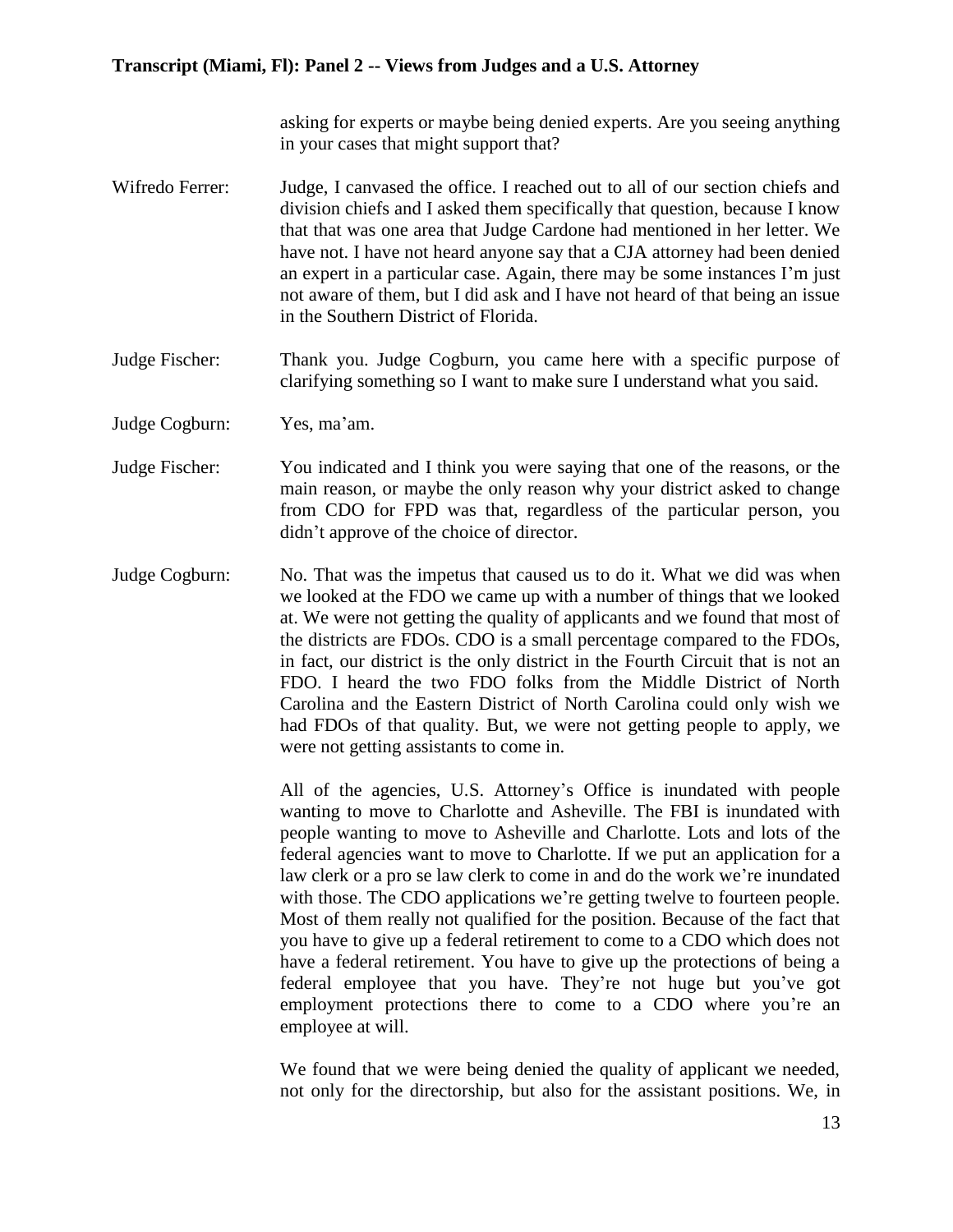looking into it, found that there's a conflict of interest which occurs between the panel that runs the CDO and the CDO when a panel attorney appears in a case with one of the members of the CDO. I heard the last group of attorneys talking about conflicts of interest. When an attorney appears with either a panel attorney or a member of the CDO and they're representing folks there is a potential conflict and as soon as one of those people is offered a plea in order to testify against the well healed client of the panel member you've got a real serious problem. That does not exist in an FDO.

We also were subjected to an embezzlement of money by the administrator of our CDO. The judges didn't find out about it for a long time. It was kept from the judges. In an FDO that would have been reported to the circuit chief but in the CDO that was kept from us for a long period of time until after the investigation was done. You cannot embezzle from an FDO. It's run just like any other federal. You put in a voucher and you get paid or you don't get paid but there's no cash money to take. A CDO is essentially a block grant to criminal defense attorneys. Easy to embezzle from. Easily taken. We decided an FDO was better.

We think it's also better for the employees because they're federal employees and they're protected and they're not at will. I cannot mention the names of some of the members of our CDO that talked to me because they're afraid that they'll be fired. They're afraid they can't say anything because they're at will employees. For those reasons we wanted to go to an FDO. The fact that they picked somebody other than who we were going to pick was the impetus for us to look at it but that was not the only reason we went with an FDO.

- Judge Fischer: You mentioned the circuit choosing the FPD, which of course is the way it's handled and . . .
- Judge Cogburn: Right.
- Judge Fischer: In our circuit at least we're asked what our thoughts are. I think you were contrasting and suggesting that perhaps the judges would have less influence over a Federal Public Defender's office then because the choice would be more insulated than . . . is that what you meant to say?
- Judge Cogburn: It seems like it isn't. The way our CDO worked, and I don't know whether every CDO works that way, the judges have veto power over the panel. You could theoretically take over the panel by just vetoing every time they said "okay, these are the new people we want to veto." Eventually the panel goes off and disappears so the judges essentially could take it over by the appointment of people that were friendly to their views. That cannot be done with an FDO. With an FDO the judges . . . certainly their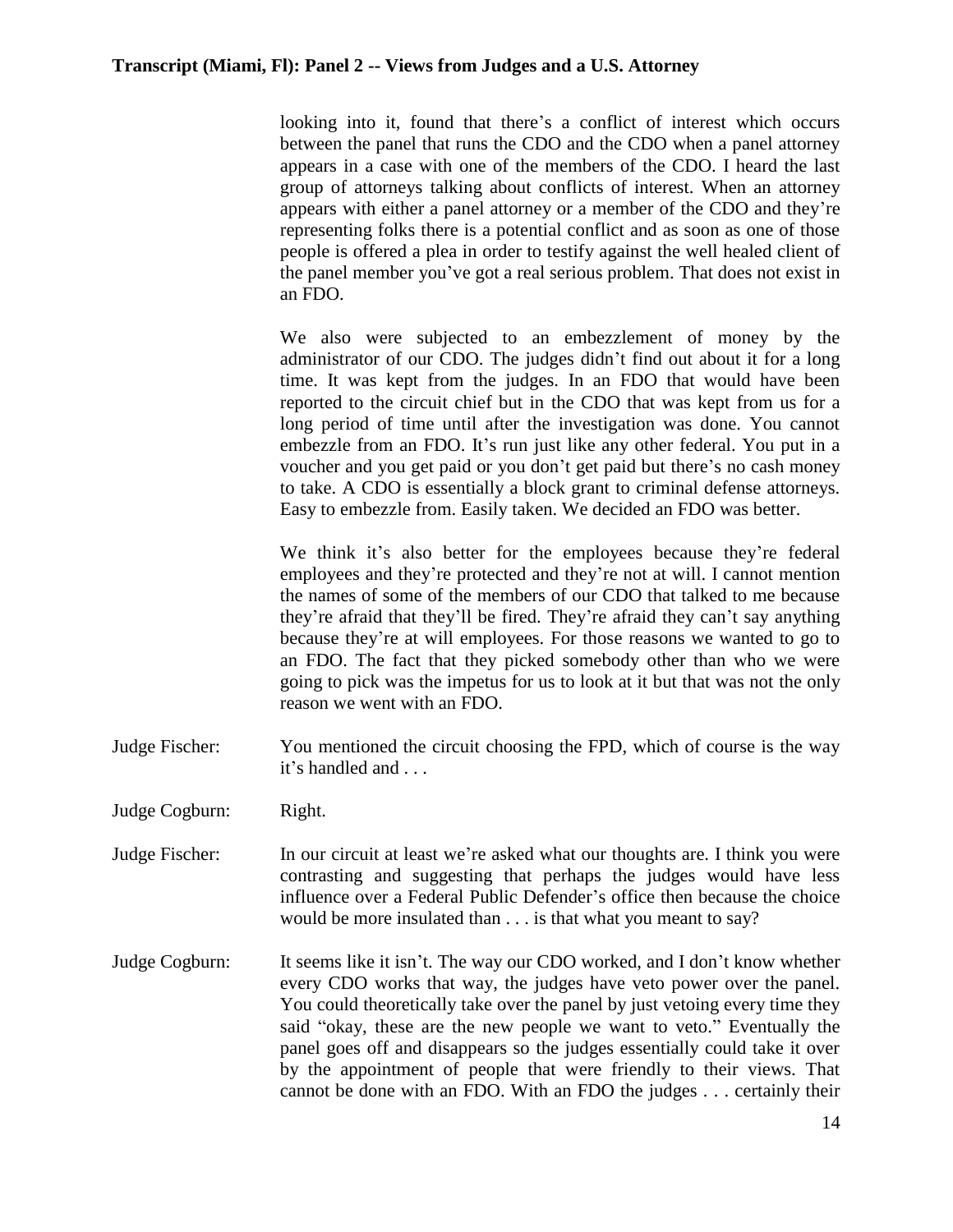recommendations are taken into consideration but the circuit makes the pick. The judges are completely insulated from that.

- Judge Fischer: Would you otherwise see the two different types of offices operating in generally the same way with . . .
- Judge Cogburn: I would hope that they would. As far as I'm concerned, again . . . I had no interest in it when I came. It was a defender organization. I called it the federal defender. It appeared before me. I had no interest in it. I heard some complaints along the way. I noticed some things myself but was never overly concerned but when the opportunity came, when we had these problems that had come along, and the opportunity came to pick someone good I thought we ought to try to do the best that we could do.
- Judge Fischer: Thank you. Judge Scola, I'm interested in your interest in the panel because I was in the same position. We have a lot of similarities with staggered three year terms in a panel selection committee and they serve a the pleasure of the court. Things like that. You do seem to have an embarrassment of riches though in that it sounds like there are qualified people who can't get on the panel. It's, in some ways, a closed panel.

I'm glad we're hearing from sort of the other side of the story. You say that judges are in the best position to review vouchers. Some of the concerns that we've heard from attorneys and others is what about the concept of judges learning, especially if they're interim vouchers, about strategy or finding out something, for example: a lawyer wants a certain kind of expert, maybe to check the purity of the drugs, and then that expert doesn't testify. Don't you have in the back of your mind then that clearly that expert wasn't going to be helpful or another kind of expert, you don't see them at sentencing, so clearly that didn't work out well.

That was one concern and then the other concern is is there some kind of an in terrorem impact of judges looking at vouchers and is there an involuntary self-cutting of vouchers because the lawyers don't want to displease judges. Do you have any concerns about that or any sense that that's a concern from the lawyers in your district?

Judge Scola: In answer to the part of the question about whether the judge is going to have some information in his or her mind that's going to later taint them in something else they do on the case: all the time they trust us to listen to or perhaps grant the motion to suppress evidence, or we suppress evidence so we know the person confessed and then I throw it out as being involuntary, then somehow I'm able to be fair and go forward and make other rulings in the case. Whether evidentiary rulings during the trial or sentencing. I don't really see that as being a difficult chore for judges.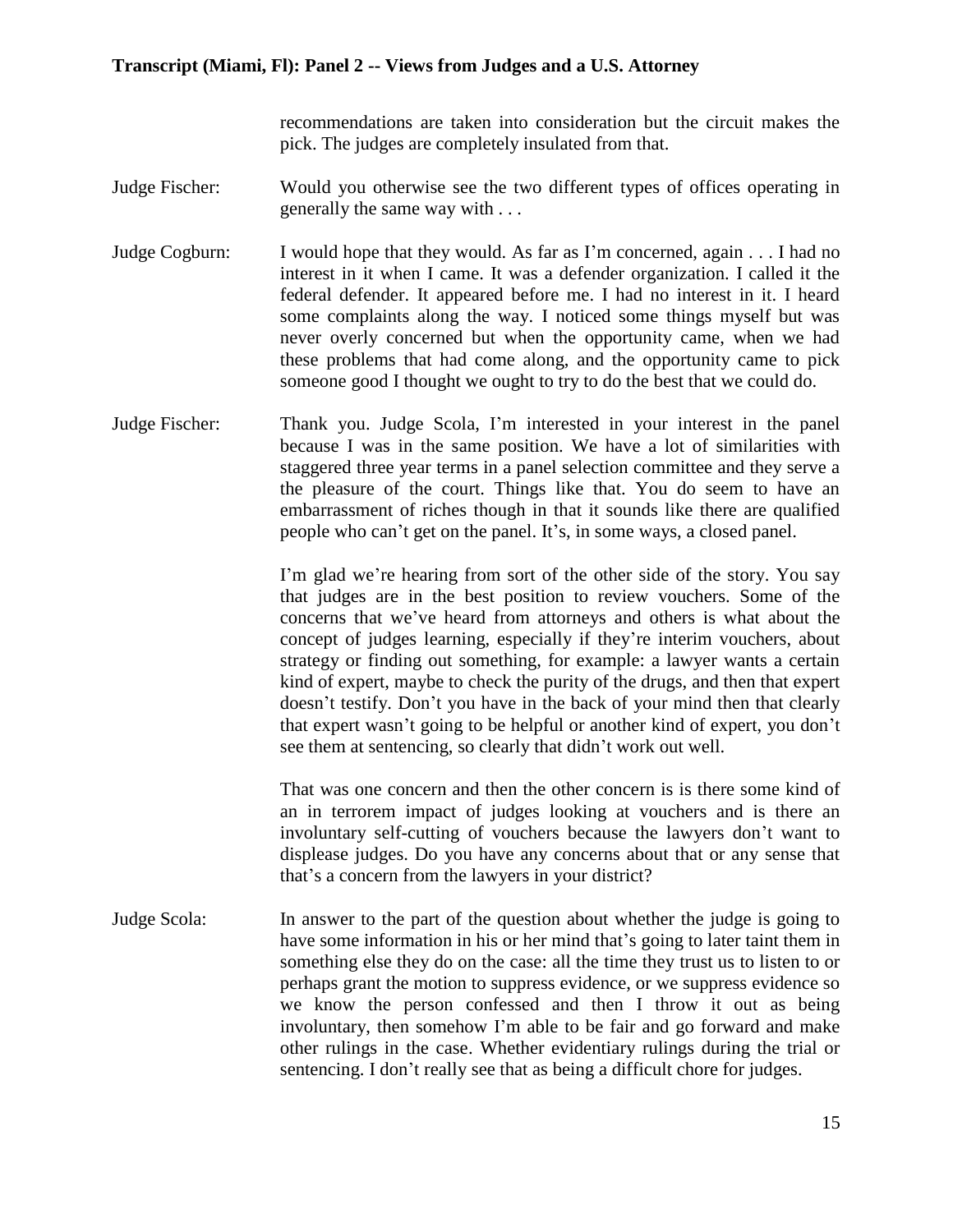In terms of our ability to make appropriate decisions. In terms of the vouchers and whether they're accurate and reasonable, in fair labor standard in that case, is that we're required to review the settlements and approve the attorney's fees that are a part of the settlements and class action lawsuits. We're required to approve the settlements including the amount and reasonableness of the attorney's fees. In contested civil cases there's a prevailing party and certain circumstance we make decisions about the appropriateness of attorney's fees. It's something that I think we do on a regular basis.

I've been only here for four and a half years so I can't give a history before that. I'm sure my colleague, Judge Graham, has a better sense of the last twenty years before I was here, and I don't know what happens in other parts of the country, but having been the liaison to this committee for the last four and a half years one of the things that we do . . . and we're very fortunate that Michael Caruso, our federal defender, does an excellent job, not only with his office, but kind of shepherding the CJA panel and he's the chair of our committee and he puts on a two day conference every year. Part of it is education but part of it is a town hall with several of our judges and it's just kind of an open forum with the members of the panel opening up to those questions. They're not shy about complaining to us about issues. I think it's not a systemic issue, at least in our district, of judges routinely reducing vouchers for no reason whatsoever or I would hear about it.

I think the discovery issues are something that come up. I don't believe that judges in our district are willy-nilly just reducing fees for no reason whatsoever. When I started I had five trials that last over two months, and in many of those cases there were other codefendants who plead out, and I think Mr. Caruso told you one of the tough things to do is if you did a two month trial you were there every day. You know exactly what the case was about and what the lawyers did in the case but if there's a five codefendant case, and two of the people had plead guilty before the trial, it's a lot more difficult to discern what they did.

One of the other panelists talked about the trust that we have, and we should have trust, and my philosophy is that I do trust the lawyers and if I look at the vouchers . . . unless there's some reason, as Judge Graham pointed out, you have another codefendant on the case with a very diligent lawyer whose voucher was half as much as that lawyer.

Again, there could be a very good reason as to why the other lawyer's voucher is twice as much but it certainly raises a question. I think in our district a lot of the judges will either bring in the lawyer and talk to him or her and say "look, why did you have to go see the client so many times?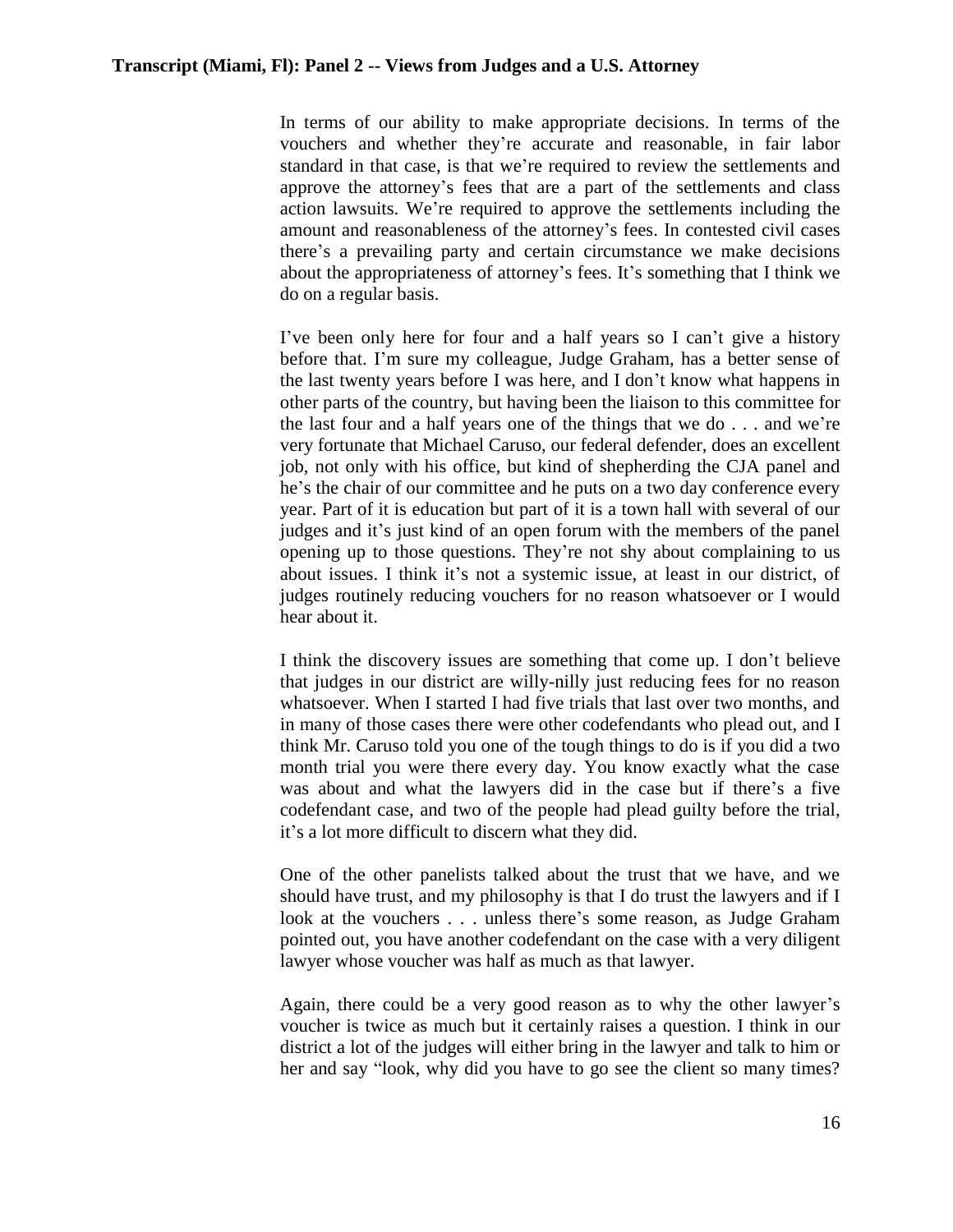To me usually the problem is "why didn't you go see the client more?" Otherwise you wouldn't have all these complaints from the client.

Judge Fischer: Yes.

Judge Scola: Whatever the question is, the person can answer it hopefully to the judges satisfaction, and a lot of time what the judges do if it's a complicated case, they will refer the voucher issue to a magistrate judge and the magistrate will talk to the attorney and prepare an R and R for the district judge to review, so I think . . .

- Judge Fischer: I've read many, many of those from your district.
- Judge Scola: There are incidents of some complaints but I don't think it's a systemic problem.
- Judge Fischer: Do the judges . . .
- Judge Cardone: Judge Fischer, can I ask Professor Kerr and then we'll move back to you but we're going to run out of time if I don't. Okay. Professor Kerr, do you have any questions?
- Prof. Kerr: Yes. First, thank you all for your very helpful testimony. Judge Graham I wanted to focus on something you said that struck me as interesting and helpful. This idea that maybe there should just be more uniform standards. That some of the problems that CJA lawyers have identified are the absence of something written down to say exactly what should be compensated, what shouldn't be, what the standards should be.

I think that's a promising idea but then that prompts the next hard question which is what should those uniform standards be? I was hoping members of the panel might be able to help us identify to the extent that is a helpful path from saying here's what should be covered, not should be covered, here's what the standard should be, and the role of the judge in reviewing voucher requests and the like. Can you point us towards what you think of as helpful standards for the role of the judge in those cases?

Judge Graham: Sure. I made a reference to some of those issues so obviously the judge should be looking at the complexity of the case. Was it a routine case? Were the legal issues complex? Were there a number of experts which require extra time for the lawyer to be able to get up to par? Some areas are very complex and very complicated. Did the case require that type of analysis? Was it a six month trial? Was it a five day trial? Those are some of the considerations that the judges should be looking at in determining how to analyze the voucher. I think some of those things are very typical.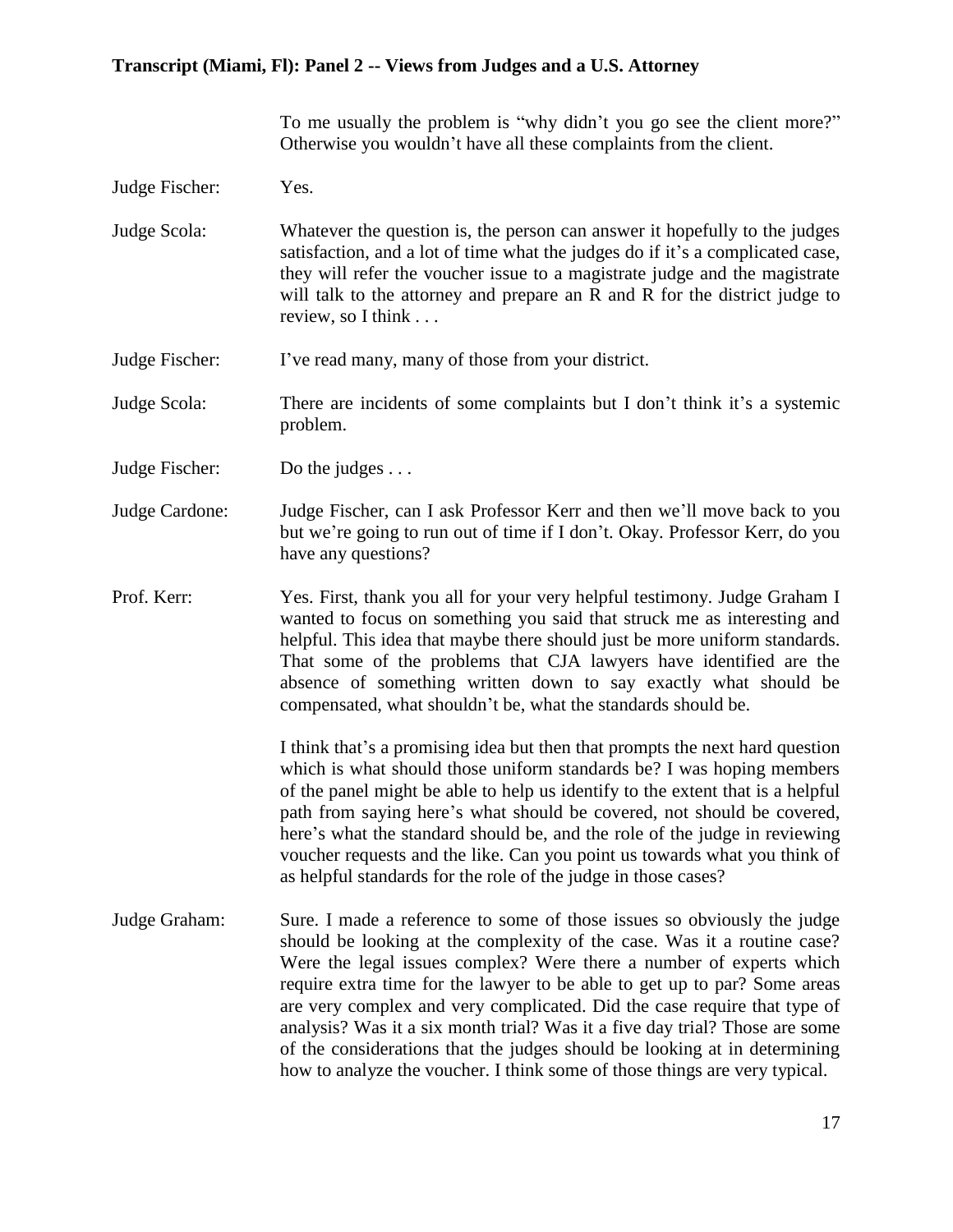It may vary from district to district. For example, we've talked about lots of documents. Maybe in some districts, like a border district, I know they have a lot of illegal entry cases. They bring them in, they enter pleas primarily, then deported, et cetera. Was it that type of case or was it a different type of case. Those are all issues that the judge has to view and determine if it should be considered as a factor in what's a reasonable amount.

- Prof. Kerr: Maybe one way of thinking about it that would help me is what is that ultimate standard? You mentioned at the end, what is a reasonable amount? Should judges be trying to say "well, this kind of case deserves X dollars?" Or should it be more "this is how much this lawyer actually did work and this was genuinely billed." We can all agree, for example, that fraudulent billing is bad and that should be cut out but what about the lawyer who says "I'm going to spend some extra time because I think I have an idea and I want to pursue that." Do you have a sense of to the extent that there are written standards for whether that should be compensated or not, when should that be compensated?
- Judge Graham: I don't think that the amount is an issue because the amounts are national. You get a hundred and twenty, what is it, a hundred and twenty nine dollars. The amount just went up January first. A hundred and twenty nine dollars for none capital cases and a larger amount for capital cases. Judges shouldn't be trying to determine what's the appropriate amount. I think it's the quality of the work, the requirement of the work, how many hours were required to do something.

Is it one lawyer charges double the amount? Had legal research for twenty-five hours. Another lawyer had legal research for fifty hours. Why is that? I want to hear from the attorney. I want the attorney to have the opportunity to explain to me. He may have a valid reason for having spent fifty hours. Maybe the group decided that lawyer A should do the legal research on a particular matter. That's a perfectly legitimate reason for having utilized fifty hours. I think it's just a matter of analyzing the quality of the work.

Prof. Kerr: If anyone else wants to weigh in on those questions . . .

Judge Scola: I just think it would be very, very difficult to have national standards. I think it would be too burdensome for the lawyers to figure out where they fit in, for the judge to figure out why this is different. Every case is so different. You can have the most simple case in the world and your client could have mental health issues or developmental issues that cause you to have to spend a lot of time talking to them just to explain a simple plea.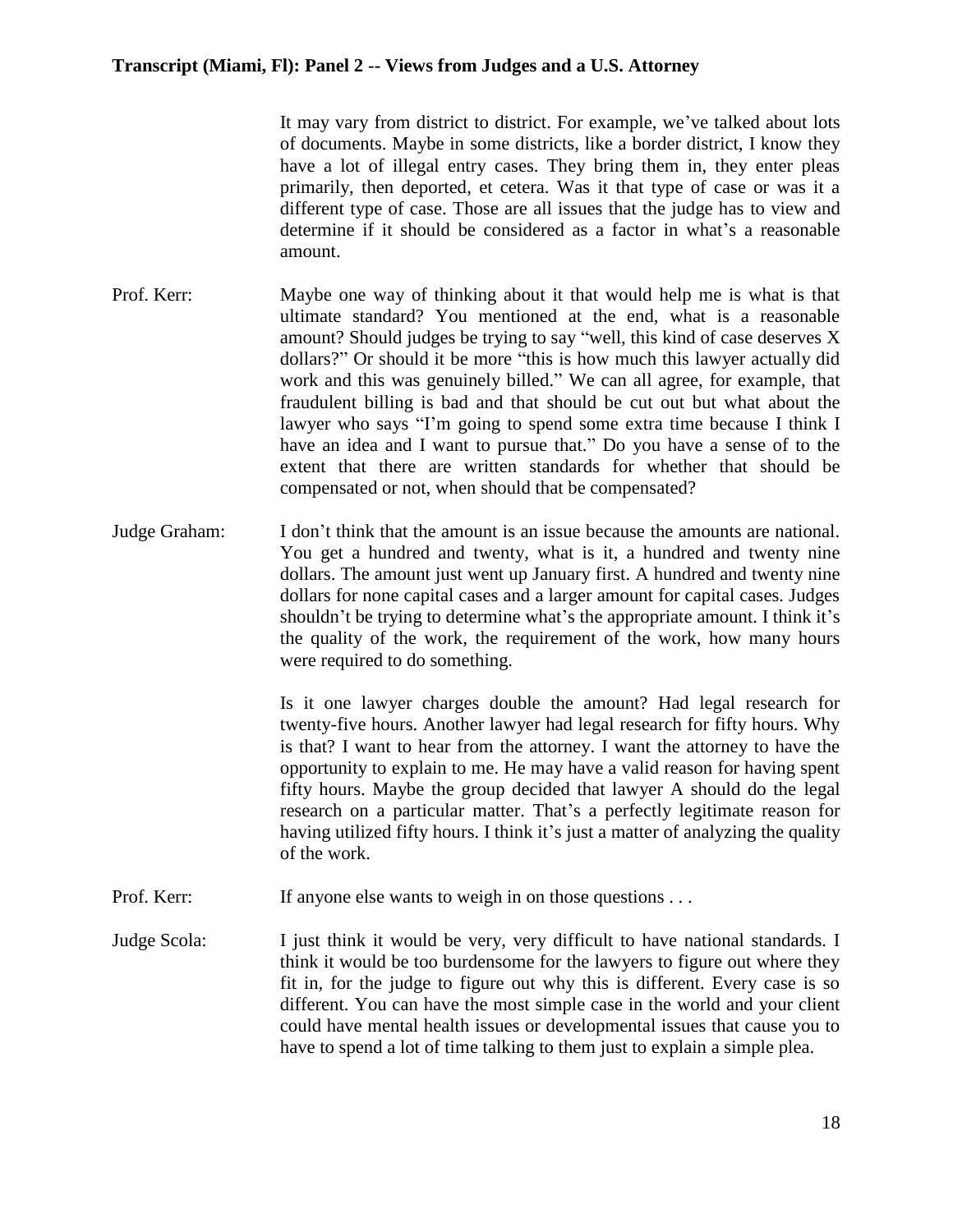You can have an incredibly complex case where your client right away says "Look I want to be," somebody said, "be the first person to beat the other codefendants to get a plea to get out of this with as little trouble as possible because I know if I wait too long I only know information against codefendant A and once he pleads I have no use to the government." There's just so many individual factors that I would think would be very difficult to try and establish, and more importantly, to enforce those in reviewing the vouchers.

- Judge Graham: I'm not sure that you can enforce it but all of the things that we are talking about, these can be factors that the judge should consider in determining what's an appropriate fee.
- Judge Cogburn: I would say that it's going to have to be just the experience. I know that what we do in our district, and what I do, we know what the average for a particular kind of case is. We have that amount of money. Now that average goes up as people have found out what that average is and they know that if they charge close to the average but a little above it it's probably not going to get called in. If it's above a certain percentage above the average they get called in and they get asked "explain it." I think most of the time they can explain it.

It seems to me to be very reasonable to do that. Somebody has to do it. I know when I came on the bench I did not remember and did not think about the fact that I would have to review vouchers. I hate it. I hate it. I can't stand looking at other lawyers work and trying to decide if their work is worth what they say that it's worth. I hate it. I can only think of three vouchers I've reduced. It's certainly going to be five or less.

It was after people were warned that they were consistently above the average and needed to get within line or explain why they were above and when they couldn't they were slightly reduced. No big reductions, by me. I don't like it. I think it would be fine for somebody else to take it on. It's going to have to be somebody that cares about the tax payers' money because this is the taxpayers' money.

This is money that's being spent for certain things and we're not going to be able to take people just at their word if they are not within a certain area of how much they're charging vis-à-vis their peers. Somebody's going to have to do that and it's probably not good to have other lawyers because they're going to have the same problem I have. They're not going to like to look at other lawyers work and cut it. It's going to be very, very difficult, so it's fine to find somebody.

Judge Cardone: I think Judge Prado has a follow-up.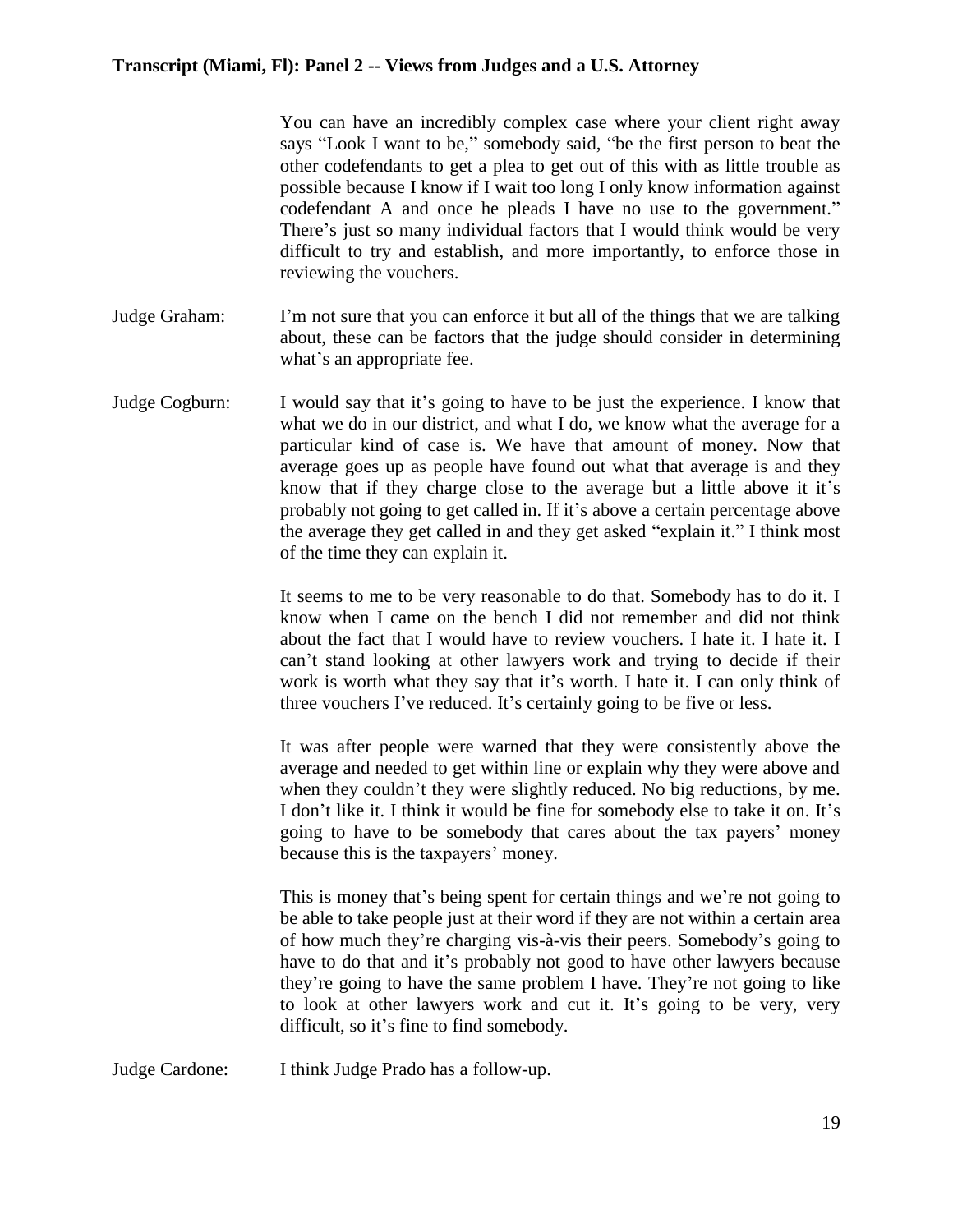- Judge Cogburn: Yes, sir.
- Judge Prado: I hate to go out of order but I just had a follow-up question to that. We've heard some complaints about the vouchers take forever and they're cut and we don't know why. What about some regulations that would put a time limit on when they have to be done and if it's not done by that time then it goes through. Or asking the judges to explain why they cut them. We can ask the lawyers "explain this to me", but some lawyers complain I never find out why my voucher was cut.

If there were some regulations that say the judge should at least explain "this is way over the limit. I'm not satisfied with the reasons you gave me" or after six months or nine months that voucher goes through because the judge has sat on it too long. What about regulations of that type?

Judge Scola: I would have no problem with that. I know I'm a clean desk kind of person. If a vouchers on my desk for more than two days that's unusual. To me the only legitimate reason why a judge wouldn't do it right away is that maybe there's a codefendant. He's waiting to get the bill so they can do them all together to do that comparative analysis, but I think in most cases it should be easy to do them fairly quickly. I also wouldn't have a problem if there was some kind of review above us. You say "I'm cutting your bill" . . .

> Again, I've only been here four and a half years. I think I've cut one bill. If the person disagrees with my explanation as to why, I would have no problem with having some other person, whether it's on the Eleventh Circuit Court of Appeals, somebody else to review it to give that person some relief because I know just anecdotally that there appear to be some judges in other places that just routinely cut bills without explanation. I think that's not fair to those lawyers.

- Judge Cogburn: Best thing to do would be to find somebody else to do it but next to that your rules, Judge Prado, sound pretty good to me.
- Judge Graham: We may be unique, I'm not sure, but we have an administrative staff member that reviews all of the vouchers for correctness in terms of amounts, and hours, et cetera. They do the multiplication, et cetera. We receive the voucher with at least the numbers properly done and I don't think it sits on my desk, like Bob, for more than a day. Having been a criminal defense lawyer I understand how important it is to get paid timely. I think most judges in this district take it very seriously. I don't know if they have to wait in the other districts. I don't think that's a problem here.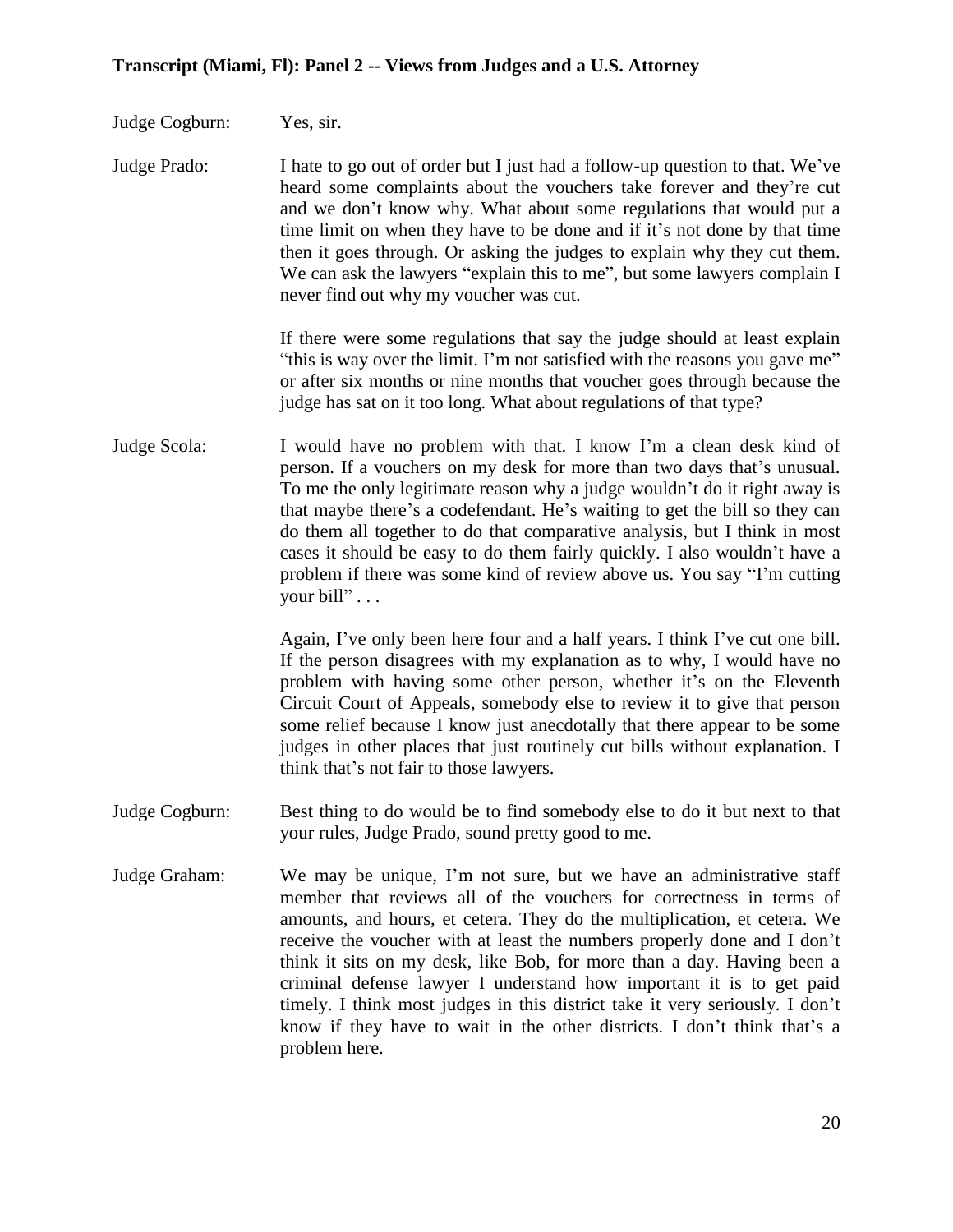- Judge Scola: With the eVoucher that's going to be coming into effect, I think it was supposed to come into effect at the end of last year, but whenever that comes in it's going to be so much easier because you're going to have it right on your desktop. You'll be able to go from the voucher to look at the docket sheet if you have questions. It's going to be very easy for the judge to answer his or her questions quickly and to get the bill approved more quickly.
- Judge Cardone: Okay. No. Are you done?
- Prof. Kerr: Yeah.

Judge Cardone: Professor Kerr? Dr. Rucker.

- Dr. Rucker: Let me follow up, if I may, on some of those points. Particularly, Judge Cogburn, with the dissatisfaction with this. What about an alternative. We've heard a number of things at our other hearings and earlier this afternoon too of taking this away from the judiciary or at least taking it away from the judges. Maybe having something like the federal defenders do the voucher review, approval, and everything so the judges would not have to be involved in that. I'd like to hear what all three of you judges think about that then also, Mr. Ferrer, from someone who gets money from outside in a totally different way than what the panel do.
- Judge Graham: I don't know. That seems to be a problem for me. How does the federal public defender know what happened in a particular case? The judge is on the frontline. He knows what was done. He knows the efforts of the lawyers. He know the motion practice, et cetera. It seems to me that someone has to be knowledgeable of the quality and quantity of the work in making that determination.

Frankly, most lawyers submit a voucher that's honest, and ethical, and it's not a problem. Like Bob, I've only cut very few, very few. It's usually when it's in comparison with other work. How does the public defender or someone else make that determination? That would be pretty difficult. It seems to me it would then just be an administerial act. If you want an administerial act that's one way of doing it. I'm not sure that's the way it should be approached.

Judge Scola: I think Mr. Caruso pointed out a couple of problems with having the federal defender do that review because a).they may have a conflict with the defendant and now they're making decisions about the payments to the lawyer and also fighting over their budget versus, versus the CJA budget. Even if you found an independent person, not a judge and not the federal defender, there's really not a problem with that person doing it assuming that they're qualified.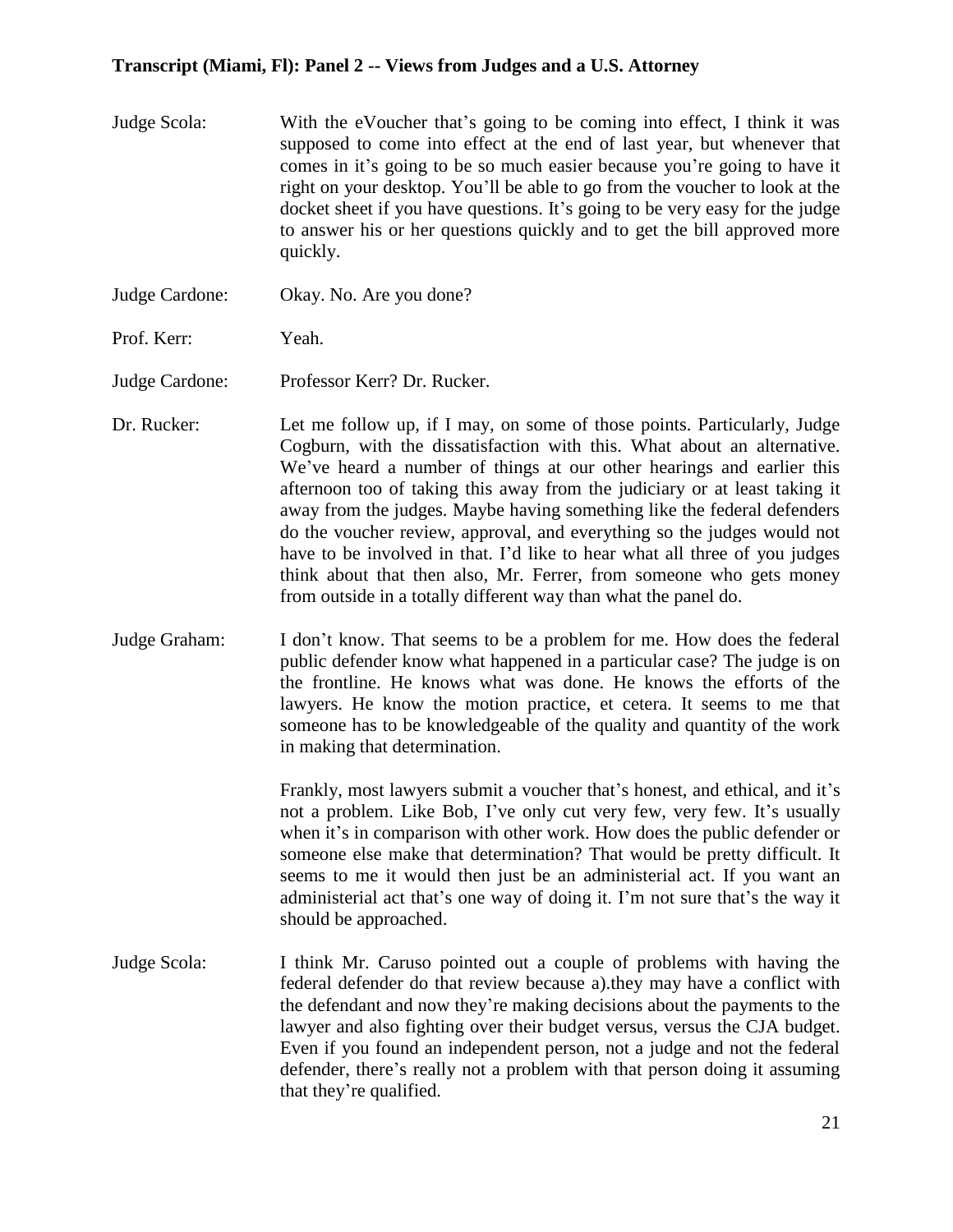But, in a contested voucher, after looking at the case and talking to the lawyer, who's the first person that that independent person is going to go to, to say "hey, did this person really do this or do you think they really deserve it?" They're going to come to the judges and say "hey, what's going on. This lawyer is charging twice as much as the other three lawyers in the case. Is there anything you remember about the case or what?" I can't imagine that we would be completely out of the loop. I have enough work to do, as Judge Cogburn said if somebody else wants to do it and they're competent and capable that's fine. I just think that loop is going to come back to us on those contested matters anyway.

- Judge Prado: Do you see a possible conflict or an un-comfortableness, I guess, you don't get to tell the prosecutor who his experts are going to be yet the judge is asked to pick the defense experts through the voucher system; when there's a request for an expert the judge gets to review and decide if they're going to approve that expert or not. Do you see yourself in an uncomfortable position being the trier of the case and then deciding who the witnesses might be for a particular side of the controversy?
- Judge Graham: I've never felt uncomfortable making that decision. We are sworn to uphold the law and be fair and just to both sides. I take that very seriously and I know lawyers need experts. I don't have a problem making that determination as we do any other determination. We are the judge. We are the fact finders. We decide what the law is that's part of our responsibility. I don't know any machine that can do it. I don't know how we can change that. I don't have a problem.
- Judge Cardone: I want to follow up to that, to Judge Prado's question and your answer then, Judge Graham. Because the committee is presented with numbers that indicate, for example I believe in your district, and somebody here who's a number person can correct me if I'm wrong, but in your district the panel attorneys use experts in thirty-seven percent of their cases. Let's use that number but in other districts panel attorneys use experts in one percent of their case, or in five percent of their cases, that tells us as a committee that there's a difference in the way you may treat the application for an expert than the way they do it in another area of the country.

As a committee . . . I hear what you're saying, I hear what all of you are saying about "we're the best people to judge what a case is about and how much work is put in." But if a judge has that kind of control over whether an expert is used or the decision is made and they have a different philosophy than you have. What do you suggest is a way to resolve that nationwide. We're not talking about just the Southern District of Florida. We're talking about other judges who may not see it the way you see it.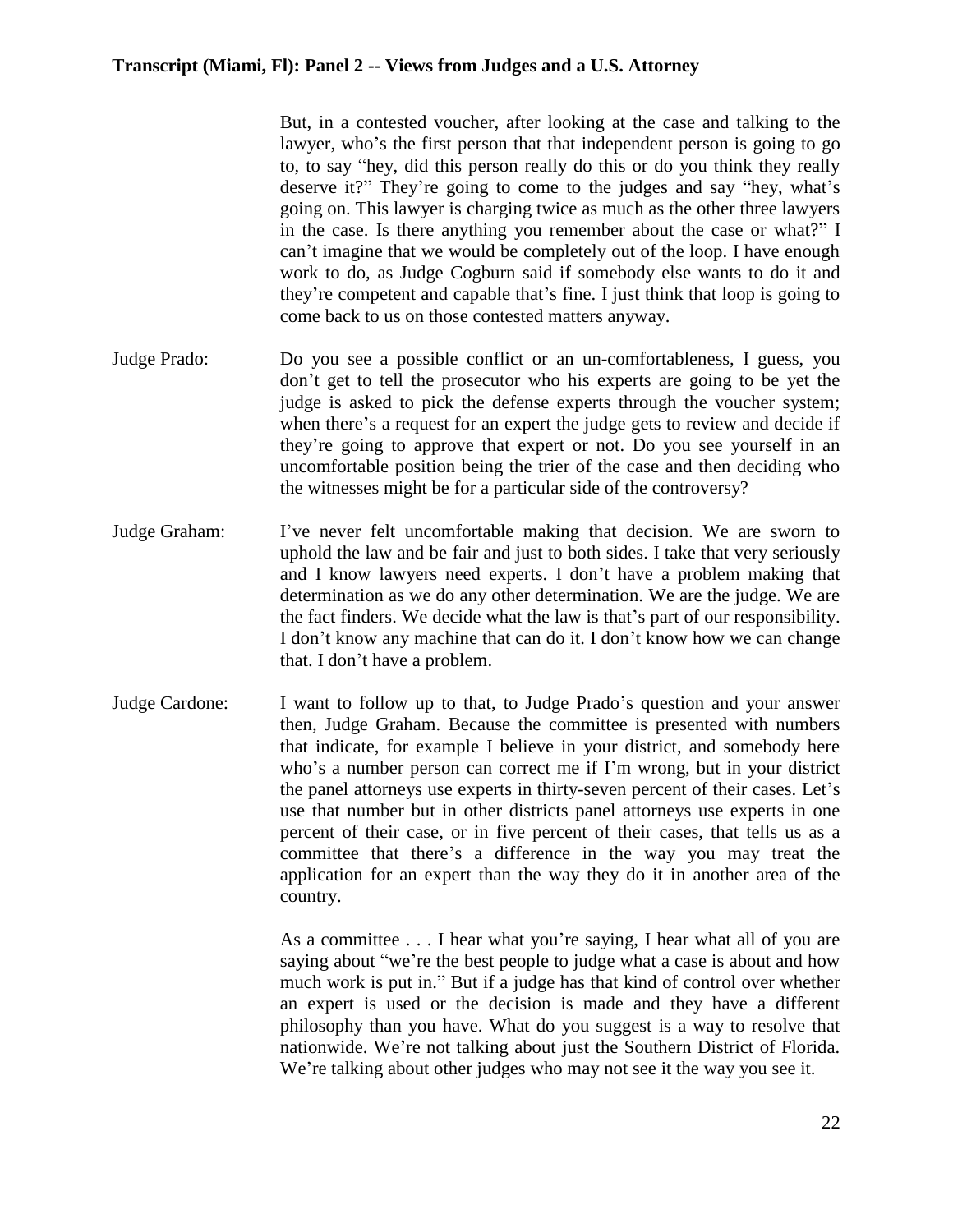- Judge Graham: That issue may require further investigation. Is it one percent or five percent because the lawyers are requesting it in one percent of the cases or is it the judges are denying the expert in a certain percentage of the cases. I'm not really . . .
- Judge Cardone: Or is it a cultural where they're afraid to ask because they've been denied so many other times.
- Judge Graham: That would really be scary. I hope that's not the case.
- Judge Scola: That would be a great place where you could have national standards. No, because the standard shouldn't be whether the judge thinks this person should testify or not. They standard should be if there's an issue in the case that the defense attorney has identified, and it's not a frivolous thing, and wants to hire an expert to advise him or her about that issue then the judge should approve that expertise as long as it's within in reason in terms of the expense. It's not somebody who's charging two thousand dollars an hour or something like that. It's not for us to decide "okay, the government has a fingerprint expert. There's no reason for it, everybody knows experts don't make mistakes in fingerprints. I'm not giving the defense a fingerprint expert." If they want a fingerprint expert they should be able to get one.
- Judge Cardone: I guess a follow-up to that is how would we, number one, as a Committee, how could we possibly determine that, because we don't know why a judge is denying. Even when we're talking about vouchers, for example, often times judges won't explain why they're cutting a voucher. They're asked to but they don't always do it or when they deny an expert we have no data to tell us why they're denying an expert. How would we possibly remedy that problem if there's no way really to know why an expert is being denied?
- Judge Scola: Maybe, if the defense attorney asks for an expert and the judge denies the request the judge has to articulate with specificity why he or she is not allowing it and then, again, have some review process for somebody else to decide whether that person should be able to hire an expert even if the judge says no.
- Judge Graham: There is a review process if a judge denies a particular expert. It seems to me that is an appealable issue in the circuit courts.
- Judge Cardone: It has gone up on appeal and it has more recently gone up on appeal but the standard is a pretty liberal standard.
- Judge Graham: Right. Right. Is it, in fact, that in the one percent and five percent is it because judges are denying the right to an expert?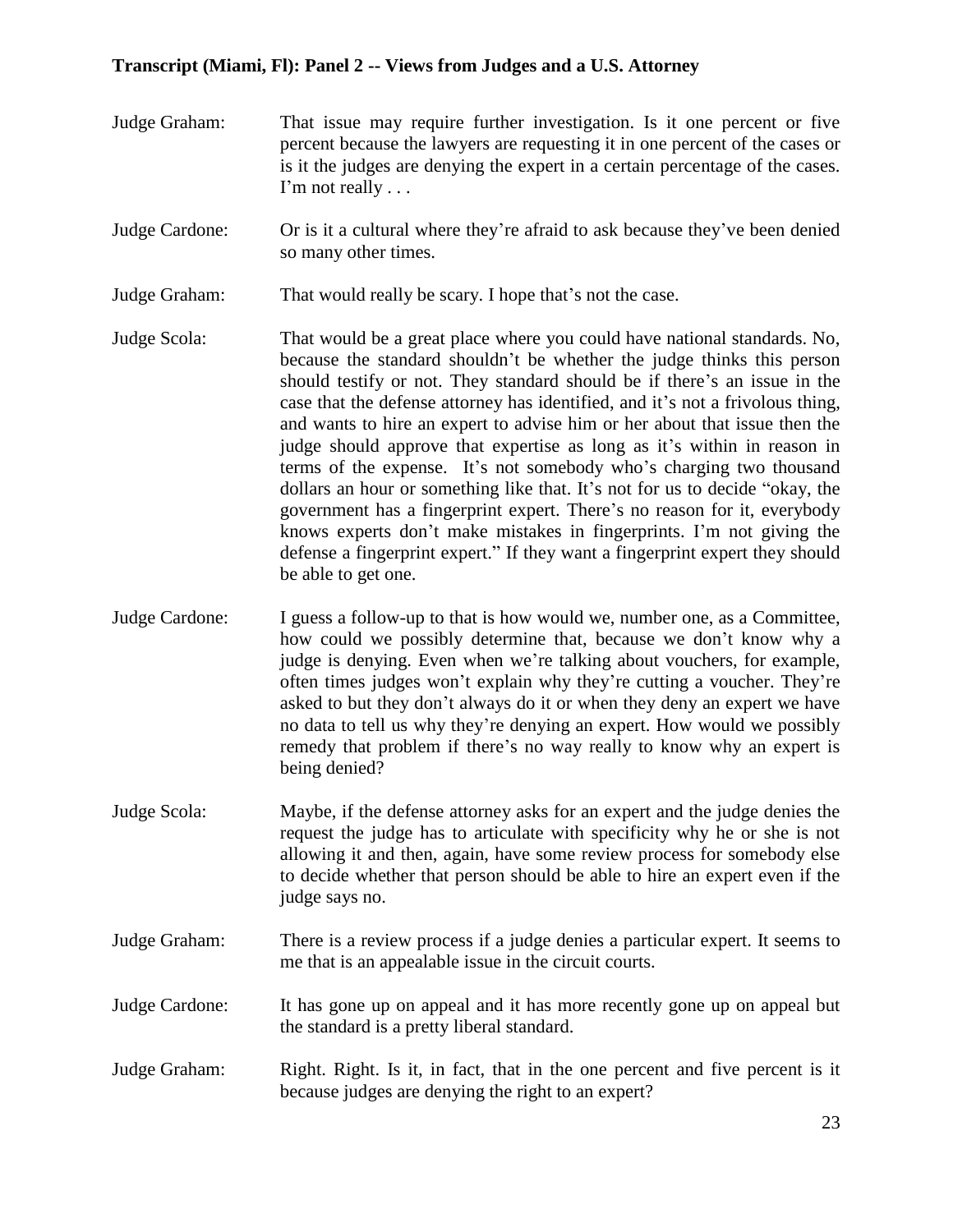Judge Cardone: That's part of what we're trying to determine.

Judge Graham: I see. I see.

- Judge Cardone: But that's why I'm asking the question. All right. Judge Fischer, do you have any further questions?
- Judge Fischer: No. Orin covered my questions for Judge Graham.
- Judge Cardone: No. But you can go ahead because we have some time.
- Judge Fischer: Okay. Again, the two of you talked about the selection of your lawyers and a closed system and first you consider all the renewals. Is that creating any kind of problem with an aging panel? We're hearing some issues about that. Problems with getting new people. Are you not having problems with younger people?
- Judge Scola: When I first started we had people who were appointed to two year terms, but they were just automatically renewed. Unless you committed some act of misconduct and were removed by the judge you just stayed on the panel forever. Now the system is every year one third of the panel has to reapply, and so we consider them fresh, and we have the committee that's chaired by Mr. Caruso and there is fifteen lawyers. They make recommendations to the court as to who should be approved.

I think the first year eleven openings were created. The second year seven and this year five. Once those openings are created then it's open to anybody to apply and we really do make an effort to have more geographical, gender, and racial, and ethnic diversity on the panel. But understanding it's important to have lawyers from Fort Pierce but I never want to say to some woman "listen, I know your son got sentenced to ten years in prison and the lawyer really wasn't that good but he was from Fort Pierce."

- Judge Fischer: Yeah.
- Judge Scola: The bottom line is I want the best possible people to represent the defendants.
- Judge Fischer: Alright, have you decided the size of the panel to get them a specific number of cases per year to keep them up to par?
- Judge Scola: The panel is from 1992, I think, or 1994 whenever it was formed was a hundred and sixty-five attorneys. In fact, one of the things we're considering is that in the northern part of our district where there are fewer attorneys and it's harder to get as many really qualified people . . . we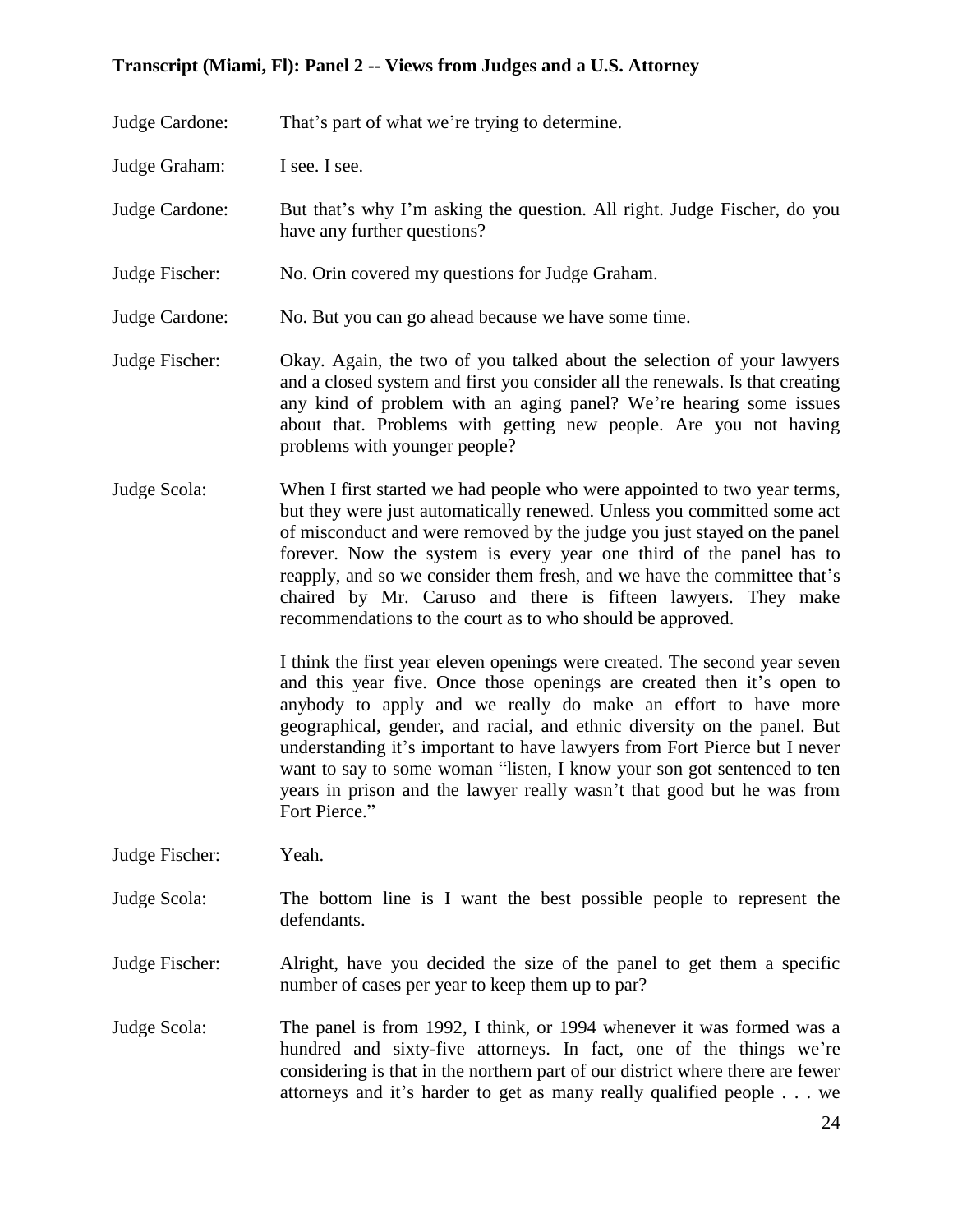don't have that issue but in Miami, in particular, we have so many lawyers on the panel that the lawyers are only getting like one or two cases a year. Our court has asked the committee to look at, I think we're having a meeting next month, to look into whether the panel numbers should be reduced in size. I guess we would just do that by attrition.

- Judge Fischer: You mentioned a number of removals. You said four to eight removals at one point plus one to three voluntary resignations. What kind of reasons are there for the removals and are you providing those to the lawyers or you just say it's at will and . . .
- Judge Scola: When people apply and don't get admitted there's no reason. It's like if you apply to be a magistrate judge and you don't come out of committee nobody sits down and explains to you why. The people who are removed, we have a conduct review panel that consists of Judge Cook and myself and together, in consultation with Michael Caruso, the federal defender, we will notify the person "look, there's a specific complaint about you for this." If you would like to come in and meet with us on a particular day you come and explain what your response to that is and so we have those hearings and if Judge Cook and I decide what the proper remedy should be. Whether to not find any discipline, or to suspend them, or remove them if we both agree on that after consulting with Mr. Caruso, then that's the end of it. If we don't agree then the chief judge makes the final decision.
- Judge Graham: Sometimes these problems emanate from alcohol, or drug abuse, or other issues like that.
- Judge Scola: Right.

Judge Graham: Sometimes the defendant, I can remember in particular, brought it to the courts attention and we investigated it and that attorney was removed.

Judge Scola: There was a case that Judge Graham had where the person, the lawyer, had never gone to see the defendant or something, one time. The family was in court saying "look, the lawyer doesn't go." The lawyer's explanation was, believe it or not, "this case is a hopeless case so there's really nothing I can talk to the defendant about so I'm just doing legal work to see if there's something I can do." I'm like that's a hopeless case, he's looking at a mandatory life sentence, that's when you should go to jail more often to . . .

Judge Cardone: Yes

Judge Scola: To get him ready for the bad news.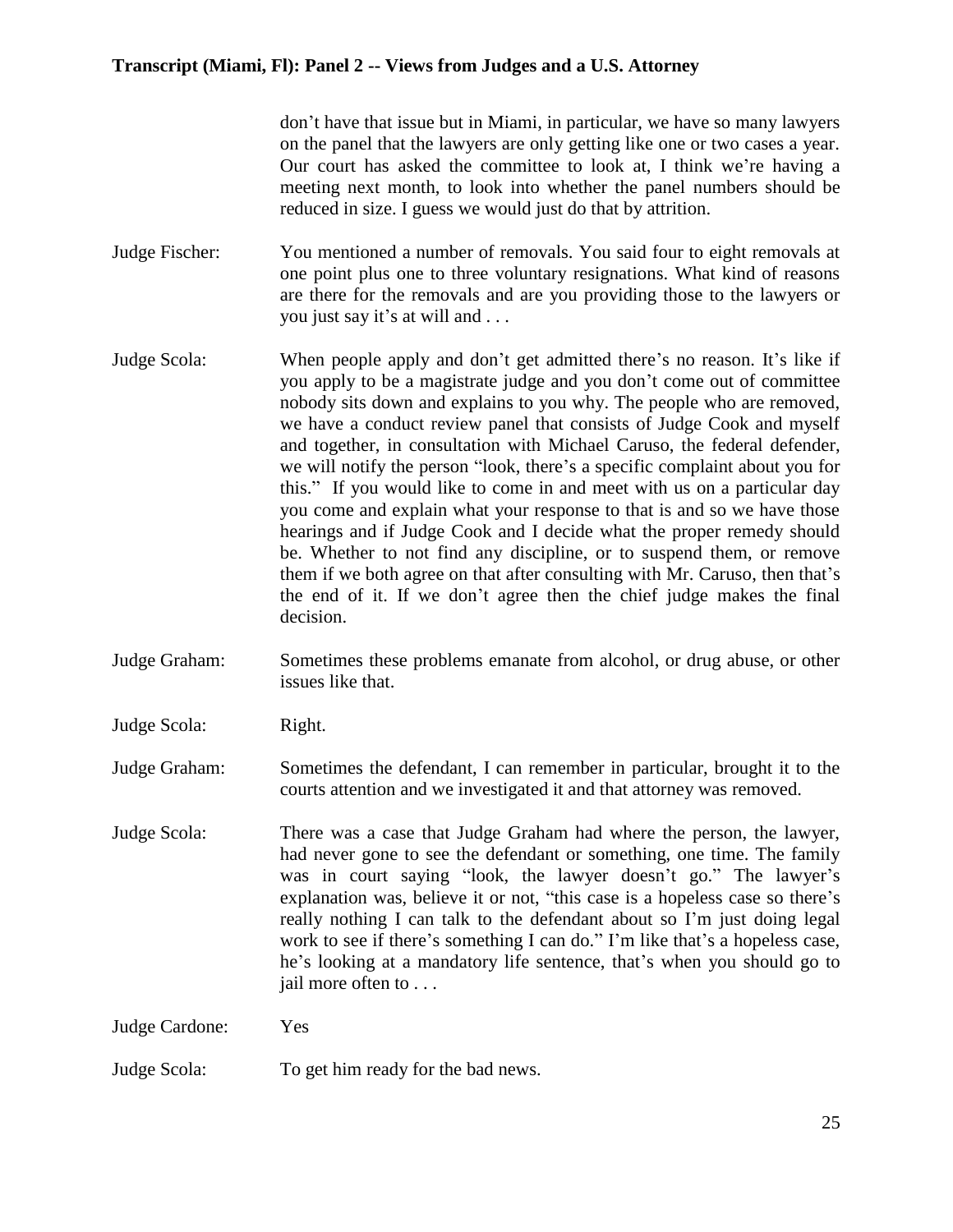- Judge Graham: Unfortunately, in that particular case, the attorney was arrested for drug usage soon thereafter. So, those things happen unfortunately.
- Judge Cardone: I believe Professor Kerr has a question.
- Prof. Kerr: Thank you. At the risk of repetition I wanted to go back to something ... maybe I'm just stuck on this point but let me try it again which is in trying to figure out what the standard, perhaps, should be for review of either vouchers or requests for experts. One answer is that it should be some sort of general reasonableness answer, although as a law professor, I know with my students you can see the first year students within about a month of law school they realize the easiest way to answer any legal question is to say that it should be a reasonable standard. Because then that sort of means that the answer will be filled in later and so I'm wondering are there other ways of doing it that you think might be better.

One might be, for example, to say that as long as a CJA lawyer billed that time in good faith subject to some cap as to the number of hours . . . a higher cap then the, I think, fairly low cap that we currently have as a statutory matter. That that's what the review should be for; or, maybe as long as the judge is persuaded that the CJA lawyer was not intentionally delaying and sort of just padding the bills by saying "I'm going to fiddle with fonts for five hours on this memo just to add more time and therefore more money." I guess what I'm wondering is, what's the ultimate standard that we should want judges to apply? I think a lot of the disagreement, and a lot of the uncertainty, and concerns from the CJA lawyers is the inability to know what that standard is and concerns that that standard is too subjective in different judges reviewing them in different ways.

- Judge Graham: At the risk of answering the question the same way, whether it's good faith, or reasonableness, I'm not sure that that is the crucial factor. Sure it has to be in good faith, sure it has to be reasonable, but it seems to me what you should concentrate on is what are those factors, what are those points that the judge should consider in determining good faith or reasonableness. There's not just one standard that covers every scenario. It is a general good faith or reasonableness, but you should consider complexity, et cetera, et cetera, et cetera in making that determination.
- Judge Scola: Obviously we shouldn't be looking at the number, whether it's twelve thousand or six thousand, saying well that sounds reasonable or it's not. If you're going to review the voucher you look at the underlying hours. You say, "Wait. This person said they did seventeen hours on legal research and writing. Let me look at the docket sheet and let me see what motions we filled on their behalf."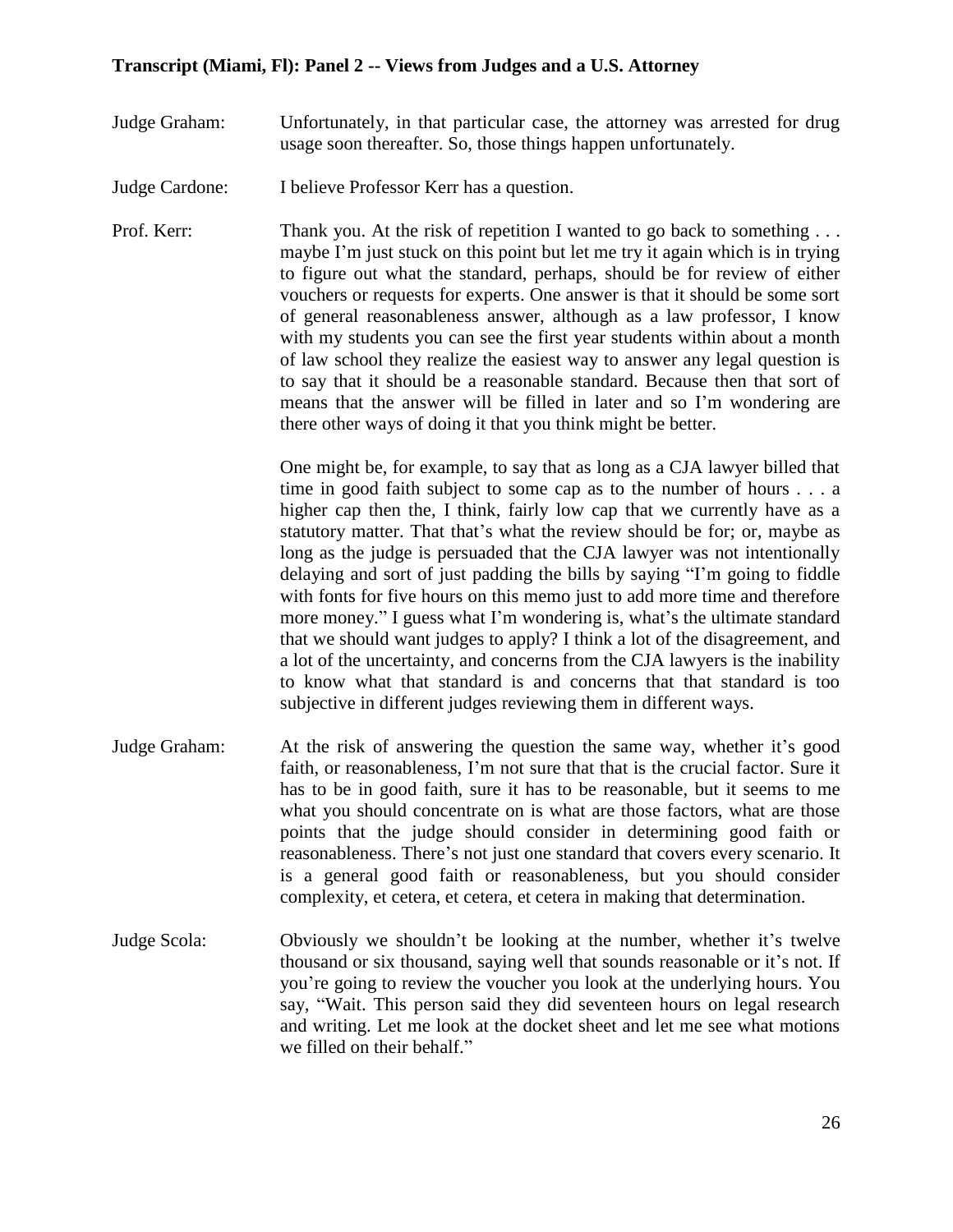Now, there could be seventeen hours resulting in no motions because they reviewed a motion to dismiss issue and decided not to file one, but that's something that might raise a question in your mind. Or "I went to see the person seventeen times in jail" and, again, that would raise a question but it's not the end of it. If you look at the individual entries on the case and each one of them appears to be reasonable that should be the end. The fact that it adds up to six thousand or sixty thousand shouldn't matter. That's the only way I can look at it.

- Judge Cardone: Judge Prado.
- Judge Prado: Mr. Ferrer, We've heard testimony this morning that the sequestration maybe targeted public defenders, or CJA, or that they were adversely affected. I don't know if you can tell us or not but how was your office affected by sequestration?
- Wifredo Ferrer: The biggest affect that we had was resources of AUSAs, assistant U.S. attorneys and professional staff members in our office. We were in a hiring freeze for a very long time so if we lost a lot prosecutors we were not able to back fill and fill those positions until later. Sequestration also affected us by the fact that we had less money to deal with our litigation expenses and we had to . . .

There were instances in the office where we had to remind ourselves to continue to recycle every bit of, whether it was red wells, or notebooks, or whatnot. It affected us in a very day to day operation sense. We were, though, very lucky that our particular office and the U.S. Attorney's Offices in general did not have to have furloughs like some of the agencies had. But some of the agencies did suffer from furloughs which meant it was more drain on resources for them. That was sort of the kind of affect that we had because of sequestration.

- Judge Prado: Let me ask the judges, as a result of sequestration do you feel like you got any directives from the AO about how to treat vouchers because of the budget situation or how to cost containment with regard to public defenders? Did you feel like you got any type of restrictions of any type that told you to be careful, or to look at vouchers more carefully, or anything of that type?
- Judge Graham: I never received any instructions or directives in that regard.

Judge Scola: I agree.

- Judge Cogburn: No.
- Judge Cardone: Dr. Rucker, any questions?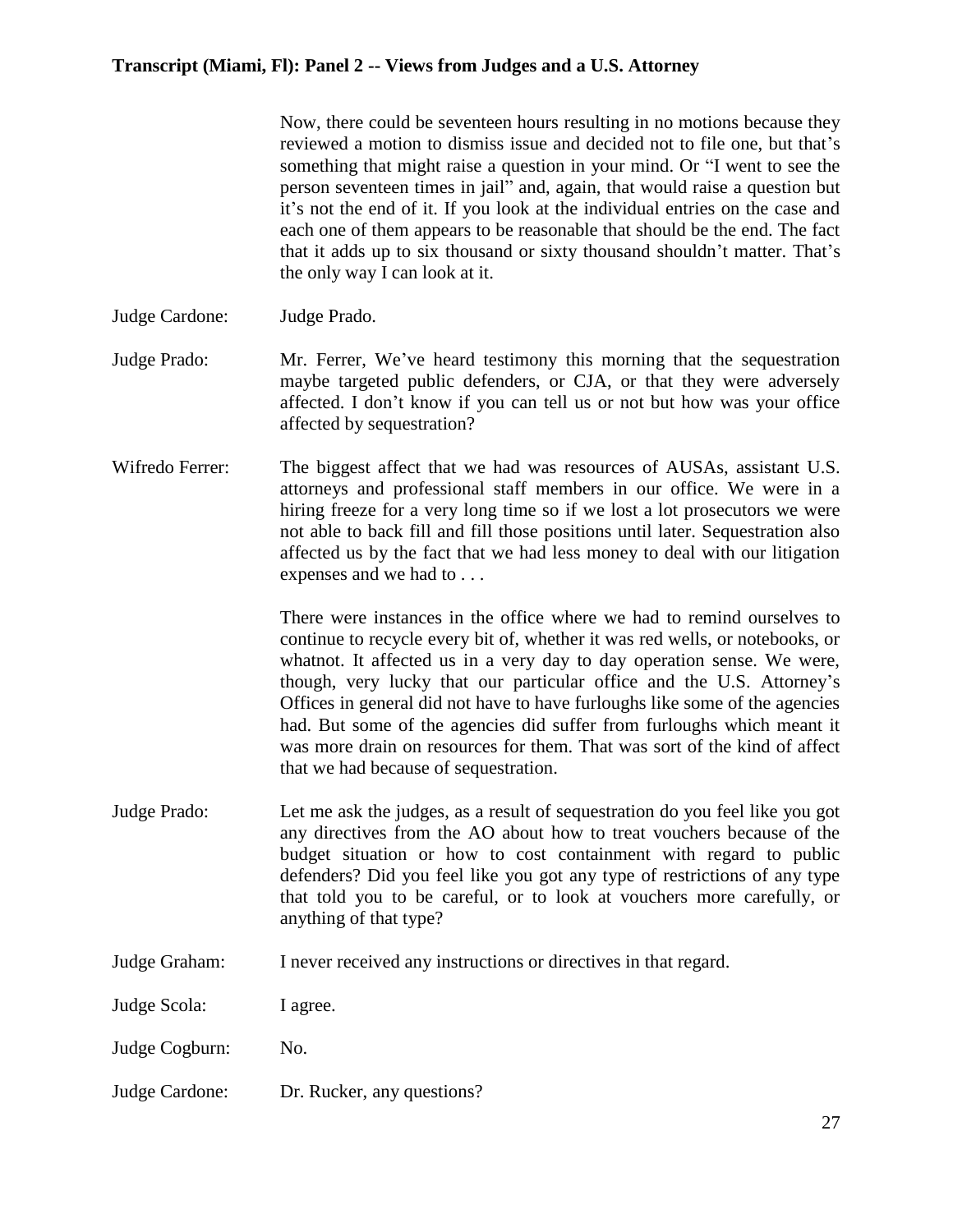Dr. Rucker: One more question about e-discovery if I can. We've heard a lot about the massive amounts of e-discovery that are taking place now. We're talking about many terabytes of data being dumped on, not dumped but given over, sorry about that. Old term, archaic.

> One of the concerns I have about that is that the technology is changing so rapidly now that the data is not always in the same format and we've heard panel attorneys complain that they can't access it, or if it's provided, even, in .pdfs each document is a .pdf and they all have to be opened and it's time consuming to do things like that. Do you feel the resources are there for the panel attorney to be trained to handle this or that they can hire the paralegals and other people that they need to access and go through this data?

- Judge Graham: I've never noticed that to be the problem. It's usually a technical problem. The way the disk is formatted on one computer, it doesn't work on another computer. The fact that the paralegals and the attorneys can view it and intelligently decipher it once they are able to access it, I haven't see that as a problem.
- Judge Scola: I think whatever your judicial philosophy is, no judge wants to have people spend money unnecessarily. I think I mentioned at our town hall a lot of people complained "oh, so the government just gives you, sometimes not a thumb drive they just give you a hard drive." "Here. Here's everything on this hard-drive now you figure out how to connect it to your computer and figure things out." "What are we supposed to do?" I'm sure if he's like "I want to hire a forensic expert to open up this and figure out a way to format it to my computer." I don't want to have the taxpayers pay all that money.

I don't think any judge does. To me, if they came to me, I would sit down with a prosecutor and say "you have to have this information in a format to work in my courtroom with these computers. You have the ability to get it in a format that it's usable by other people besides whatever agency is or your office. Get it to this attorney in the same format so they're not going to spend thousands of hours and have to hire a forensic expert just to get to the information." The same thing with giving three terabytes of discovery without identifying what's there in a very detailed way.

Even if the government does give you a detailed index, and even if they say "these are the hot documents or these are the documents that we're going to use." That fulfills their obligation to tell you what they're going to use that helps their case. But they can also say "by the way in that three terabytes are all the *Brady* and *Giglio* materials as well." I think they have an obligation also to identify with some specificity that information as well. I have never had one case where one lawyer has come to me and said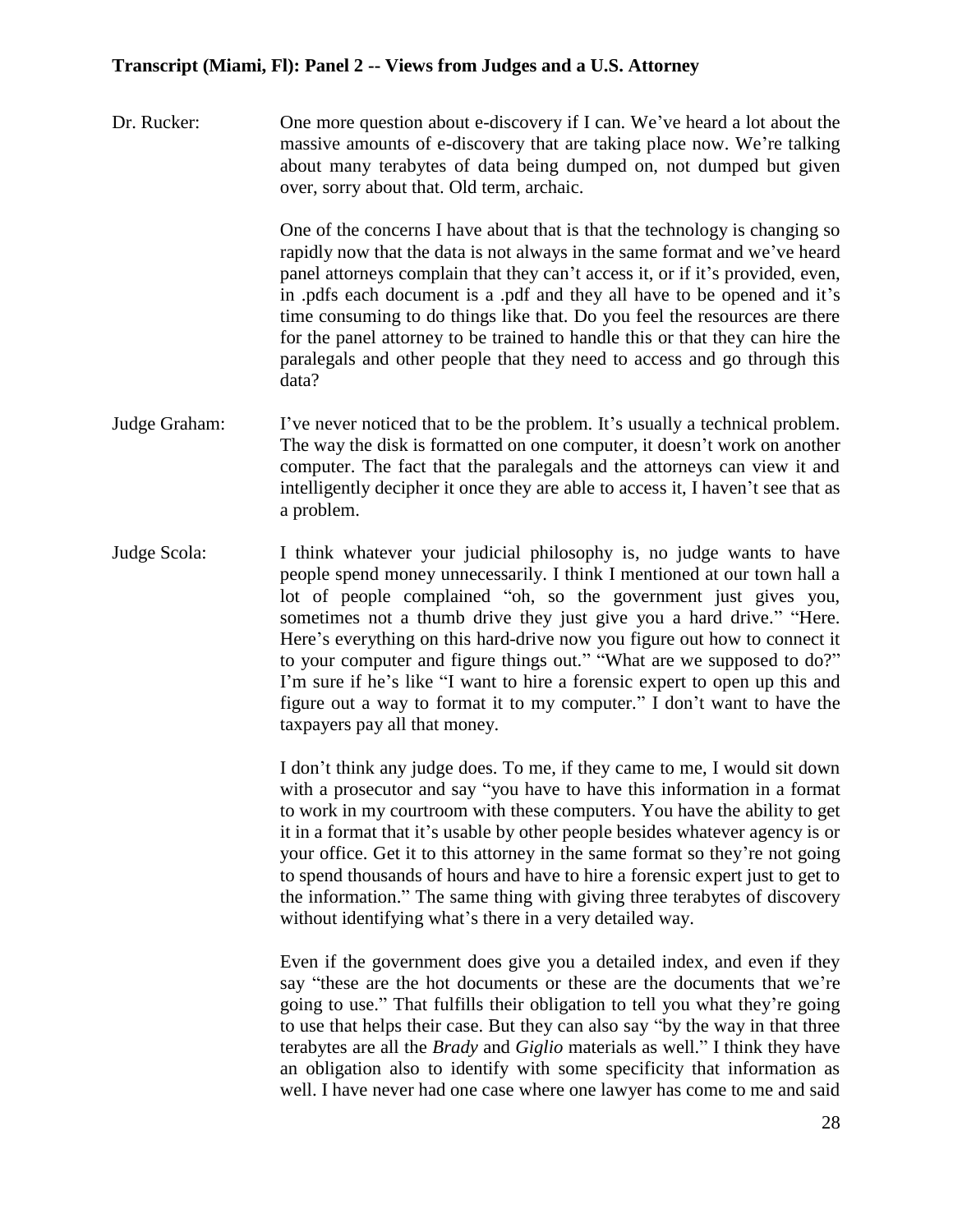"judge, please give me help to get this information in a better format" other than people griping at this town hall. My answer to them was "go to the judges," and I hope they've been doing that.

- Judge Graham: I agree with Bob. This may be a credit to the U.S. Attorney but we really don't have a lot of problems with that issue in this district.
- Wifredo Ferrer: It's a challenge, like I said . . .
- Judge Graham: They work together. There are problems but the parties work together at solving the problem, I think. Of course there are defense lawyers here who might have a different answer. I don't know. But I don't . . .
- Judge Cogburn: Defense lawyers always have to have a healthy suspicion when the government tells you "it's right here" when really it's going to be over here.
- Judge Graham: Right.
- Judge Cogburn: They're always going to have a healthy suspicion about that. This whole idea of terabytes of data is creating a real problem in terms of that. I know I've got a case that could be a capital case right now. It's being considered by the department, and there's material on there and they've gotten together, and they've gotten a specialist to deal with the documents and things like that. Some of the other things to put together. They've got one person that handles the discovery stuff.

There's going to have to all sorts of things that are thought about of what to do about these cases with lots and lots of documents that are on these discs that are creating a real problem. Because the government may be honestly telling you all of these things but as a defense attorney there's other stuff that you're interested in other than what the governments doing.

I know I noticed on these things in all these panels, the one in Santa Fe and the one here, has got defense attorneys on one and judges are all on here with the U.S. attorneys. We like U.S. attorneys but we like defense attorneys too and judges are not part of the U.S. Attorney's Office. We may be put on these panels for whatever reason with U.S. attorneys but we are the one neutral in the courtroom. We are the one neutral party in the courtroom.

Judge Cardone: Judge Fischer, any other questions? Anybody else?

Katherian Roe: May I ask a question?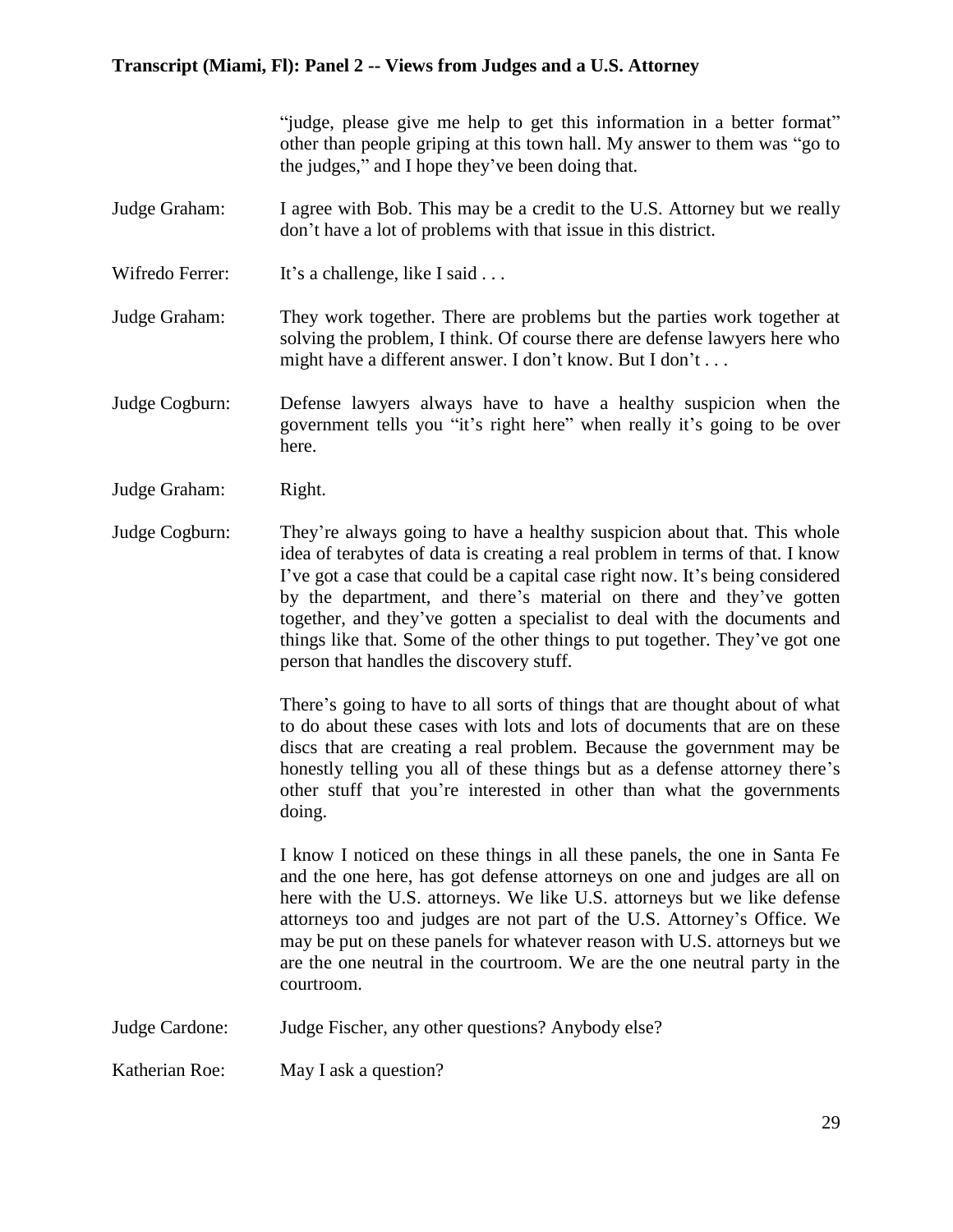Judge Cardone: Okay. Let's go to the Committee and we'll allow Committee members.

- Katherian Roe: I have a question for Judge Cogburn.
- Judge Cogburn: Yes, ma'am.
- Katherian Roe: Judge, I'm glad that you were willing to come here today and talk about the situation in your district. You had mentioned that the reason the judges of your district were concerned with FDO versus, versus the CDO and wanting to pursue an FPD, I'm sorry, an FPD office, FDO office versus a community defender is because you felt like you weren't getting enough applicants. I know that you said kind words about the fine North Carolinian gentleman who are in the other districts in North Carolina, Mr. Small and Mr. McNamara.
- Judge Cogburn: And Mr. Allen. Louis Allen from . . .
- Katherian Roe: Mr. Allen.
- Judge Cogburn: Yes.
- Katherian Roe: All right. I'm sorry, Mr. Small I believe is a South Carolinian.
- Judge Cogburn: He is but he's also . . .
- Katherian Roe: Sorry. I'm not from the south as you probably guessed.
- Judge Cogburn: Top notch federal defender.
- Katherian Roe: I know that you said very nice things about them. Both of those gentlemen have been the defenders for over a decade, closer to two. So it has been quite some time since there was a search in their districts. My question to you is: when you and your colleagues were making this decision, and thinking about the fact that you wanted to have a larger pool, did you go to other districts or did you go to defender services and get information about the difference between how many people apply for FPD jobs, federal defender jobs, versus community defender job? Did you do that research?
- Judge Cogburn: We did not.
- Katherian Roe: All right. My understanding is that the person that the judges recommended for this position, for the federal defender position . . . I'm sorry, for the community defender position, was an assistant federal defender who had been let go during the sequestration period. Is that correct?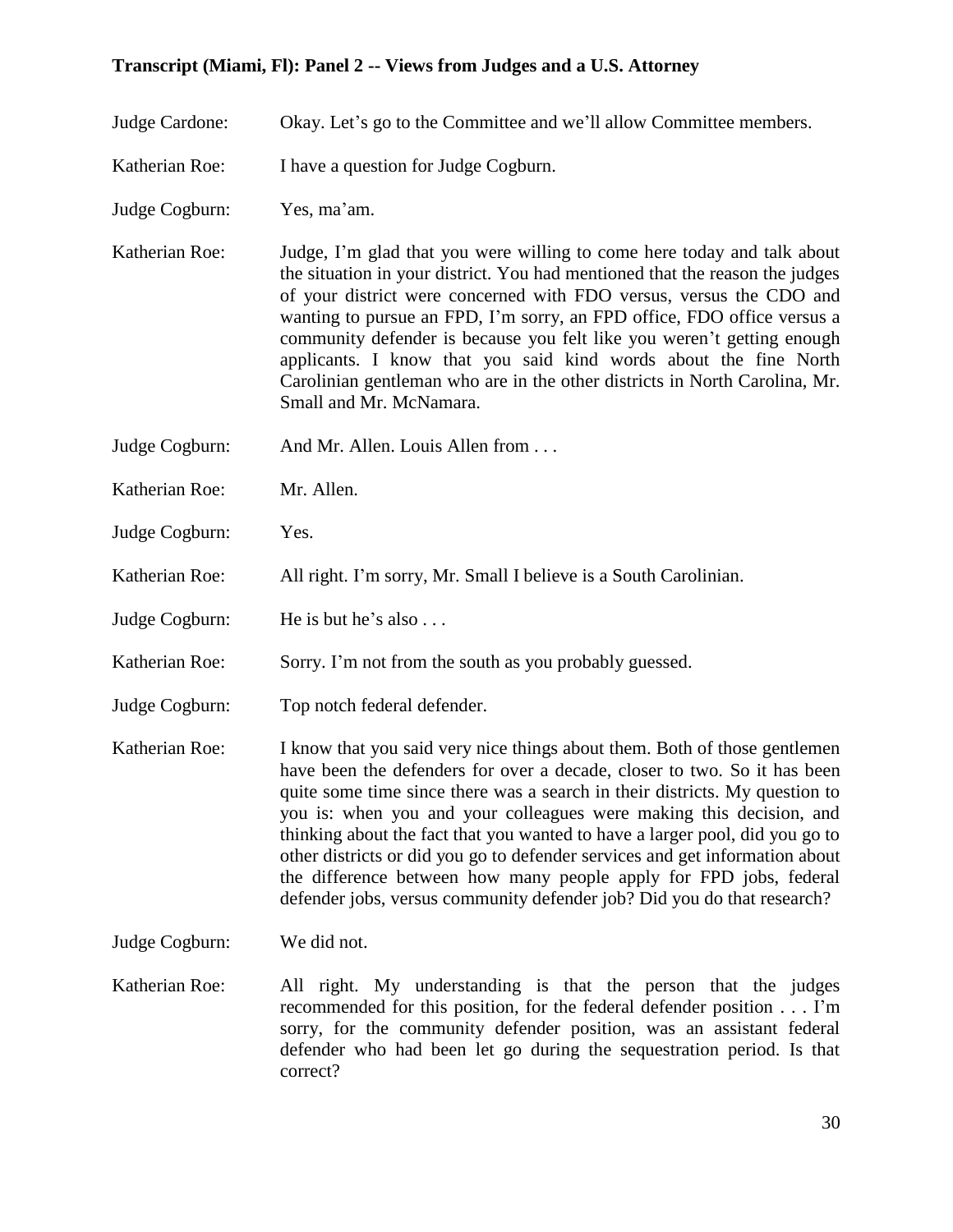| Judge Cogburn: | That is correct.                                                                                                                                                                                                                                                                                   |
|----------------|----------------------------------------------------------------------------------------------------------------------------------------------------------------------------------------------------------------------------------------------------------------------------------------------------|
| Katherian Roe: | You or one of your colleagues, I'm not sure who, then hired that person to<br>be your law clerk.                                                                                                                                                                                                   |
| Judge Cogburn: | One of my colleagues.                                                                                                                                                                                                                                                                              |
| Katherian Roe: | All right. That person was a judge's law clerk when the court<br>recommended that person for the federal defender position.                                                                                                                                                                        |
| Judge Cogburn: | That is true.                                                                                                                                                                                                                                                                                      |
| Katherian Roe: | Correct? All right.                                                                                                                                                                                                                                                                                |
| Judge Cogburn: | That is true.                                                                                                                                                                                                                                                                                      |
| Katherian Roe: | Judge, I'm sure you can see that when the Board chose someone else, you<br>can that folks would look at this and see, if nothing else something that<br>we're always concerned about as lawyers and judges, is the appearance of<br>impropriety.                                                   |
| Judge Cogburn: | That's not what the head of the board told us. The reason that they hired<br>her was they liked her, she had been there before, so they decided to leave<br>her there.                                                                                                                             |
| Katherian Roe: | All right.                                                                                                                                                                                                                                                                                         |
| Judge Cogburn: | That was the reason they gave. They never mentioned impropriety at all.                                                                                                                                                                                                                            |
| Katherian Roe: | I'm not asking $\dots$                                                                                                                                                                                                                                                                             |
| Judge Cogburn: | That may have come from Ms. Clark, up in the Defenders Office, but it<br>didn't come from those folks at all.                                                                                                                                                                                      |
| Katherian Roe: | All right. Let's go back to that then. You said that the reason they chose<br>her is because they liked her. Correct? Assuming that they would say<br>something more professional like "they thought that that selection would<br>be a good choice and do a good job for the office." Fair to say? |
| Judge Cogburn: | I don't know. I don't know. They didn't say that.                                                                                                                                                                                                                                                  |
| Katherian Roe: | They said they liked her and so they chose her.                                                                                                                                                                                                                                                    |
| Judge Cogburn: | They said that they liked her, she had been there for a while, and they<br>were going to keep her there. They understood how the judges felt. It was<br>very, very odd to the judges because although Mr. Cochran had been hired                                                                   |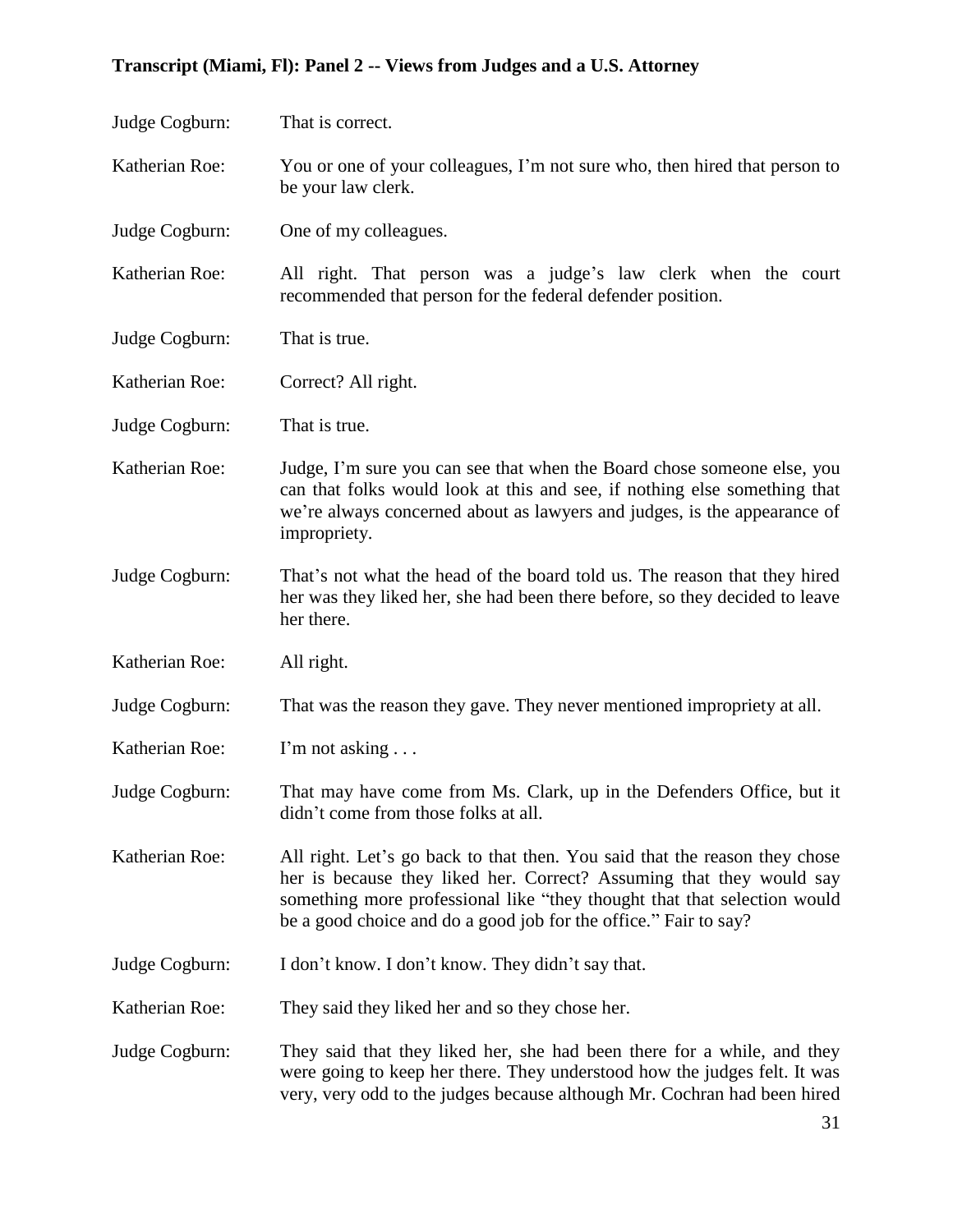by one of the judges . . . and judges pretty much know this. We don't have any great love for the law clerks of the other judges. We don't have any close associations with those law clerks necessarily.

This person had given their life to federal defense, had transferred to the district for whatever reason that he transferred, and was let go in what I think was very odd in that he was the most experienced person in the office, by the person who ultimately was fired from that position during an embezzlement. I think he had some criticism, according to what we understand, of the office and the internal workings of the office under the leadership of the person that came before Ms. Richardson came.

He was fired by that person. Some of the defenders could not believe that and offered to take cuts in pay over this firing and said "you don't have to fire him. We'll take less money. Leave him there." But he was taken off. It had nothing to do with his qualifications. We don't know why he was let go by that district. He had trial experience, he had lots of experience as a defender. We saw him to actually be qualified to do it. Under the guidelines of federal defender, Ms. Richardson would not have qualified for the job. They selected her but she would not have qualified for the job. We wanted to change and we asked for help from the defender organization in Washington but the defender organization was more busy with defending a CDO over an FDO than it was in helping us. We got no help. There's been a lot of talk about transparency, and I don't know that today is the day to get into all of this, but there was no transparency from the defender organization in Washington.

We were stonewalled. We got as much transparency as a brick wall from them in what we were trying to do. We met nothing but resistance. They sent people down to talk to us and when they left . . . they wouldn't talk to us about anything they were saying. They wanted to get information from us. Then they went and met with the defender, the community defender, and the defender board. If you want to talk about independence: they were certainly not working for the Administrative Office of the Courts when they were doing that. They were working for the Defender Organization when they were doing it.

What should have been, in my opinion, what they were worried about was the quality of representation in our district and not under what format that it was. We don't want to pick who the defender is. They can pick anybody that they want to at the circuit level but whoever we have will be Federal Defender Organization, with federal employees, without any problems with conflict of interest, and no chance to embezzle funds.

Katherian Roe: I understand what you're saying, sir. But ultimately what I hear you saying is that the court chose in their mind a better candidate than the defender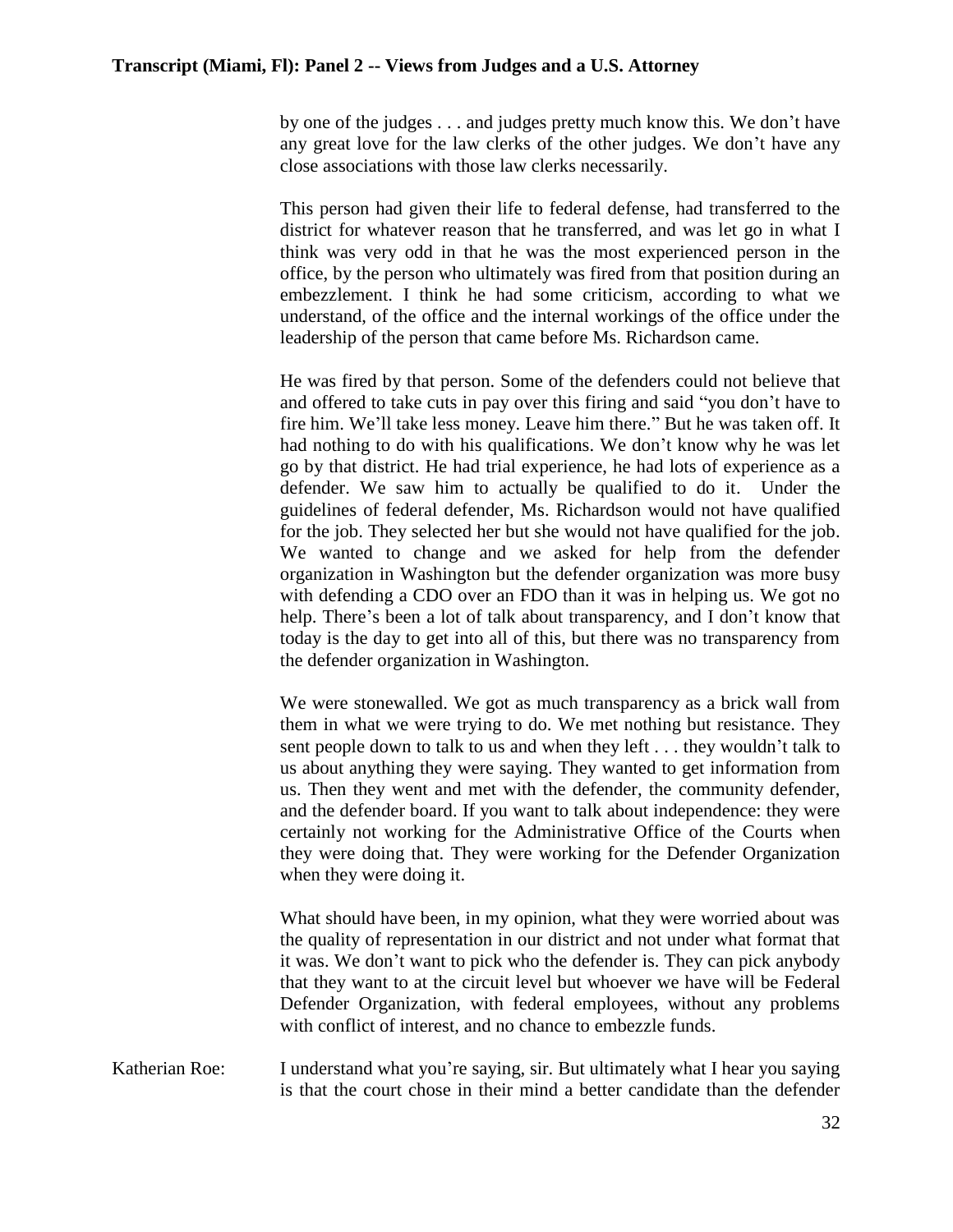board, then the community of defender board. The court chose a better candidate. The community defender board chose a candidate that was not acceptable to the court and so the court, excuse me sir, and so the court decided that it was now time to change the organization and to take the steps necessary to change the organization. Would that be a fair summary of what you just said?

Judge Cogburn: That would not be a complete summary of what I said. I understand that that is what the position that you wish to take with regard to that. Obviously you have a lot of information about it. But what we did was we had a period of time where there had been dissatisfaction among the judges with the defender organization which we thought that with the change of the defender was going to bring about real change.

> We were surprised. We were surprised at the lack of candidates for the job and that probably the only qualified candidate under federal defender rules was Cochran. We were surprised at that. We were really surprised, certainly, that he was not chosen. We thought that we were going to get more of the same from the Federal Defender Organization which was an unsatisfactory representation for our district.

> I have been asking Ms. Richardson since she came on to let me run something like they run at the NAC (National Advocacy Center). For the assistant U.S. attorneys, for the panel attorneys. That I would be glad to sit as a judge and do moot court to try and train some of these folks to be better lawyers. She kept saying "that's a great idea, we're going to do it." Nothing happened.

> We have some good lawyers on the panel and we have some that aren't good. I don't know that we've cut any off the panel but I have to make motions for variances, sua sponte sometimes, that lawyers should be making. They might make those if they were better trained and better lawyers. I have to do it. We felt like we needed a change and I think the judges are entitled to the format that they want to have. The control of it is within the defender.

- Katherian Roe: But if I understand you correctly those are CJA lawyers, not lawyers that are hired or employed by the community defender. Correct?
- Judge Cogburn: But, there are lawyers on there that are still not strong. She has chosen, as her first assistant, a lawyer that could not be a panel attorney. He's not qualified. He's second chaired one criminal case. Her top gun in the Asheville office is her appellate chief who has never been in the courtroom. The trial attorneys are chafing because they were not selected for these higher positions. She has shown a bad judgement in selecting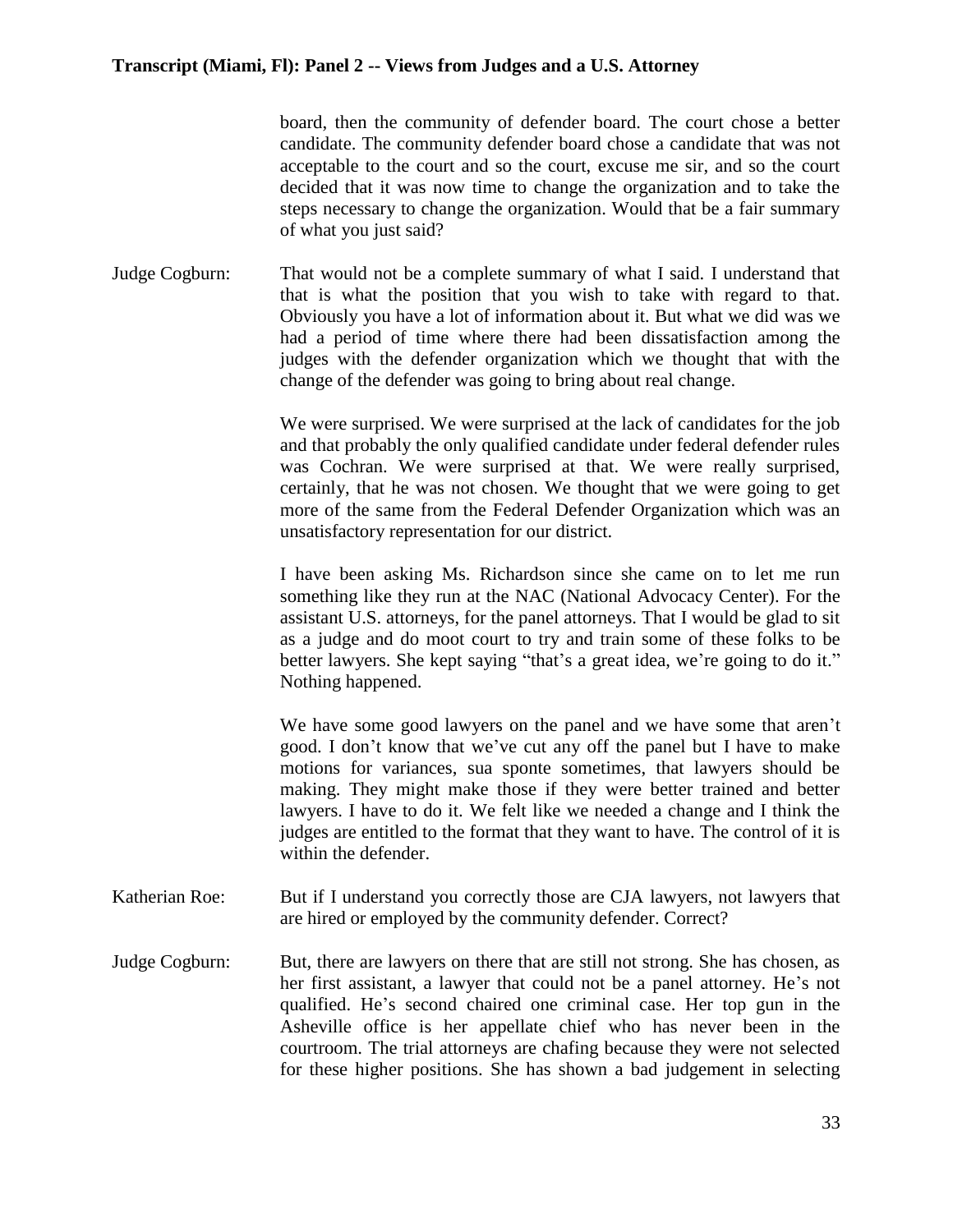people to run her office as well as other things. It is a mess. We need a change. We need somebody new. That's all we've done

- Judge Cardone: Judge Cogburn . . .
- Judge Cogburn: Yes, ma'am.
- Judge Cardone: Can I ask a follow-up question? That is, my understanding of the way the CDO worked in your district was essentially that there was a committee that oversaw, like a board of directors, that oversaw that, whatever her name is, Ms. Richardson, or whatever. There was a board of directors that would have been appointed by the judges and then they oversaw that CDO office. Is that correct?
- Judge Cogburn: That's correct. Originally they were appointed by the judges and then they select their own new members. The judges have ...
- Judge Cardone: Then you approve ...
- Judge Cogburn: The judges have veto power.
- Judge Cardone: Okay. How long would you say, in your opinion, there were problems in that CDO office?
- Judge Cogburn: Since the director before the director now, was there.
- Judge Cardone: How many years would you say?
- Judge Cogburn: I don't know. I've only been there, I would say, probably since eleven is all I can talk about.
- Judge Cardone: 2011?
- Judge Cogburn: 2011 is all I can talk about.

Judge Cardone: Okay. When those problems were developing, and the judges had a concern about representation, do they meet with the board that oversees the CDO to say "board of directors, we have a concern about the way the CDO is functioning?"

Judge Cogburn: Judge Conrad, when he was the chief judge, met some and I think Judge Whitney met, when he became the chief, met some. I directly did not. I did talk to Ms. Richardson, but I did not talk to the board. I pretty much stayed out of things because I didn't want to get lawyers in trouble, I didn't want anybody to lose their job, I just wanted people to be represented.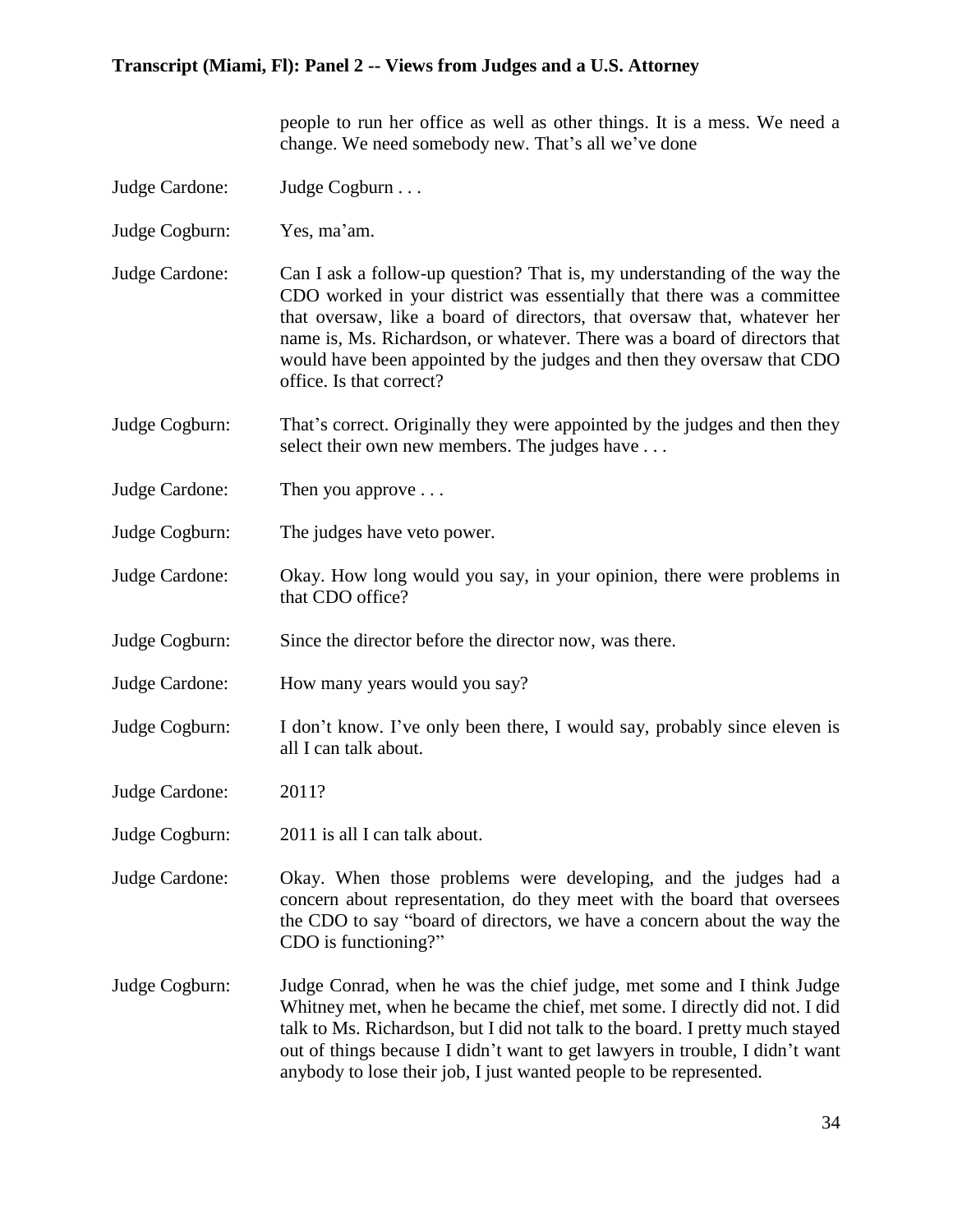I do not understand. I do not understand, other than the fact that we walked into the middle of this [holds up NACDL report], why there is such a fight over whether it's an FDO or a CDO. I really do not understand that because we have control of neither and don't want it. I don't want control of that. I don't want control of the vouchers. I want to do my job and I want them to do their job. But we have been wrongly accused and we're not happy about that at all. All we want is representation. We think we need better representation in our district.

I note in here there are lawyers that apparently say that they're worried that if their vouchers are cut that that's what they're worried about when they don't get in the face of the judge. I think two things about that. Number one: I never thought when I was a defense attorney that getting in the face of the judge was a good strategy for my client. I don't know that I ever got in the face of a judge and did anything that was going to cause my client a problem.

I also think that my fee and whether the judge was going to cut it was not anywhere in my mind, anywhere, in my mind when I was representing my client. I worried that if I made the judge mad that my client might get hurt. I worried that if I made the judge mad that U.S. government might be badly served if I did it when I was on that side. I never was worried about anything like that about a fee. I think if lawyers are worried about their fee when they're representing a client, we need different lawyers.

- Judge Cardone: Yes. Judge Walton
- Judge Walton: Based upon what the three of you have said it doesn't appear that voucher cutting is a problem, and from what I hear from the judges in this district it's not a problem in this district. But, have heard from others that it is a problem and some say a significant problem. Judges don't like to be told that they have to do anything, but should we, because there is a problem, if we determine that there is, require or at least recommend to the Judicial Conference that they require it. If you're going to cut a voucher you have to articulate why you're going to cut them. If you're not prepared to articulate why, in writing, you're going to cut a voucher then the voucher can't be cut.
- Judge Cogburn: I have no problem with that.

Judge Graham: I have no problem

Judge Scola: I don't either. When you're doing attorney's fees order in a civil case you have to set forth these are the number of hours, these are the reasonable rate, and you're giving an explanation . . . it's something that we do anyway so there's no reason why we shouldn't do it in those cases too.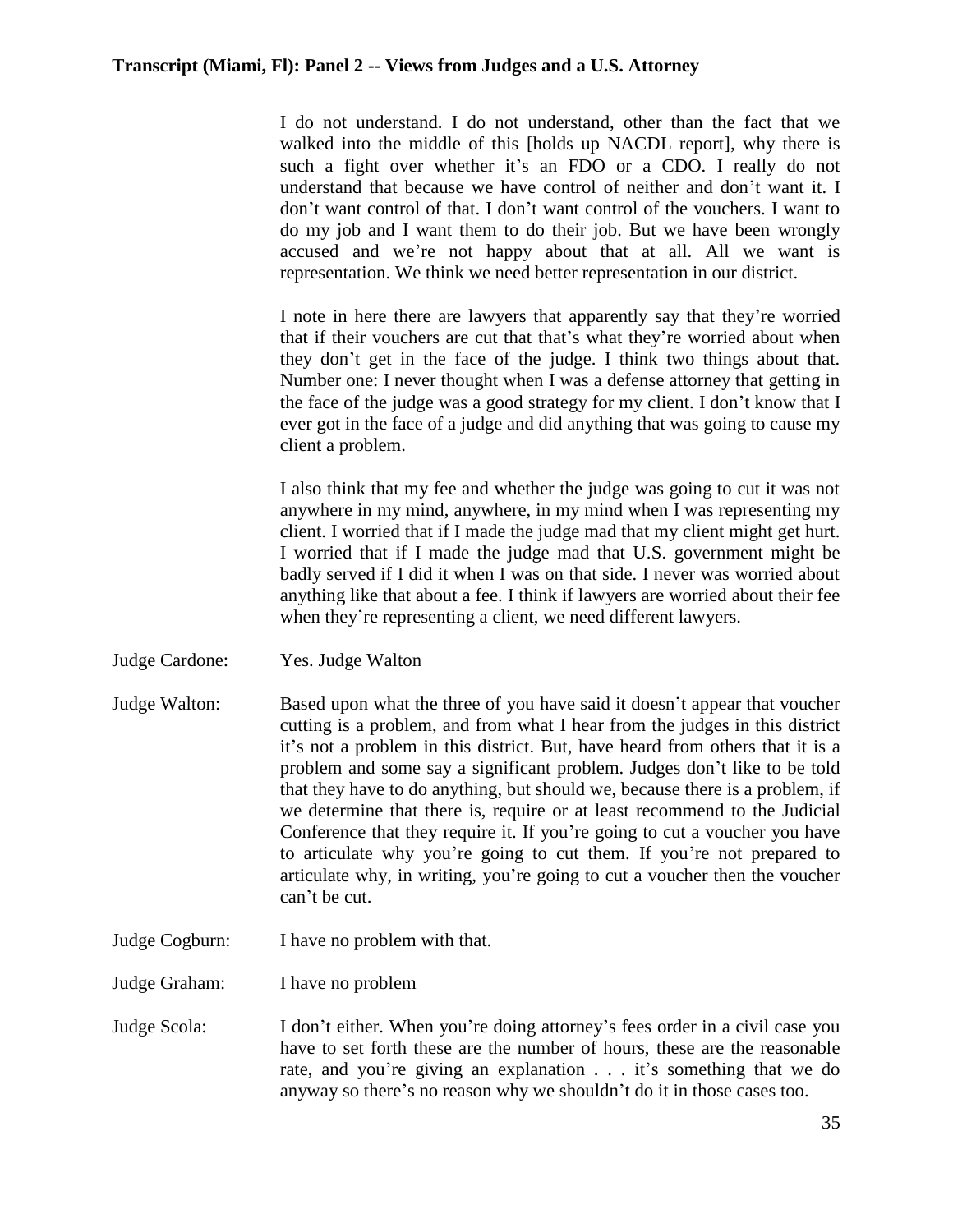- Judge Graham: We actually do that now. If I call an attorney in to discuss it, when I make the final decision, I let him know why. I don't have a problem with someone else taking a look at that and making a decision.
- Judge Cardone: All right. Anybody else?

Reuben Cahn: First, let me thank everybody for being here and especially you Judge Cogburn, for coming down with pneumonia. I do have some questions for you, and you'll pardon me if I don't shake your hand afterwards.

Judge Cogburn: You're forgiven.

- Reuben Cahn: I do have some questions for you about the conversion. Let me start by asking you . . . I've heard you talk about problems you saw with management of the Federal Defender Organization. The community defender organization. I haven't heard you talk about problems with the quality of representation. Did those exist also in your mind?
- Judge Cogburn: You talking about panel or attorneys only
- Reuben Cahn: No. No. The attorneys at the federal defender office.
- Judge Cogburn: There were some but there were weaker folks then some. Some are strong, some are weak, but it's that way in everything. It's that way in the U.S. Attorney's Office. There's strong prosecutors and there are weak prosecutors. I would say there are certainly no incompetent federal defenders at all.
- Reuben Cahn: Right. You talked about not being able to get help from the Administrative Office in this process and I want to ask you some questions about that. Did you ask for help in determining what were the potential benefits of a Federal Defender Office versus a Community Defender Office?
- Judge Cogburn: I think we knew what those were, generally, and discussed those and came to the conclusion on a couple of others but, no. We received immediate feedback that that was not something that needed to be done from the officer. Judge Whitney received immediate feedback that that was a problem. We have been fought tooth and nail since then.

They came up with an amount of money, which they originally said was going to be very costly, to do a conversion. When most of that money was retirement benefits, vacation, and things that were already accrued and really were not part of the conversion. They now admit that money is not a problem with the conversion.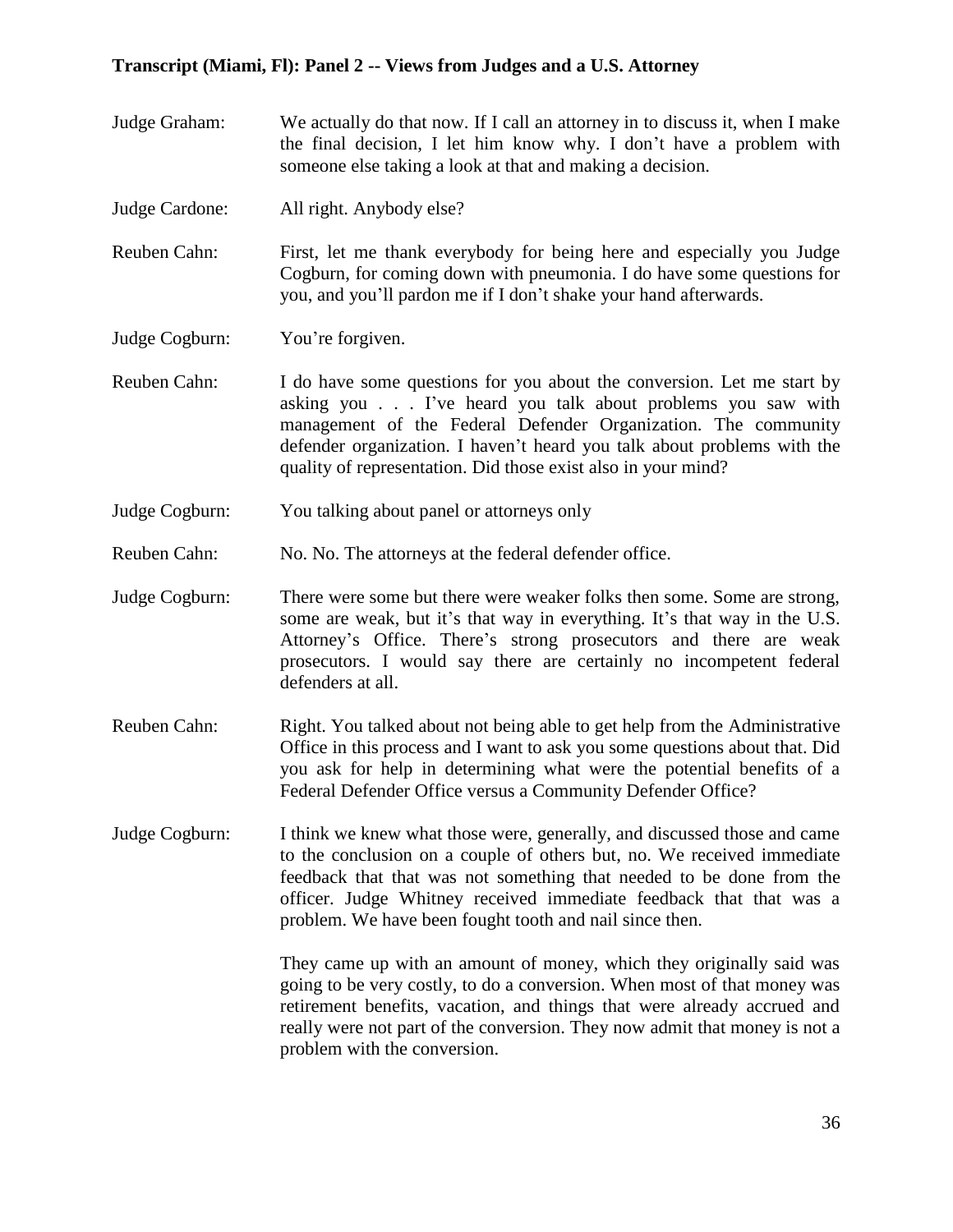Reuben Cahn: Let me delve a little bit further into this and I'll tell you a little bit of my background so you understand where I'm coming from. I am the head of a Community Defender Organization, and for ten years before that I was the chief assistant of the Federal Public Defender Organization here in Miami, and for three or four years before that an assistant federal public defender in the same district, and before that a state public defender.

> I think I know probably as well as just about anyone the differences between Community Defender Organizations and Federal Public Defender Organizations in real on the ground terms. We can talk about this afterwards, rather than wasting time, but I disagree with some the differences you felt exist so that's why I'm asking the question about whether or not they provided that information.

- Judge Cogburn: Some may disagree. I agree. Some districts may have Community Defender Organizations that they love, and that's fine, but some don't, and the main thing we need to be worried about is, are the defendants being represented. It's not whether somebody is listed at the head of a letterhead or not it's, are the defendants being rightfully represented, and that's the main thing.
- Reuben Cahn: I agree with you but there's a couple components that go into that so . . . One of the first ones is you asked a question a minute ago about you didn't understand why there was such angst over this change over. I'll tell you my view and then I've got a follow-up question just to understand which is it. From the point of view of defense attorneys we see it as an attack upon the independence of the defense function which we value highly which I know judges value highly. You've said you value it. All the judges here have said they do.

That being the case it concerns us when a change is made with what we don't believe is a good reason. That's why I'm trying to follow-up to understand some of these things. I guess what I'd like to know is, did the district seek from anyone else, other than the Administrative Office, information about the differences between Federal Defender Organization, Federal Public Defender Organizations, and Community Defender Organizations?

- Judge Cogburn: I don't know who all the judges talked to. There was some discussions made. Judge Conrad's been very interested in this for a long time, Judge Whitney may have made some, but there were numerous discussions between the judges about the problems and the benefits of making the change. You and I can be here for all night and we won't agree with this.
- Reuben Cahn: I'm not trying to agree with this.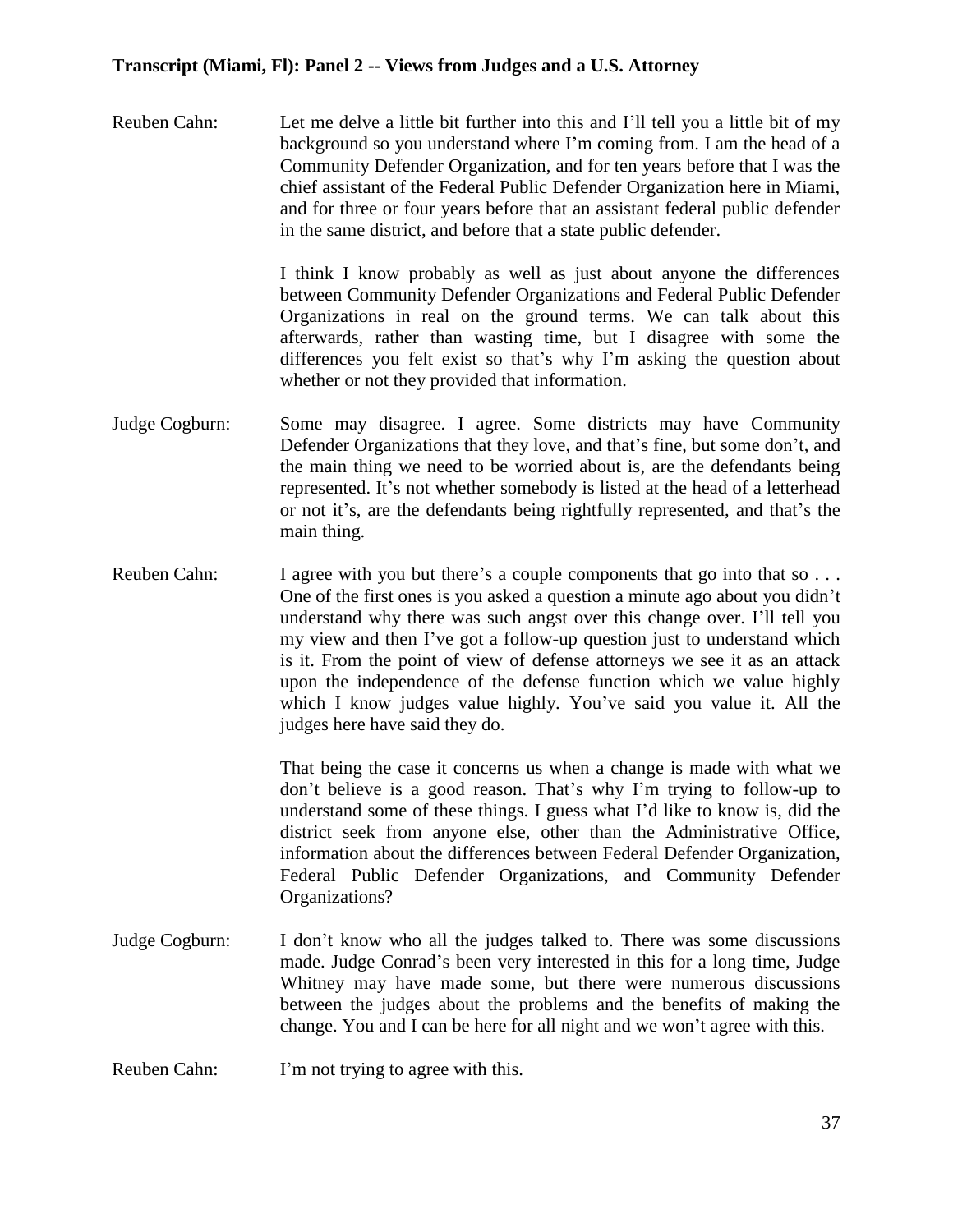Judge Cogburn: I'm not saying that we were right, or that we were wrong, but it was the best call that we could make at the time. And we are all interested, one after another, in the defense function being done properly. We're not interested in doing any damage to anything. In fact, I probably wouldn't be here if not for this fight that they wanted to make about us wanting to change what is going on and we wouldn't even be a part of this question. All I'm saying is that we were wrongly treated in the way that that played out as to why we moved it.

> I've made this argument before, if the truth will set you free then tell the truth. If the truth is, that we made that pick, then why did they have to tell the story that it was a one year law clerk? That is wrong, wrong, wrong. It was told as late as Santa Fe and I can give the name of the person it was told to.

- Reuben Cahn: Judge, I'll tell you I'm a member of the Defender Services Advisory Group as well as a number of other committees that function as part of the defender governance structure. I think I'm pretty cued into what goes on in the defender offices, and even what rumors are floating around, and I have to tell you while I've been told over and over again that the judges were unhappy that a present law clerk of a judge wasn't selected as the head of the office, I've always heard this individual described as a prior federal defender in two different districts and have never heard the individual described as a one year lawyer.
- Judge Cogburn: Was just done in Santa Fe to a specific defender who's glad to be, unlike a lot of other people who don't want to be identified who have spoken to me who fear their slots being taken away, a person was in the room when that rumor was allowed to leave the room and that person does not want to be identified because they fear defender slots being taken away as revenge. That lie was told, and that lie was told again as recent as Santa Fe. I have the person specifically, their name, that does not mind being identified as to who that lie was told to.
- Reuben Cahn: I'd be happy to talk to them, because I was in Santa Fe, and never heard any such statement made by anybody.
- Judge Cardone: Can I clarify something, about, and then I think Mr. MacBride has a question. Judge Cogburn, are you saying . . . I know that when we were there for our public hearing there was also a separate function going on?

Judge Cogburn: Yes.

Judge Cardone: Okay.

Judge Cogburn: It was at the separate function.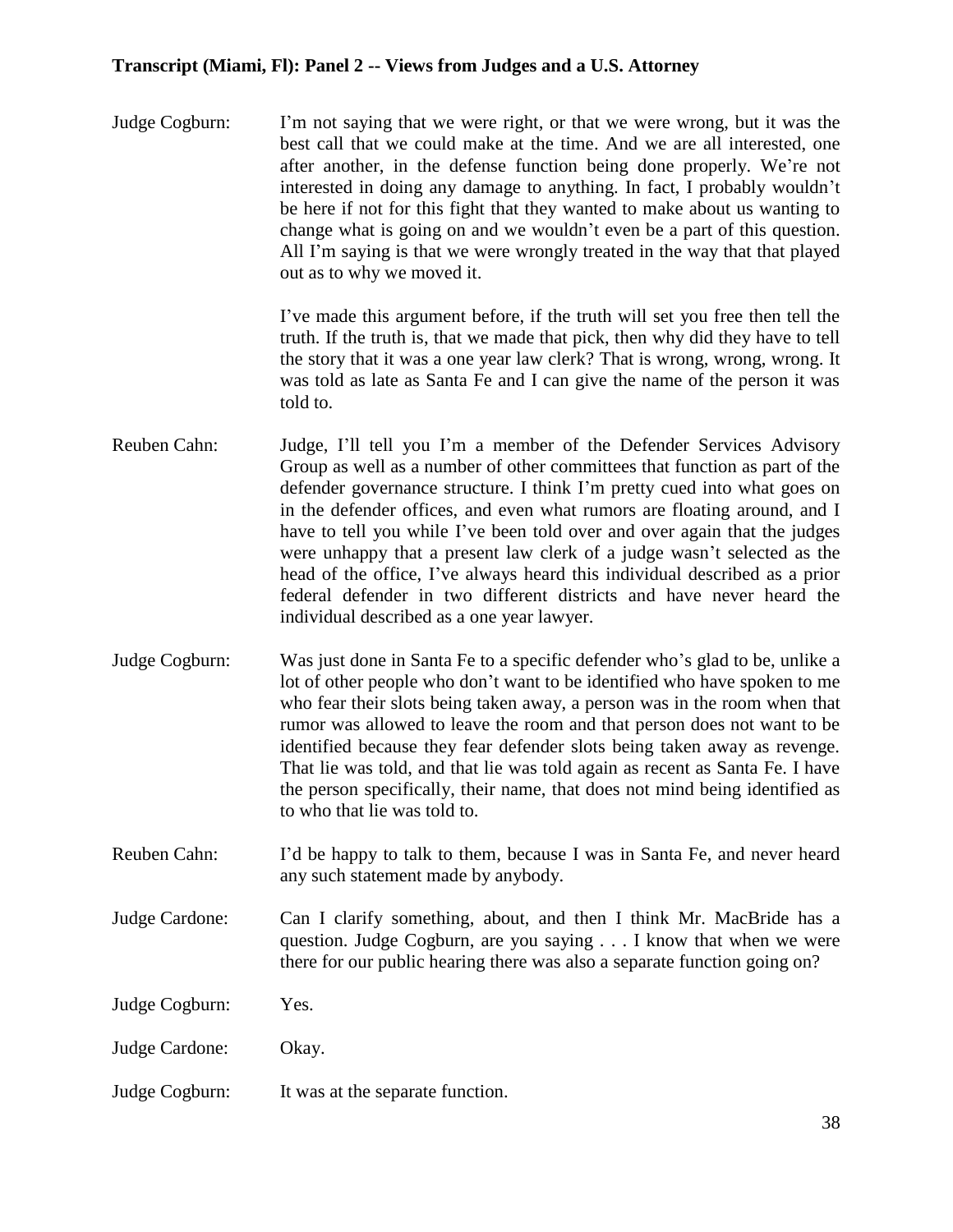| Judge Cardone: | It wasn't at our public hearing.                                                                                                                                                                                                                                                                                                                                                                                                                    |
|----------------|-----------------------------------------------------------------------------------------------------------------------------------------------------------------------------------------------------------------------------------------------------------------------------------------------------------------------------------------------------------------------------------------------------------------------------------------------------|
| Judge Cogburn: | No. This person was teaching at the baby defender school.                                                                                                                                                                                                                                                                                                                                                                                           |
| Judge Cardone: | Okay.                                                                                                                                                                                                                                                                                                                                                                                                                                               |
| Judge Cogburn: | That's when that occurred, at the defender school.                                                                                                                                                                                                                                                                                                                                                                                                  |
| Judge Cardone: | Because I want to make it perfectly clear and make sure we're clear that<br>this Committee operates on facts, not rumors, and we question And<br>like you've seen here because you're getting quite a bit of a questioning,<br>we're doing it because we want facts, we don't want rumors. I want to<br>clarify for the public, that I didn't hear anybody say anything about one<br>year. You're saying at the separate meeting or whatever it was |
| Judge Cogburn: | That was at baby defender school. Yes it was.                                                                                                                                                                                                                                                                                                                                                                                                       |
| Judge Cardone: | Okay.                                                                                                                                                                                                                                                                                                                                                                                                                                               |
| Judge Cogburn: | Baby defender school.                                                                                                                                                                                                                                                                                                                                                                                                                               |
| Judge Cardone: | All right. Mr.                                                                                                                                                                                                                                                                                                                                                                                                                                      |
| Reuben Cahn:   | Can I ask one last question?                                                                                                                                                                                                                                                                                                                                                                                                                        |
| Judge Cardone: | Sure.                                                                                                                                                                                                                                                                                                                                                                                                                                               |
| Reuben Cahn:   | I just want to correct one thing that I think we can probably come to an<br>agreement on which is you talked about job protections for FDO staff as<br>compared to CDO staff. The Judiciary's policy is that all federal public<br>defender employees are at will and are entitled to no civil service<br>protection. Can we agree that that doesn't differ from Community<br>Defender Organizations                                                |
| Judge Cogburn: | That doesn't differ, but there are protections you can go through as a<br>federal employee in terms of being able to work, to be able to, if you're<br>fired, use that you don't have with the other. We'll agree with that though.                                                                                                                                                                                                                 |
| Reuben Cahn:   | Can you tell me what those are because I'm unaware of any such                                                                                                                                                                                                                                                                                                                                                                                      |
| Judge Cogburn: | I can't right this minute. No.                                                                                                                                                                                                                                                                                                                                                                                                                      |
| Judge Cardone: | Okay. Mr. MacBride.                                                                                                                                                                                                                                                                                                                                                                                                                                 |
| Nel MacBride:  | Thanks, Judge. I was going to move to a different topic, if that's okay?                                                                                                                                                                                                                                                                                                                                                                            |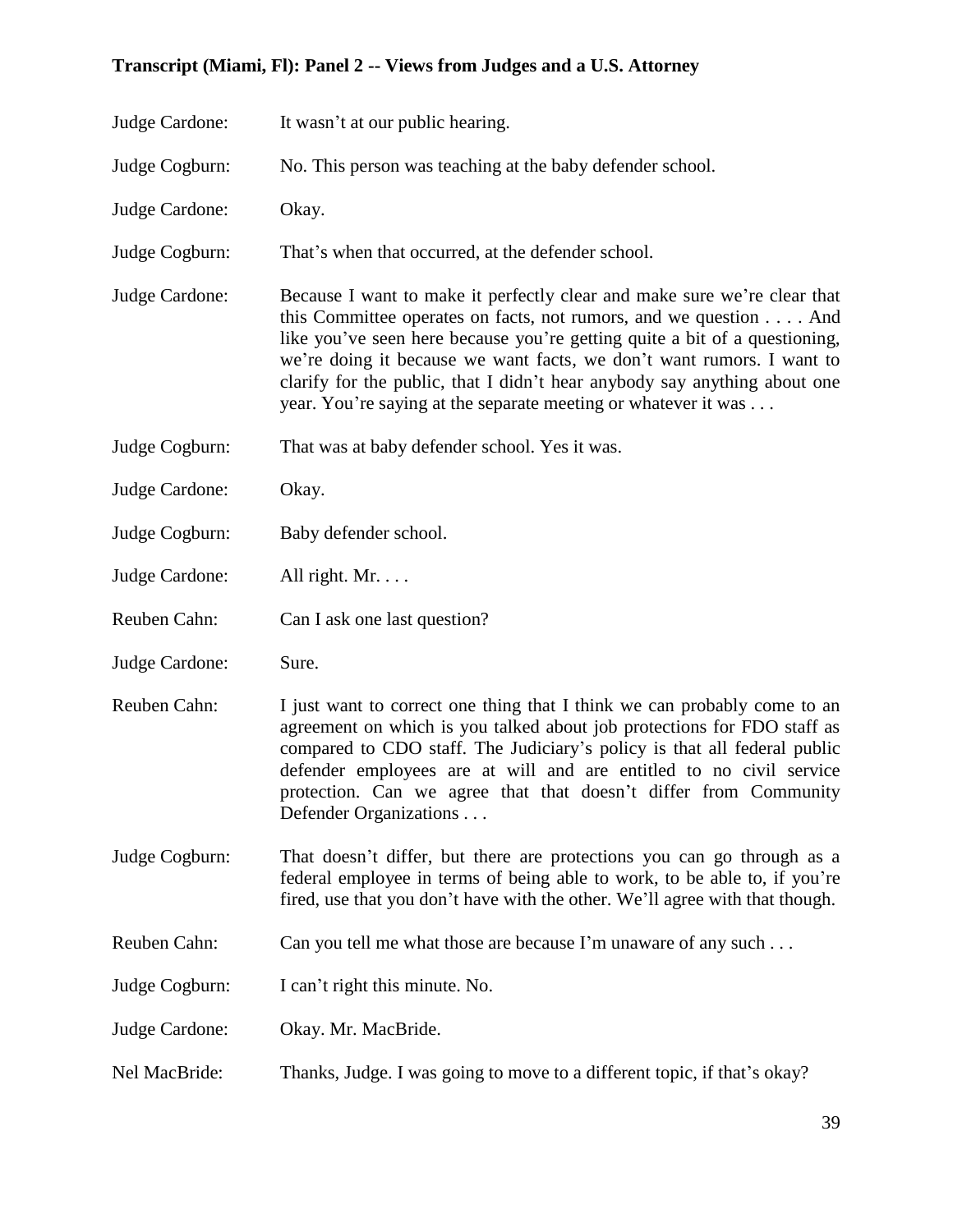Judge Cardone: That's fine.

Nel MacBride: A question for the United States attorney. Mr. Ferrer. One of the issues that's on the agenda for today, we talked a little bit about it, but I'd love your thoughts and that's the Department's increasing pursuit of extraterritorial investigations, and prosecutions, and the impact on sort of the intersection between extraterritorial discovery and resources, particularly for CJA panel attorneys who may be asked to defend those cases. Your office obviously has been a real leader in extraterritorial cases, starting with the counter narcotics work in Columbia some years ago, but you guys really span the globe and, as I understand it, have cases on dozens of countries, multiple continents.

> My understanding is that the Southern District, like my old district, often looks to the federal defender as sort of the first in line if there's a defendant that's being brought back for prosecution in your district but in multi-defendant cases, obviously, then CJA or other attorneys would be asked to come in.

> Just curious, in your experience, if you have thoughts on whether as DOJ is looking to detect, and disrupt, and mitigate threats on the far side of the globe before those threats come here to U.S. shores, whether the AO and appropriators who fund the public defenders and the CJA panel need to step up funding to provide resources for, whether it's discovery or going abroad to do investigations; whether in Columbia or the Middle East or so forth. Would just love your thoughts on that topic.

Wifredo Ferrer: Sure. No. Happy to. Yes. We are seeing an increase in a lot of our international work, just as you said. There's a lot of different statutes, the long-arm statutes, that we're using more effectively now. Even, human trafficking, is one instance, for example, that we are doing that in addition to the narcotics work. Those schemes which seem to be elaborate, involve witnesses from all over the world will, necessarily, involve increased costs and a need for more resources. You have the issue of translations. Foreign language speakers. That's going to always incur extra costs and more resources.

> That is the scenario that you described, Mr. MacBride. That's exactly what we see here. The federal public defenders and the CJA attorneys, who are very strong and very good, working together on a lot of these cases. There's a lot of expenses. We work it out with the judges in figuring out how to deal with those expenses. We have rule fifteen in the criminal procedure which says that now, really, depending on . . . It doesn't really matter so much anymore about who's making a request for a deposition overseas, these issues are going to come before the judges in figuring out how we share those costs.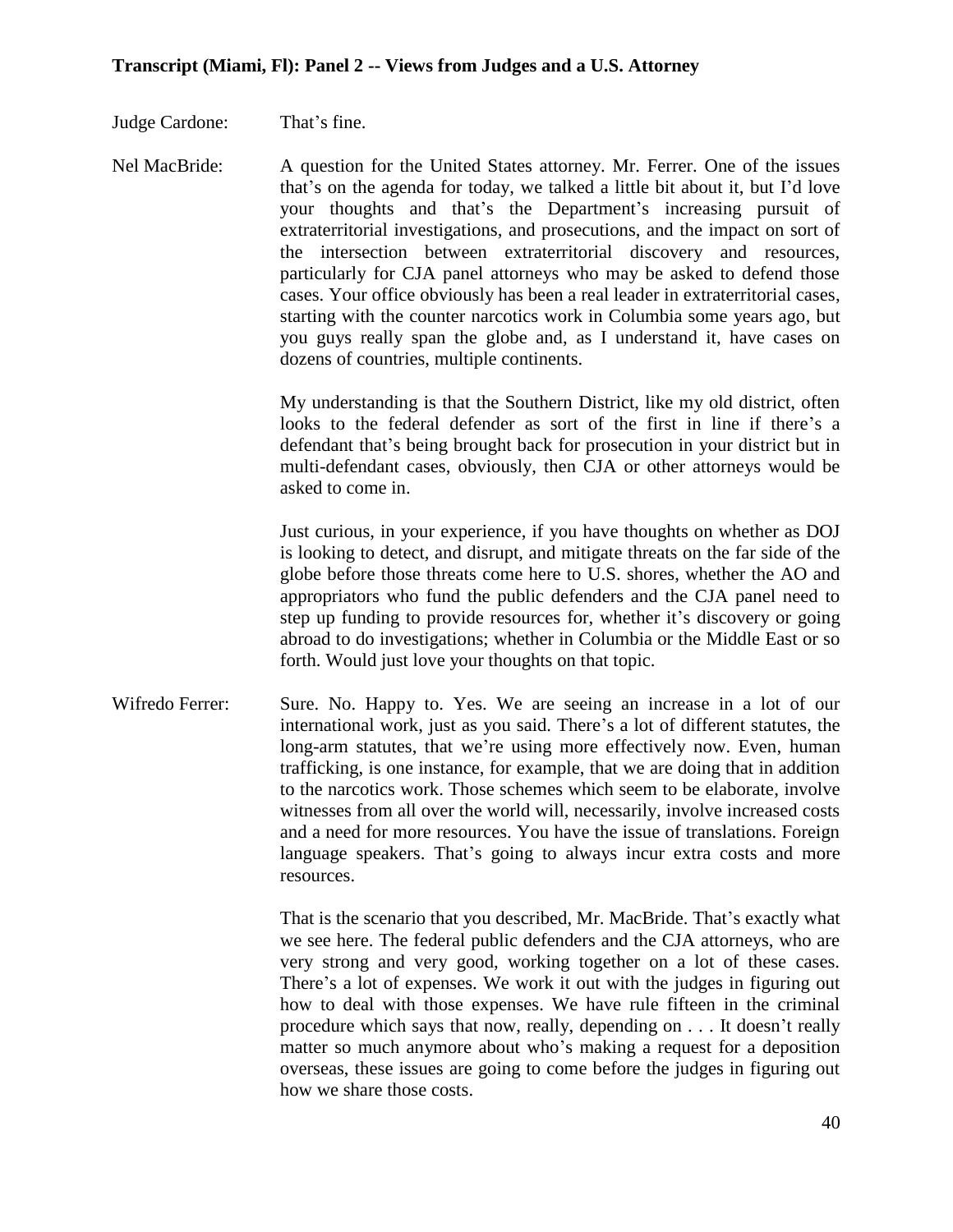That's a big challenge that we're absolutely seeing. It's only going to increase. The complexities of these cases are going to increase. The world is getting smaller. Especially the area of cybercrime. We are seeing now that someone sitting in a kitchen in a foreign country can cause havoc anywhere in the United States. The more that we see of that and the more that we, as we should, be more aggressive in making sure that that is not permissible and being accounted for, it's going to require more resources.

Right now, I will say, we're fortunate these issues are getting resolved, but the more expensive it's going to get and if we, unfortunately, ever have a situation like sequestration again, that's only going to make things worse. I always feel that in these kinds of cases the more that we can get in terms of resources on both sides can only benefit our efforts.

Judge Cardone: Chip has a question. Mr. Frensley.

Chip Frensley: Thank you. You were speaking earlier to the judges about the role and, to a certain extent, the rationale behind the judges role in voucher reviewing and that rationale being that they're the ones who are overseeing the case and see what's going on in the cases. I'm just curious, to the extent that so much of the time, I would safely say, a majority of the time that submitted vouchering is out of court time, not time in front of the judges. Do you think that rationale still holds true, with respect to voucher review, in that the judges would be in a better position than someone who is not involved in the case on the day-to-day basis in reviewing that, primarily out of court time, where you really don't know what's happening? Secondly, as sort of a continuation of that, what do you think of that rationale with respect to the review of excess vouchers at the circuit level where it goes to some circuit judge, or designee, who really wouldn't have any involvement in the case?

Judge Scola: I don't think I said that it was my rationale. I'm basing it on what's happening in front of me. I just think, we are as capable as anybody else, we do it all the time in other cases, so I think we're equipped to do it. If some other independent person did it, they would have zero information about the case. Every single criminal case, I shouldn't say that, the vast majority of criminal cases don't disappear by a motion to dismiss. They either go to trial, so you see it, or the guy takes a plea or the woman takes a plea and you see it. You're there for the plea colloquy, you're there for the sentencing, you know what the factual basis is, you have arguments about mitigation. Every single criminal case that's not dismissed by the government or still in motion you are seeing a lot of things that are happening. So again, you're not seeing everything but you have some sense and you certainly have more sense than some other person that has nothing to do with the case.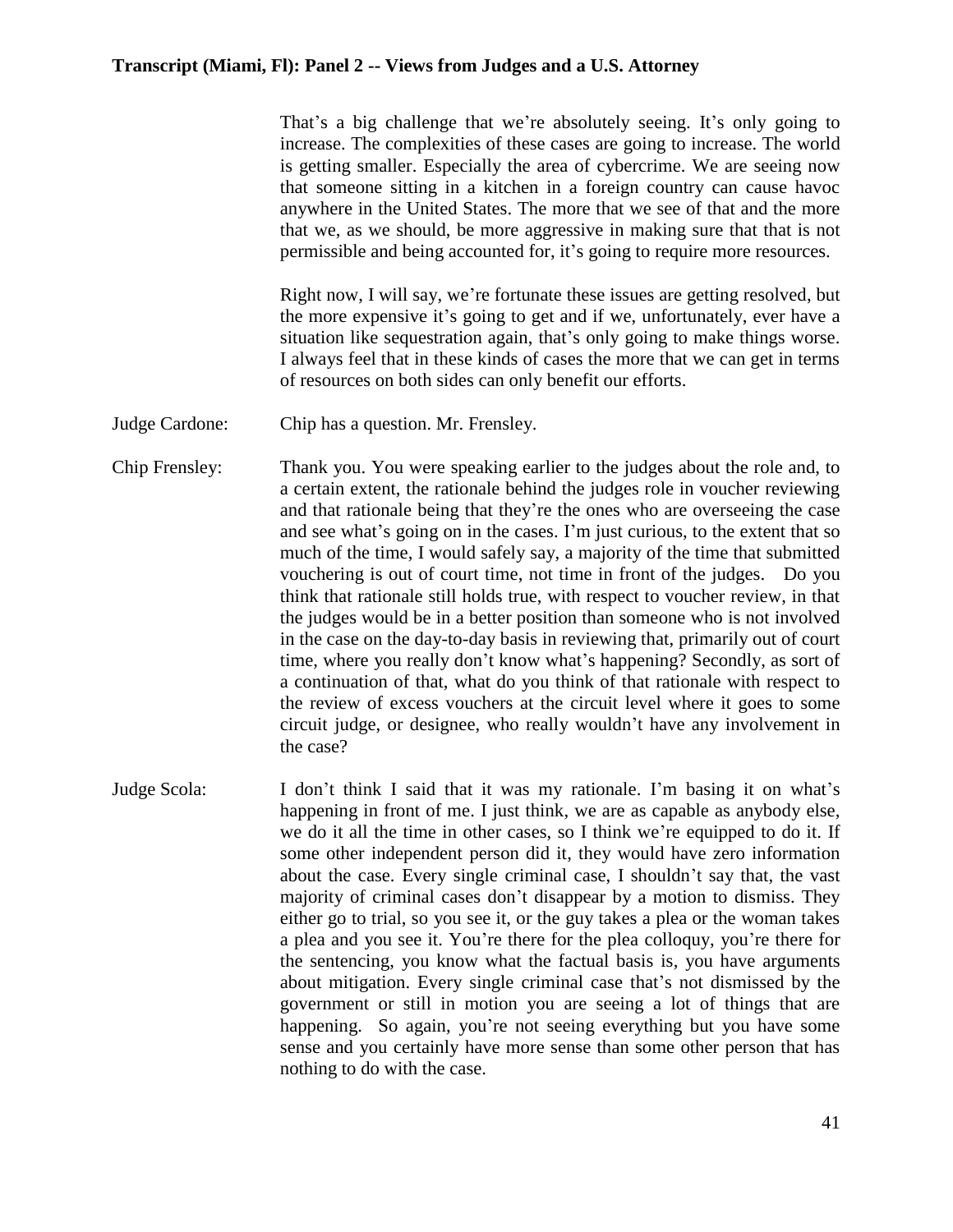Judge Cogburn: It's complicated. It's a mess. You and I don't want the judges doing this. You'd rather somebody else do it but who else does it? It's got to be somebody that knows what's being done. It's got to be somebody that understands the work that needs to be done. So that's lawyers. If it's defense lawyers that creates another issue of one defense lawyer looking at another defense lawyers work. How are we going to get that done?

> The tax payer has to be protected all the way along the way so that the money is not misspent. I'll agree. Defenders do a great job, at the present time, of doing their job but what happens when it's candy time and every voucher is being signed. What do you do when July gets in and there's no money? You come to the judges and say turn everybody loose. We have constitutional violations. We can't represent these folks anymore. It's a complicated situation. It's not an easy situation. I sympathize very much with it. I don't want to do it. Find someone else to do it who can do it and is not going to be conflicted by it and I'd be very, very happy about it. But it's got to be somebody that has the taxpayer in mind.

- Judge Cardone: I believe Judge Walton has a question.
- Judge Walton: Mr. Ferrer, you indicated that you receive, as all U.S. Attorney's Offices receive a certain amount of money for a fiscal year, but if you run out of money or if you need certain services beyond that amount that you can petition DOJ to get that funding. Do you know of any situation where your office has done that and it's been denied or any other office that's made that request and it's been denied.
- Wifredo Ferrer: I don't know about other offices. We have, during sequestration for example, there were situations where we had to ask for big case litigation expenses type of cost. It wasn't very frequent, I got to tell you. In my five and a half years we might have asked maybe once or twice. It's not something that really, for an extra-large office that has more of a bigger budget than smaller offices, I guess we're fortunate in that sense that we have a budget that allows us to do our job.

Smaller districts, I will tell you, they have a real challenge because as I said before that when we get our budget depending, the number may sound like a large number, ninety percent usually is for salaries. It's for personnel. If a smaller district has a much smaller range in terms of their litigation expenses that can be wiped out if they've got a couple of real large cases that they weren't foreseeing. More of those districts I can see them asking DOJ for help. We, in the Southern District of Florida, haven't had to do that very often at all. But it is a reality and as Mr. MacBride was telling us . . . I was thinking about his question about how complicated these extraterritorial cases are getting. In human trafficking there are situations in order to even to find the witness is a real expense. Going in to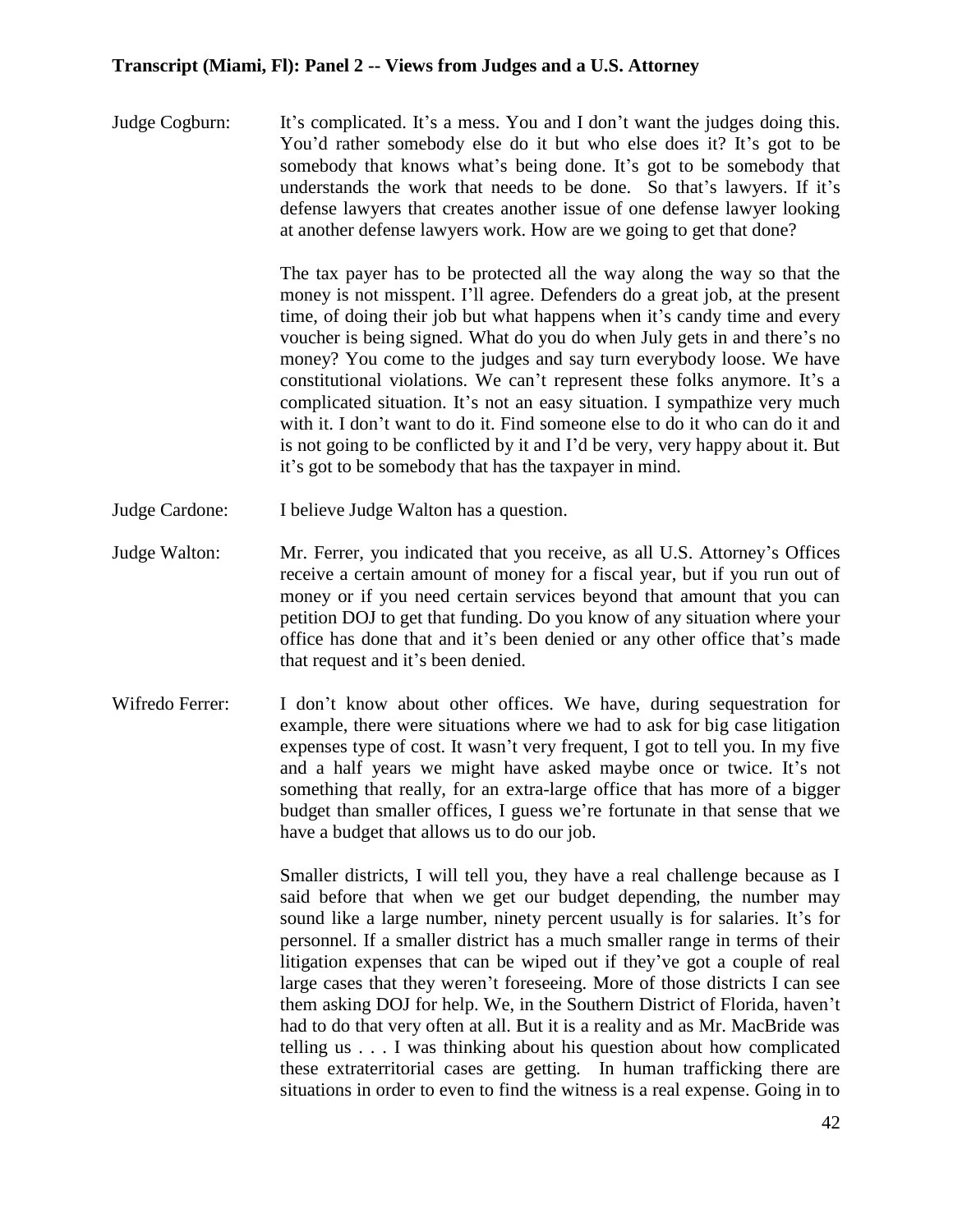finding victims in jungles, in real remote areas. When you talk about lodging and travel expenses, it's increasing now.

- Judge Walton: What do you feel about the perception of, at least some of the defense bar, that the playing field when it comes to resources is unequal?
- Wifredo Ferrer: Like I said, we get a certain amount of money and a lot of the offices run out. From the extra-large districts I just haven't had . . . we've had situations where we're running up against the line, so we're the fortunate ones I think. That's why, perhaps, in this district we haven't seen too many issues, especially when I canvased the office and asked them if they knew of situations where experts were not being used in certain cases because of a lack of funding and they did not see that. I don't think that's the case in every part of the country. I'm sure all of you are looking at and asking, but I would venture to say that in the smaller and mid-sized offices you may get a different answer.
- Judge Cardone: Mr. Ferrer, may I ask sort of a follow-up. When your office uses experts in a case, and the CJA attorneys are out trying to decide if they're going to get experts, but when you use experts do you actually go out and find experts and pay experts or do you have sort of in house experts because you have the FBI and you have the homeland security? How does that work for your office?
- Wifredo Ferrer: It's a mix. It's a mix.
- Judge Cardone: Okay.
- Wifredo Ferrer: We do have experts that are agents. Some of them who are former agents who can come in, have been qualified as being experts, that's the vast majority.
- Judge Cardone: Does it always come out of your budget then? Does it come out of your budget?
- Wifredo Ferrer: Yes. It comes out of our budget.
- Judge Cardone: If you're doing an FBI case do you have to take the money out of your budget to have an FBI expert.
- Wifredo Ferrer: Okay. No. No. In that case not necessarily but we use a lot of retired agents. If they're local police officers who are coming in as experts we pay that from our budget. Anything that's outside of DOJ. Outside of the United States Attorney's Office.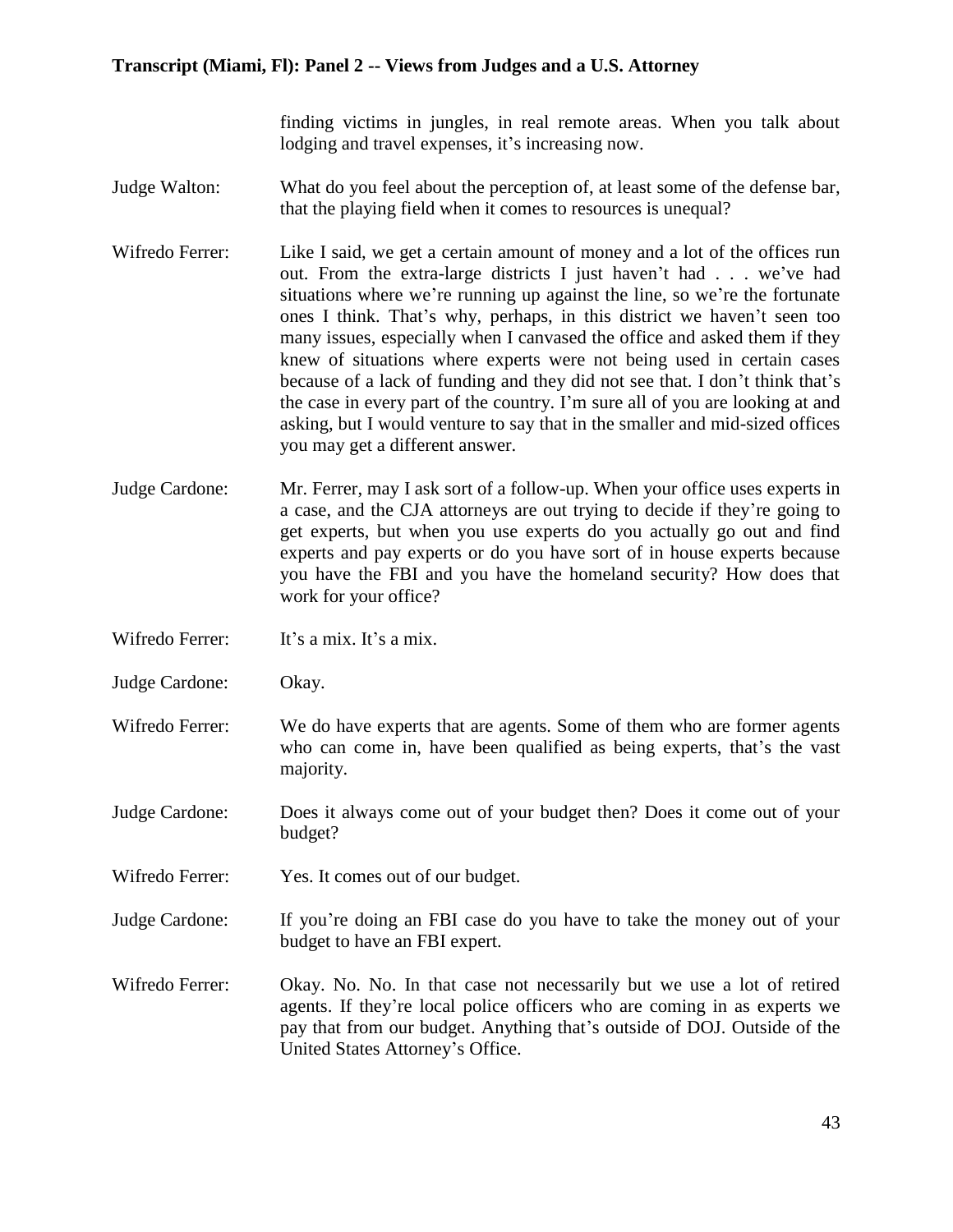- Reuben Cahn: Can I ask Mr. Ferrer a quick follow-up. There's something you said earlier about the increasing cost of cases and we've all seen it. We've all seen how discovery increased and everything. I wasn't aware of how your budgeting worked until you explained it. Now that I know that I know you've got a certain amount of money and you know how many indictments you bring in a given year. Are you able to give us any rough sense of the rate of increase year-to-year on the cost of prosecution. Is it increasing five percent a year, ten percent a year, or could you do that if you went back and looked at your budgets and your numbers of indictments.
- Wifredo Ferrer: Right. The problem is our budgets have actually been getting smaller. I've had the fortune in these last five-and-a-half years of having to deal with sequestration . . . our budgets actually have been shrinking with all the cuts coming from Washington. The increases having . . . obviously there's always going to be an increase which is what makes it difficult and makes it challenging for all of use to do our jobs, but I wouldn't be able to tell you right now. I can look for that and find out if I can get a hold of that number but I wouldn't know right now how much the costs have been increasing year by year.
- Reuben Cahn: It would be very helpful information if you could give us that.
- Wifredo Ferrer: Sure.
- Reuben Cahn: Information in the future.
- Judge Cardone: We're at five forty so we've run a little bit over time. What I do want to say, on behalf of all of the committee, thank all of you for your time. Thank you for your candor. We are here for facts and to discover the facts. I don't know exactly where we go from here on some of these issues but we may follow-up with any of you if we have further questions to try to get the facts and flush them out. I hope you'll keep your doors open to us. Thank you very much for your time and we appreciate you being here.

My understanding is that there is a reception outside. I believe it's right outside these doors you guys would probably know better, Judge Scola and Judge Graham, but I do want to . . .

Judge Scola: Yes. Right outside.

Judge Cardone: Invite everyone. It's my understanding that you're all invited and the Committee is certainly thankful for that and we would love to be able to talk to people and have . . .